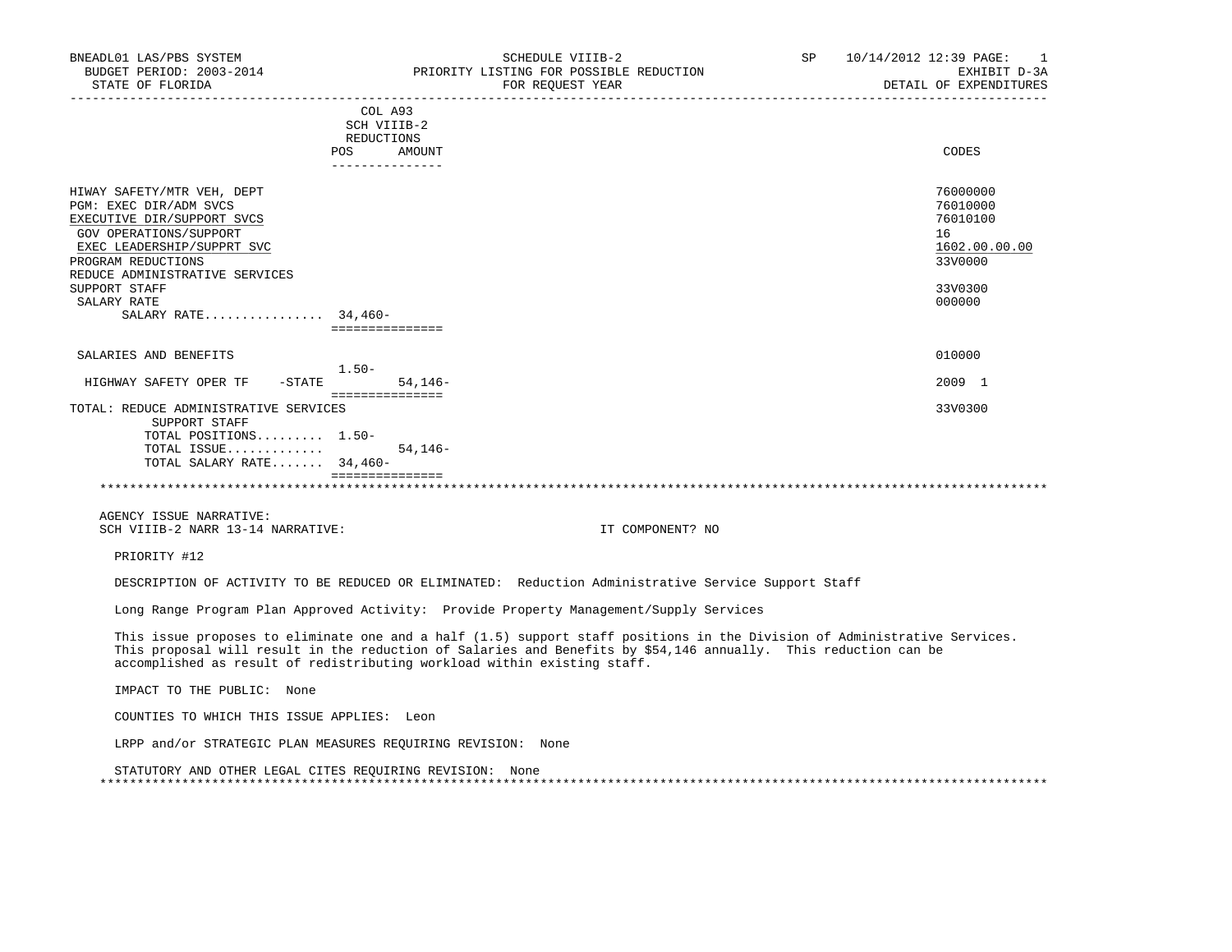|                                                                |                                                             |                   | SCHEDULE VIIIB-2 |          |                 | SP 10/14/2012 12:39 PAGE:<br>2          |
|----------------------------------------------------------------|-------------------------------------------------------------|-------------------|------------------|----------|-----------------|-----------------------------------------|
| BUDGET PERIOD: 2003-2014<br>STATE OF FLORIDA                   | PRIORITY LISTING FOR POSSIBLE REDUCTION<br>FOR REQUEST YEAR |                   |                  |          |                 | EXHIBIT D-3A<br>DETAIL OF EXPENDITURES  |
|                                                                |                                                             |                   |                  |          |                 |                                         |
|                                                                | COL A93<br>SCH VIIIB-2                                      |                   |                  |          |                 |                                         |
|                                                                | REDUCTIONS                                                  |                   |                  |          |                 |                                         |
|                                                                | POS AMOUNT<br>---------------                               |                   |                  |          |                 | CODES                                   |
|                                                                |                                                             |                   |                  |          |                 |                                         |
| HIWAY SAFETY/MTR VEH, DEPT                                     |                                                             |                   |                  |          |                 | 76000000                                |
| PGM: EXEC DIR/ADM SVCS                                         |                                                             |                   |                  |          |                 | 76010000                                |
| EXECUTIVE DIR/SUPPORT SVCS<br>GOV OPERATIONS/SUPPORT           |                                                             |                   |                  |          |                 | 76010100<br>16                          |
| EXEC LEADERSHIP/SUPPRT SVC                                     |                                                             |                   |                  |          |                 | 1602.00.00.00                           |
| PROGRAM REDUCTIONS<br>REDUCE ADMINISTRATIVE SERVICES           |                                                             |                   |                  |          |                 | 33V0000                                 |
| SUPPORT STAFF                                                  |                                                             |                   |                  |          |                 | 33V0300                                 |
| POSITION DETAIL OF SALARIES AND BENEFITS:                      |                                                             |                   |                  |          |                 |                                         |
|                                                                | FTE                                                         | BASE RATE         | ADDITIVES        | BENEFITS | SUBTOTAL        | LAPSE LAPSED SALARIES<br>% AND BENEFITS |
| A93 - SCH VIIIB-2 REDUCTIONS                                   |                                                             |                   |                  |          |                 |                                         |
| CHANGES TO CURRENTLY AUTHORIZED POSITIONS<br>0004 SENIOR CLERK |                                                             |                   |                  |          |                 |                                         |
| 00394 001                                                      |                                                             | $1.00 - 26,057 -$ |                  |          |                 | $13,519-$ 39,576- 0.00 39,576-          |
| 6526 CUSTODIAL WORKER                                          |                                                             |                   |                  |          |                 |                                         |
| 00326 001                                                      |                                                             | $0.50 - 8.403 -$  |                  |          |                 | $6,167-14,570-0.00$ 14,570-             |
|                                                                |                                                             |                   |                  |          |                 |                                         |
| TOTALS FOR ISSUE BY FUND                                       |                                                             |                   |                  |          |                 |                                         |
| 2009 HIGHWAY SAFETY OPER TF                                    |                                                             |                   |                  |          |                 | $54.146-$<br>______________             |
|                                                                |                                                             | $1.50 - 34.460 -$ |                  |          | 19,686- 54,146- | $54, 146 -$<br>==============           |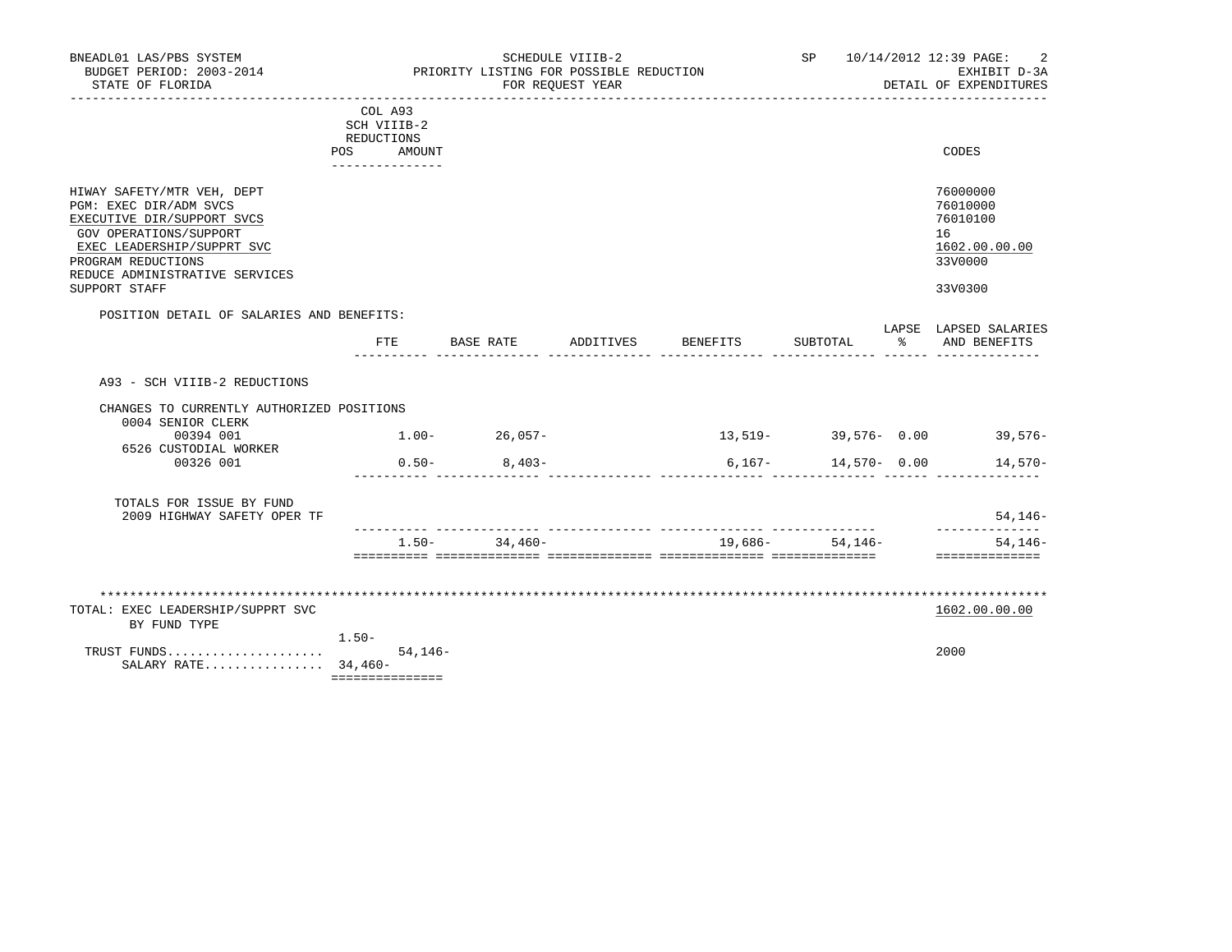|                                                                                                                                                                                                                      | ------------    |                                                                                         |
|----------------------------------------------------------------------------------------------------------------------------------------------------------------------------------------------------------------------|-----------------|-----------------------------------------------------------------------------------------|
| HIWAY SAFETY/MTR VEH, DEPT<br>PGM: FLA HIGHWAY PATROL<br>HIGHWAY SAFETY<br>PUBLIC PROTECTION<br>LAW ENFORCEMENT<br>PROGRAM REDUCTIONS<br>REDUCE THE KIRKMAN BUILDING<br>SECURITY STAFF<br>SALARY RATE<br>SALARY RATE | $55,603-$       | 76000000<br>76100000<br>76100100<br>12<br>1202.00.00.00<br>33V0000<br>33V0710<br>000000 |
| SALARIES AND BENEFITS                                                                                                                                                                                                |                 | 010000                                                                                  |
|                                                                                                                                                                                                                      | $3.00 -$        |                                                                                         |
| HIGHWAY SAFETY OPER TF<br>$-$ STATE                                                                                                                                                                                  | $93,264-$       | 2009 1                                                                                  |
|                                                                                                                                                                                                                      | =============== |                                                                                         |
| TOTAL: REDUCE THE KIRKMAN BUILDING                                                                                                                                                                                   |                 | 33V0710                                                                                 |
| SECURITY STAFF                                                                                                                                                                                                       |                 |                                                                                         |
| TOTAL POSITIONS 3.00-                                                                                                                                                                                                |                 |                                                                                         |
| TOTAL ISSUE                                                                                                                                                                                                          | $93, 264 -$     |                                                                                         |
| TOTAL SALARY RATE 55,603-                                                                                                                                                                                            |                 |                                                                                         |

AGENCY ISSUE NARRATIVE:

SCH VIIIB-2 NARR 13-14 NARRATIVE: IT COMPONENT? NO

PRIORITY #13

DESCRIPTION OF ACTIVITY TO BE REDUCED OR ELIMINATED: Reduction of the Kirkman Building Security Staff

Long Range Program Plan Approved Activity: Property Management

===============

 This issue proposes to reduce Neil Kirkman building security staff by three (3) security guard positions, resulting in an annual savings of \$93,264.

\*\*\*\*\*\*\*\*\*\*\*\*\*\*\*\*\*\*\*\*\*\*\*\*\*\*\*\*\*\*\*\*\*\*\*\*\*\*\*\*\*\*\*\*\*\*\*\*\*\*\*\*\*\*\*\*\*\*\*\*\*\*\*\*\*\*\*\*\*\*\*\*\*\*\*\*\*\*\*\*\*\*\*\*\*\*\*\*\*\*\*\*\*\*\*\*\*\*\*\*\*\*\*\*\*\*\*\*\*\*\*\*\*\*\*\*\*\*\*\*\*\*\*\*\*\*\*

 The Department currently employs five (5) security guards who provide security services twenty four hours per day, seven days per week at the Neil Kirkman building located in Tallahassee. Security guards are responsible for building and parking lot security and are the first point of contact for customers and visitors to the building.

 The Department has a high volume of customers that come to the building to obtain driver license and motor vehicle services. Each visitor is required to sign in at the front desk with security. Security guards are also the first point of contact for any emergency response personnel entering the building and are escorted by security to the proper location.

 This proposal, if adopted, will result in the elimination of night and weekend security services. The Department will continue to maintain security during the day and at times when large numbers of customers and employees are in the building. Without 24/7 security, the Department will have limited ability to respond to security threats and property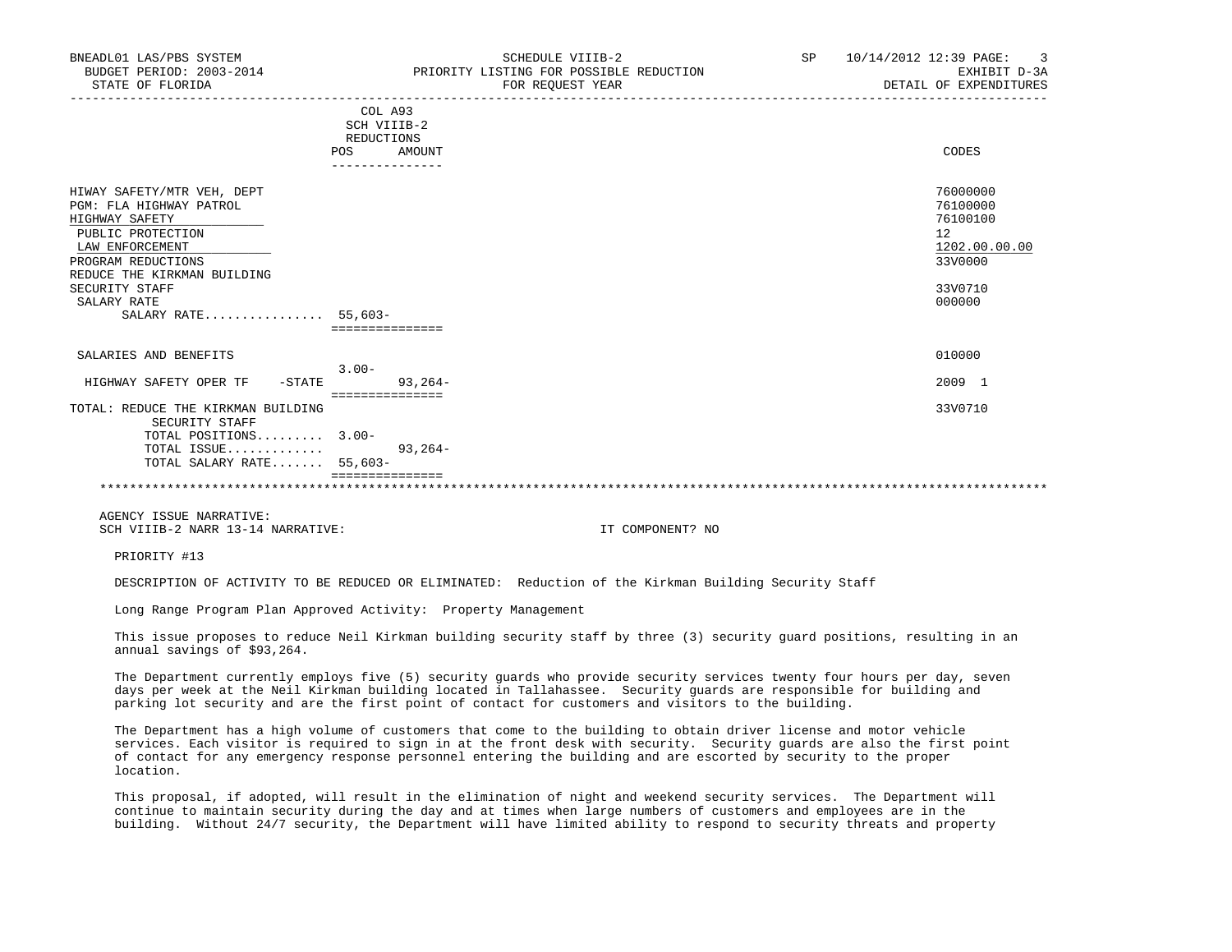| . _ _ _ _ _ _ _ _ _ _ _                                                                                                        |       |
|--------------------------------------------------------------------------------------------------------------------------------|-------|
| AMOUNT                                                                                                                         | CODES |
| <b>REDUCTIONS</b>                                                                                                              |       |
| SCH VIIIB-2<br>the contract of the contract of the contract of the contract of the contract of the contract of the contract of |       |
| COL A93                                                                                                                        |       |
|                                                                                                                                |       |

| HIWAY SAFETY/MTR VEH, DEPT  | 76000000      |
|-----------------------------|---------------|
| PGM: FLA HIGHWAY PATROL     | 76100000      |
| HIGHWAY SAFETY              | 76100100      |
| PUBLIC PROTECTION           | 12            |
| LAW ENFORCEMENT             | 1202.00.00.00 |
| PROGRAM REDUCTIONS          | 33V0000       |
| REDUCE THE KIRKMAN BUILDING |               |
| SECURITY STAFF              | 33V0710       |
|                             |               |

damage that occur during nights and weekends.

IMPACT TO THE PUBLIC: None

COUNTIES TO WHICH THIS ISSUE APPLIES: Leon

LRPP and/or STRATEGIC PLAN MEASURES REQUIRING REVISION: None

#### STATUTORY AND OTHER LEGAL CITES REQUIRING REVISION: None \*\*\*\*\*\*\*\*\*\*\*\*\*\*\*\*\*\*\*\*\*\*\*\*\*\*\*\*\*\*\*\*\*\*\*\*\*\*\*\*\*\*\*\*\*\*\*\*\*\*\*\*\*\*\*\*\*\*\*\*\*\*\*\*\*\*\*\*\*\*\*\*\*\*\*\*\*\*\*\*\*\*\*\*\*\*\*\*\*\*\*\*\*\*\*\*\*\*\*\*\*\*\*\*\*\*\*\*\*\*\*\*\*\*\*\*\*\*\*\*\*\*\*\*\*\*\*

POSITION DETAIL OF SALARIES AND BENEFITS:

|                                                         |          |           |           |          |                          | LAPSE | LAPSED SALARIES |
|---------------------------------------------------------|----------|-----------|-----------|----------|--------------------------|-------|-----------------|
|                                                         | FTE      | BASE RATE | ADDITIVES | BENEFITS | SUBTOTAL                 | ႜၟ    | AND BENEFITS    |
| A93 - SCH VIIIB-2 REDUCTIONS                            |          |           |           |          |                          |       |                 |
| CHANGES TO CURRENTLY AUTHORIZED POSITIONS               |          |           |           |          |                          |       |                 |
| 8206 SECURITY OFFICER                                   |          |           |           |          |                          |       |                 |
| 00406 001                                               | $1.00-$  | 21,474-   |           | 12,931-  | $34,405 - 0.00$          |       | $34,405-$       |
| 00407 001                                               | $1.00 -$ | 16,751-   |           |          | $12,325 - 29,076 - 0.00$ |       | 29,076-         |
| 02185 001                                               | $1.00 -$ | 17,378-   |           | 12,405-  | 29,783-0.00              |       | 29,783-         |
| TOTALS FOR ISSUE BY FUND<br>2009 HIGHWAY SAFETY OPER TF |          |           |           |          |                          |       | $93, 264 -$     |
|                                                         |          |           |           |          |                          |       |                 |
|                                                         | $3.00 -$ | 55,603-   |           | 37,661–  | $93,264-$                |       | $93, 264 -$     |

\*\*\*\*\*\*\*\*\*\*\*\*\*\*\*\*\*\*\*\*\*\*\*\*\*\*\*\*\*\*\*\*\*\*\*\*\*\*\*\*\*\*\*\*\*\*\*\*\*\*\*\*\*\*\*\*\*\*\*\*\*\*\*\*\*\*\*\*\*\*\*\*\*\*\*\*\*\*\*\*\*\*\*\*\*\*\*\*\*\*\*\*\*\*\*\*\*\*\*\*\*\*\*\*\*\*\*\*\*\*\*\*\*\*\*\*\*\*\*\*\*\*\*\*\*\*\*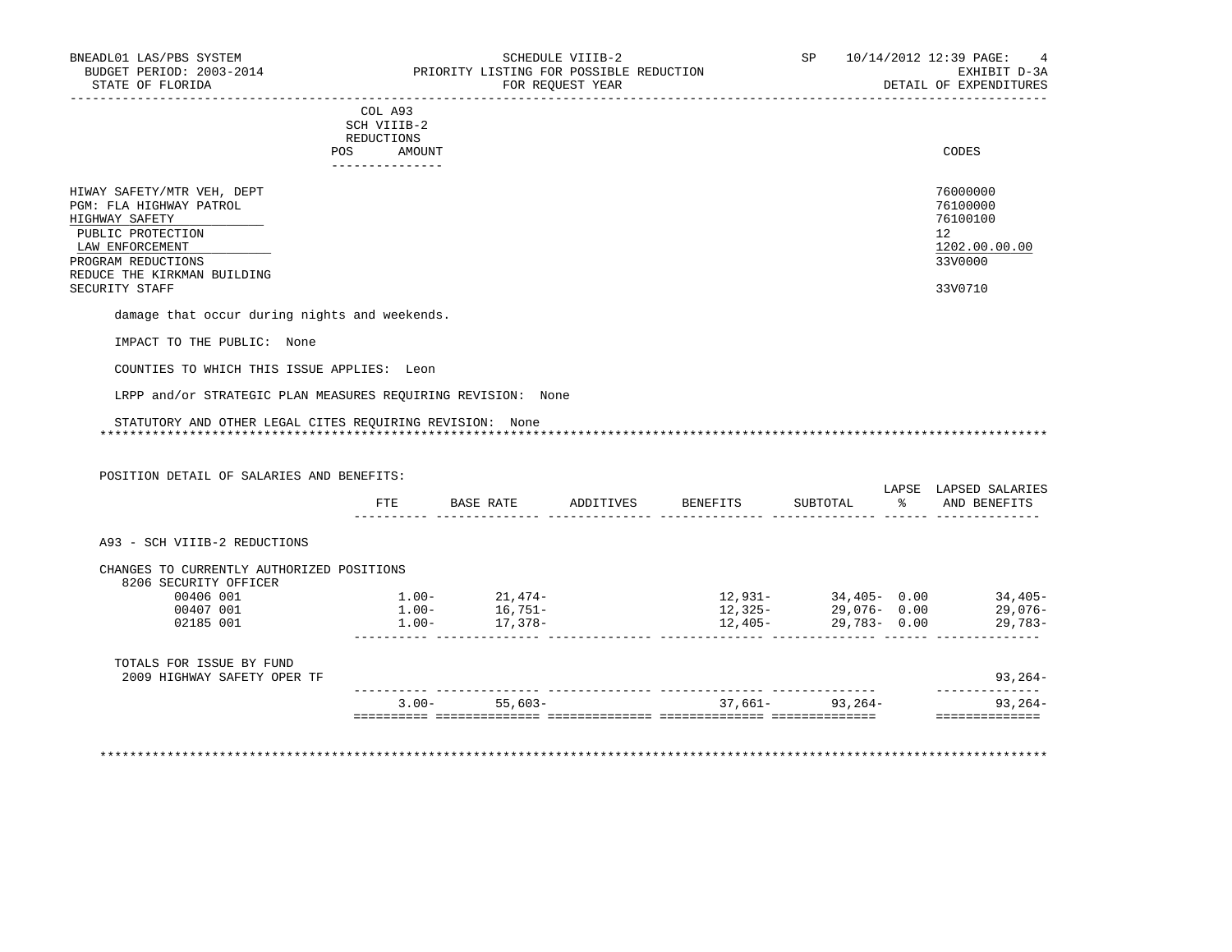| BNEADL01 LAS/PBS SYSTEM<br>BUDGET PERIOD: 2003-2014<br>STATE OF FLORIDA                                                                                               |                                                                          | SCHEDULE VIIIB-2<br>PRIORITY LISTING FOR POSSIBLE REDUCTION<br>FOR REQUEST YEAR<br>---------------------------------- | SP 10/14/2012 12:39 PAGE:<br>5<br>EXHIBIT D-3A<br>DETAIL OF EXPENDITURES        |
|-----------------------------------------------------------------------------------------------------------------------------------------------------------------------|--------------------------------------------------------------------------|-----------------------------------------------------------------------------------------------------------------------|---------------------------------------------------------------------------------|
|                                                                                                                                                                       | COL A93<br>SCH VIIIB-2<br>REDUCTIONS<br>POS<br>AMOUNT<br>_______________ |                                                                                                                       | CODES                                                                           |
| HIWAY SAFETY/MTR VEH, DEPT<br>PGM: FLA HIGHWAY PATROL<br>HIGHWAY SAFETY<br>PUBLIC PROTECTION<br>LAW ENFORCEMENT<br>PROGRAM REDUCTIONS<br>ELIMINATE TROOPER POSITIONS, |                                                                          |                                                                                                                       | 76000000<br>76100000<br>76100100<br>12 <sup>°</sup><br>1202.00.00.00<br>33V0000 |
| FLORIDA HIGHWAY PATROL PROGRAM,<br>HIGHWAY SAFETY BUDGET ENTITY<br>SALARY RATE<br>SALARY RATE 5,674,818-                                                              | ===============                                                          |                                                                                                                       | 33V1250<br>000000                                                               |
| SALARIES AND BENEFITS<br>HIGHWAY SAFETY OPER TF -STATE 8,765,818-                                                                                                     | 178.00-                                                                  |                                                                                                                       | 010000<br>2009 1                                                                |
| <b>EXPENSES</b><br>HIGHWAY SAFETY OPER TF                                                                                                                             | ________________<br>-STATE 224,280-                                      |                                                                                                                       | 040000<br>2009 1                                                                |
| SPECIAL CATEGORIES<br>OPERATION/MOTOR VEHICLES                                                                                                                        | ===============                                                          |                                                                                                                       | 100000<br>102289                                                                |
| HIGHWAY SAFETY OPER TF                                                                                                                                                | $-$ STATE $1,928,986-$<br>-----------------                              |                                                                                                                       | 2009 1                                                                          |
| SALARY INCENTIVE PAYMENTS                                                                                                                                             |                                                                          |                                                                                                                       | 103290                                                                          |
| HIGHWAY SAFETY OPER TF -STATE 147,562-                                                                                                                                | ===============                                                          |                                                                                                                       | 2009 1                                                                          |
| TOTAL: ELIMINATE TROOPER POSITIONS,<br>FLORIDA HIGHWAY PATROL PROGRAM,<br>HIGHWAY SAFETY BUDGET ENTITY<br>TOTAL POSITIONS 178.00-<br>TOTAL ISSUE $11,066,646-$        |                                                                          |                                                                                                                       | 33V1250                                                                         |

AGENCY ISSUE NARRATIVE:

TOTAL SALARY RATE....... 5,674,818-

SCH VIIIB-2 NARR 13-14 NARRATIVE: IT COMPONENT? NO

\*\*\*\*\*\*\*\*\*\*\*\*\*\*\*\*\*\*\*\*\*\*\*\*\*\*\*\*\*\*\*\*\*\*\*\*\*\*\*\*\*\*\*\*\*\*\*\*\*\*\*\*\*\*\*\*\*\*\*\*\*\*\*\*\*\*\*\*\*\*\*\*\*\*\*\*\*\*\*\*\*\*\*\*\*\*\*\*\*\*\*\*\*\*\*\*\*\*\*\*\*\*\*\*\*\*\*\*\*\*\*\*\*\*\*\*\*\*\*\*\*\*\*\*\*\*\*

PRIORITY #17

DESCRIPTION OF ACTIVITY TO BE REDUCED OR ELIMINATED: Eliminate Trooper Positions

===============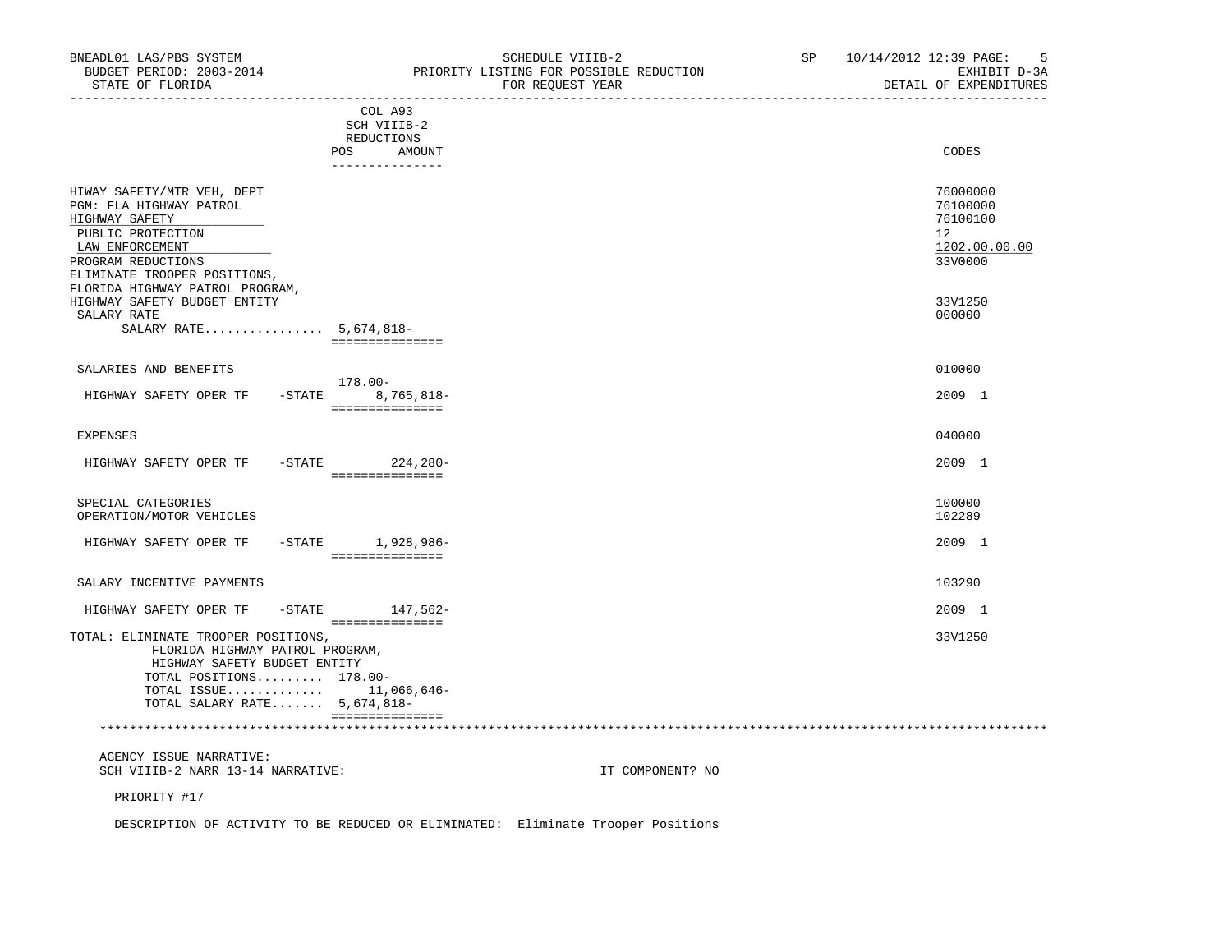|     | COL A93                                                                                                                        |       |
|-----|--------------------------------------------------------------------------------------------------------------------------------|-------|
|     | SCH VIIIB-2<br>the contract of the contract of the contract of the contract of the contract of the contract of the contract of |       |
|     | REDUCTIONS                                                                                                                     |       |
| POS | AMOUNT                                                                                                                         | CODES |
|     |                                                                                                                                |       |

| -------------                   |               |
|---------------------------------|---------------|
| HIWAY SAFETY/MTR VEH, DEPT      | 76000000      |
| PGM: FLA HIGHWAY PATROL         | 76100000      |
| HIGHWAY SAFETY                  | 76100100      |
| PUBLIC PROTECTION               | 12            |
| LAW ENFORCEMENT                 | 1202.00.00.00 |
| PROGRAM REDUCTIONS              | 33V0000       |
| ELIMINATE TROOPER POSITIONS,    |               |
| FLORIDA HIGHWAY PATROL PROGRAM, |               |
| HIGHWAY SAFETY BUDGET ENTITY    | 33V1250       |
|                                 |               |

Long Range Program Plan Approved Activity: Enforcement of Traffic Laws

 This issue proposes to eliminate 178 law enforcement officer positions in the Florida Highway Patrol (FHP) Program, reducing the total number of sworn positions from 1,946 to 1,768 (by 9.15%). The savings per sworn officer is \$62,172 including salaries and benefits, salary incentive, expenses, and operation of motor vehicles for a total reduction of \$11,066,646.

| REDUCTION SUMMARY:          |                 |
|-----------------------------|-----------------|
| Salary and Benefits         | (S 8, 765, 818) |
| Expenses                    | 224,280)        |
| Operation of Motor Vehicles | 1,928,986)      |
| Salary Incentive            | 147,562)        |
|                             |                 |
| Total                       | ( \$11,066,646) |
|                             |                 |
| Positions                   |                 |

 The Department's core mission is to provide safety and security on Florida's roadways. The FHP plays a critical role in this mission. A reduction of 178 law enforcement officers would significantly impact our ability to patrol Florida's highways for criminal activity, traffic infractions and stranded motorists. In addition to compromising traffic safety, this issue will also impact the state's ability to respond to and provide disaster relief or homeland security services when needed. Currently the FHP, including Commercial Vehicle Enforcement, represents approximately 56% of the state's emergency response capability. Finally, this issue would result in reducing traffic citation revenue, creating a negative financial impact to both the state and local level of approximately \$24,856,197.

 IMPACT TO THE PUBLIC: A reduction of Troopers would result in a significant decrease in law enforcement presence on the roadways and would negatively impact safety to the motoring public and emergency response.

COUNTIES TO WHICH THIS ISSUE APPLIES: Statewide

 LRPP and/or STRATEGIC PLAN MEASURES REQUIRING REVISION: Yes. The performance standards for the percentage of hours of patrol and investigation activities, the number of safety education hours provided, the number of motorists assisted, and response time to calls for service would require revision.

```
 STATUTORY AND OTHER LEGAL CITES REQUIRING REVISION: None
 *******************************************************************************************************************************
```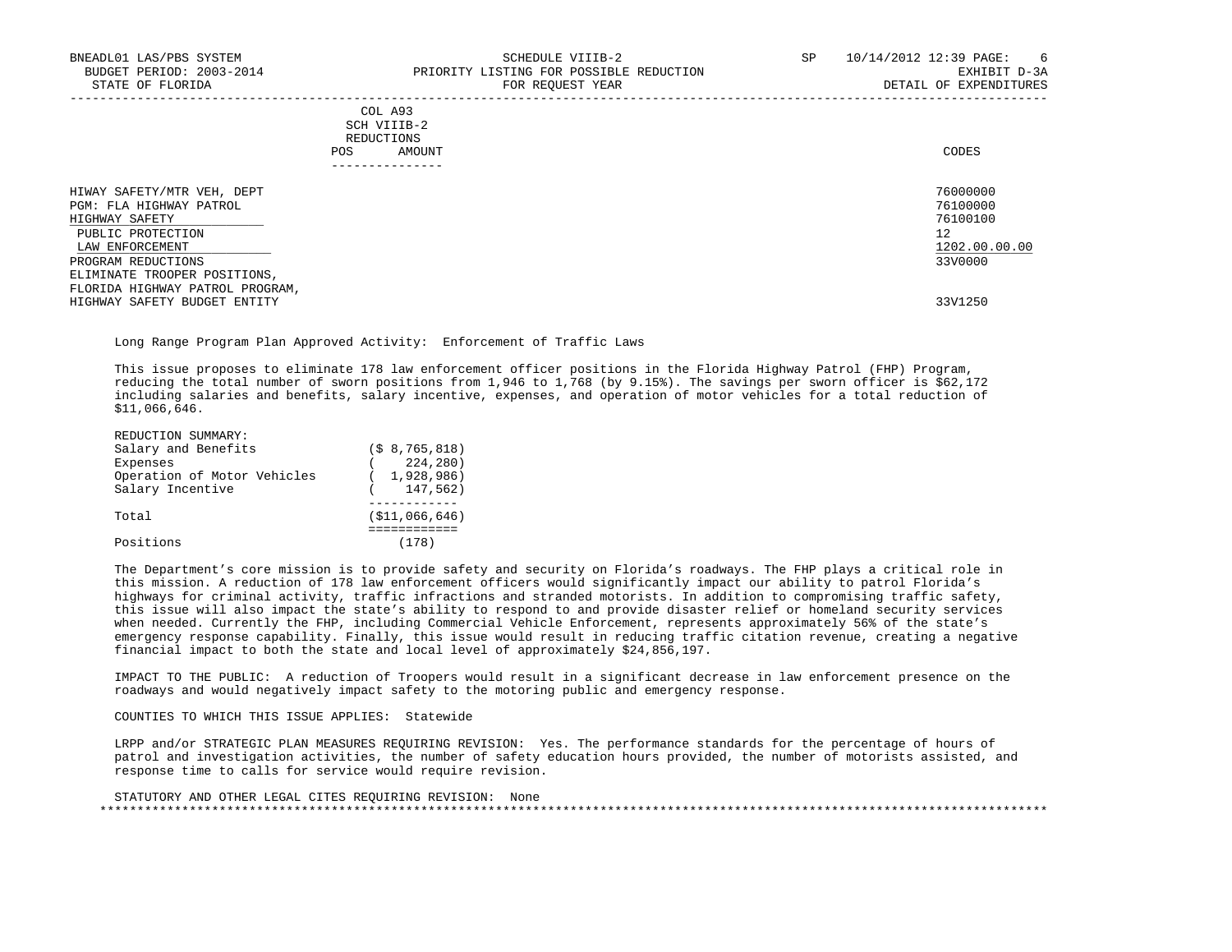| BNEADL01 LAS/PBS SYSTEM<br>BUDGET PERIOD: 2003-2014<br>STATE OF FLORIDA<br>---------------                                                                                                               |                                                                          | PRIORITY LISTING FOR POSSIBLE REDUCTION | SCHEDULE VIIIB-2<br>FOR REQUEST YEAR |                 |                       |    | SP 10/14/2012 12:39 PAGE:<br>-7<br>EXHIBIT D-3A<br>DETAIL OF EXPENDITURES    |
|----------------------------------------------------------------------------------------------------------------------------------------------------------------------------------------------------------|--------------------------------------------------------------------------|-----------------------------------------|--------------------------------------|-----------------|-----------------------|----|------------------------------------------------------------------------------|
|                                                                                                                                                                                                          | COL A93<br>SCH VIIIB-2<br>REDUCTIONS<br>AMOUNT<br>POS<br>_______________ |                                         |                                      |                 |                       |    | CODES                                                                        |
| HIWAY SAFETY/MTR VEH, DEPT<br>PGM: FLA HIGHWAY PATROL<br>HIGHWAY SAFETY<br>PUBLIC PROTECTION<br>LAW ENFORCEMENT<br>PROGRAM REDUCTIONS<br>ELIMINATE TROOPER POSITIONS,<br>FLORIDA HIGHWAY PATROL PROGRAM, |                                                                          |                                         |                                      |                 |                       |    | 76000000<br>76100000<br>76100100<br>$12^{\circ}$<br>1202.00.00.00<br>33V0000 |
| HIGHWAY SAFETY BUDGET ENTITY                                                                                                                                                                             |                                                                          |                                         |                                      |                 |                       |    | 33V1250                                                                      |
| POSITION DETAIL OF SALARIES AND BENEFITS:                                                                                                                                                                | FTE                                                                      | BASE RATE                               | ADDITIVES                            | <b>BENEFITS</b> | SUBTOTAL              | ႜႜ | LAPSE LAPSED SALARIES<br>AND BENEFITS                                        |
| A93 - SCH VIIIB-2 REDUCTIONS                                                                                                                                                                             |                                                                          |                                         |                                      |                 |                       |    |                                                                              |
| CHANGES TO CURRENTLY AUTHORIZED POSITIONS<br>8515 LAW ENFORCEMENT OFFICER<br>C0001 001                                                                                                                   |                                                                          | $178.00 - 5,674,818 -$                  |                                      |                 |                       |    | 3,091,000- 8,765,818- 0.00 8,765,818-                                        |
|                                                                                                                                                                                                          |                                                                          |                                         |                                      |                 |                       |    |                                                                              |
| TOTALS FOR ISSUE BY FUND<br>2009 HIGHWAY SAFETY OPER TF                                                                                                                                                  |                                                                          |                                         |                                      |                 |                       |    | 8,765,818-                                                                   |
|                                                                                                                                                                                                          |                                                                          | $178.00 - 5.674.818 -$                  |                                      |                 | 3,091,000- 8,765,818- |    | ______________<br>8,765,818-<br>==============                               |
| TOTAL: LAW ENFORCEMENT<br>BY FUND TYPE<br>SALARY RATE 5,730,421-                                                                                                                                         | 181.00-<br>===============                                               |                                         |                                      |                 |                       |    | 1202.00.00.00<br>2000                                                        |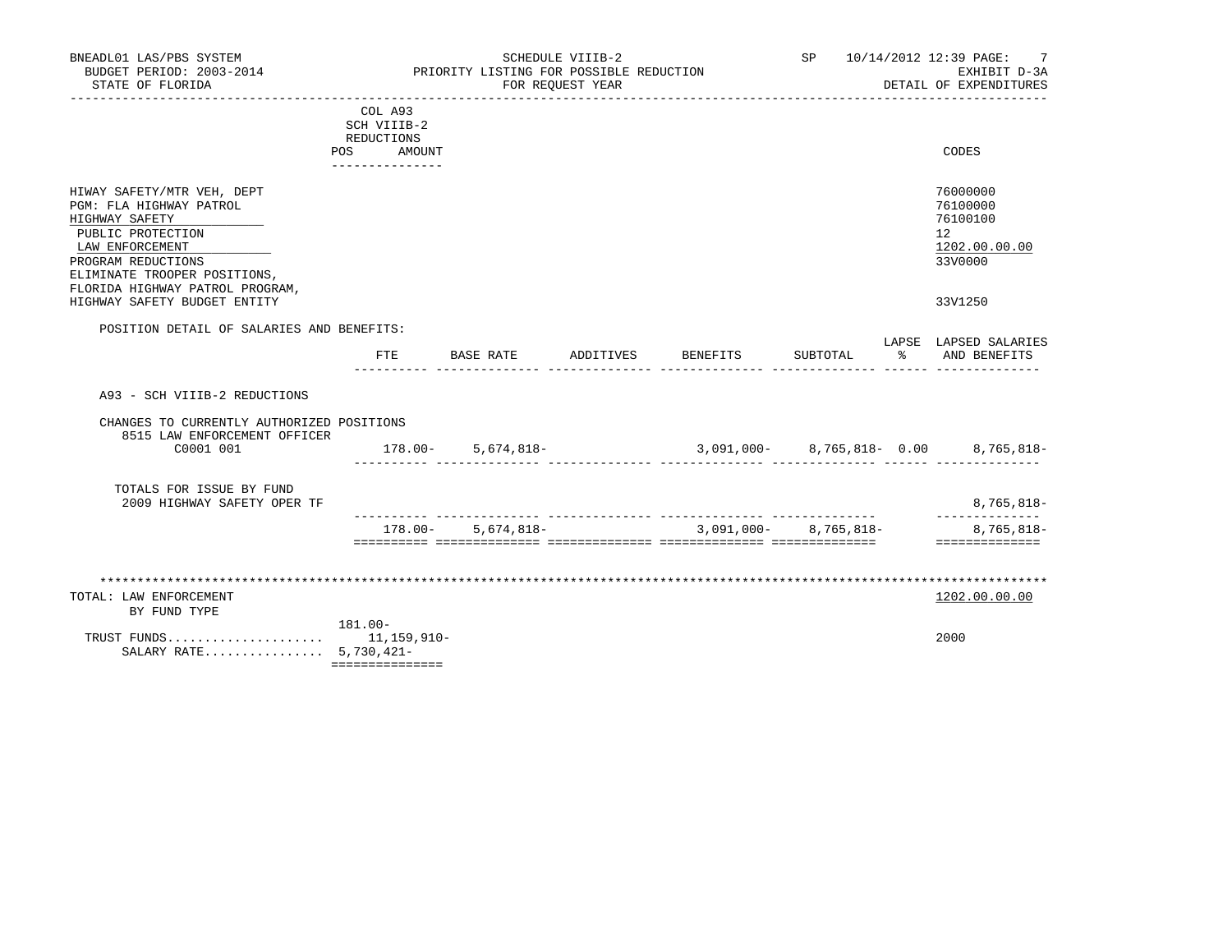| BNEADL01 LAS/PBS SYSTEM<br>STATE OF FLORIDA                                                                                                                                                                                                                    | SCHEDULE VIIIB-2<br>BUDGET PERIOD: 2003-2014 PRIORITY LISTING FOR POSSIBLE REDUCTION<br>FOR REQUEST YEAR | SP and the set of the set of the set of the set of the set of the set of the set of the set of the set of the set of the set of the set of the set of the set of the set of the set of the set of the set of the set of the se | 10/14/2012 12:39 PAGE: 8<br>EXHIBIT D-3A<br>DETAIL OF EXPENDITURES                                |
|----------------------------------------------------------------------------------------------------------------------------------------------------------------------------------------------------------------------------------------------------------------|----------------------------------------------------------------------------------------------------------|--------------------------------------------------------------------------------------------------------------------------------------------------------------------------------------------------------------------------------|---------------------------------------------------------------------------------------------------|
|                                                                                                                                                                                                                                                                | COL A93<br>SCH VIIIB-2<br>REDUCTIONS<br>POS AMOUNT<br>---------------                                    |                                                                                                                                                                                                                                | CODES                                                                                             |
| HIWAY SAFETY/MTR VEH, DEPT<br>PGM: FLA HIGHWAY PATROL<br>MOTOR CARRIER COMPLIANCE<br>PUBLIC PROTECTION<br>LAW ENFORCEMENT<br>PROGRAM REDUCTIONS<br>EFFICIENCY REDUCTION COMMERCIAL<br>VEHICLE ENFORCEMENT PROGRAM<br>SPECIAL CATEGORIES<br>CONTRACTED SERVICES |                                                                                                          |                                                                                                                                                                                                                                | 76000000<br>76100000<br>76100600<br>12<br>1202.00.00.00<br>33V0000<br>33V0020<br>100000<br>100777 |
| HIGHWAY SAFETY OPER TF - STATE                                                                                                                                                                                                                                 | $250,000-$<br>===============                                                                            |                                                                                                                                                                                                                                | 2009 1                                                                                            |
| OVERTIME                                                                                                                                                                                                                                                       |                                                                                                          |                                                                                                                                                                                                                                | 102331                                                                                            |

 =============== TOTAL: EFFICIENCY REDUCTION COMMERCIAL 33V0020 VEHICLE ENFORCEMENT PROGRAM TOTAL ISSUE............. 800,000-

 =============== \*\*\*\*\*\*\*\*\*\*\*\*\*\*\*\*\*\*\*\*\*\*\*\*\*\*\*\*\*\*\*\*\*\*\*\*\*\*\*\*\*\*\*\*\*\*\*\*\*\*\*\*\*\*\*\*\*\*\*\*\*\*\*\*\*\*\*\*\*\*\*\*\*\*\*\*\*\*\*\*\*\*\*\*\*\*\*\*\*\*\*\*\*\*\*\*\*\*\*\*\*\*\*\*\*\*\*\*\*\*\*\*\*\*\*\*\*\*\*\*\*\*\*\*\*\*\*

 AGENCY ISSUE NARRATIVE: SCH VIIIB-2 NARR 13-14 NARRATIVE: IT COMPONENT? NO

PRIORITY #05

DESCRIPTION OF ACTIVITY TO BE REDUCED OR ELIMINATED: Efficiency Reduction Commercial Vehicle Enforcement Program

HIGHWAY SAFETY OPER TF -STATE 550,000- 2009 1

Long Range Program Plan Approved Activity: Provide Commercial Motor Vehicle Inspections

 This issue proposes an \$800,000 reduction to the Commercial Vehicle Enforcement program, of which \$250,000 will be reduced from the Contracted Services category (100777) and \$550,000 will be reduced from the Overtime category (102331).

 The Commercial Vehicle Enforcement program was transferred to the Department of Highway Safety and Motor Vehicles effective July 1, 2011. As part of this transfer, the Department reviewed program operations to identify areas where costs can be reduced to generate savings and maximize program resources. As a result of this review, the Department proposes an \$800,000 reduction of which \$250,000 is from the Contracted Services category and \$550,000 is from the Overtime category. This reduction is from state funds and has no impact on Federal state maintenance of effort requirements.

IMPACT TO THE PUBLIC: None

COUNTIES TO WHICH THIS ISSUE APPLIES: Statewide

LRPP and/or STRATEGIC PLAN MEASURES REQUIRING REVISION: None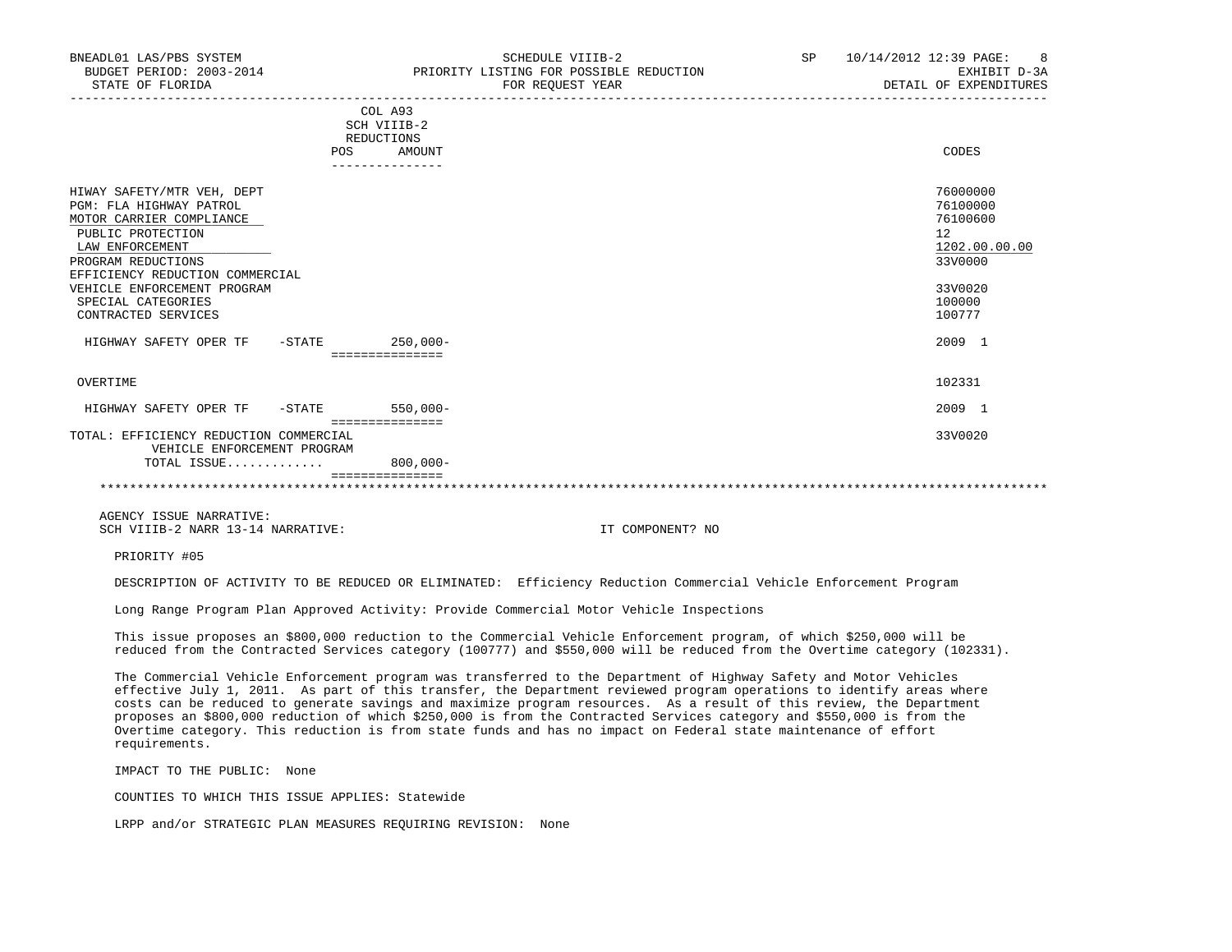| BNEADL01 LAS/PBS SYSTEM<br>STATE OF FLORIDA                                                                                                                                                                       | SCHEDULE VIIIB-2<br>BUDGET PERIOD: 2003-2014 PRIORITY LISTING FOR POSSIBLE REDUCTION<br>FOR REQUEST YEAR | SP 10/14/2012 12:39 PAGE: | - 9<br>EXHIBIT D-3A<br>DETAIL OF EXPENDITURES                                 |
|-------------------------------------------------------------------------------------------------------------------------------------------------------------------------------------------------------------------|----------------------------------------------------------------------------------------------------------|---------------------------|-------------------------------------------------------------------------------|
|                                                                                                                                                                                                                   | COL A93<br>SCH VIIIB-2<br>REDUCTIONS<br>AMOUNT<br>POS.                                                   |                           | CODES                                                                         |
| HIWAY SAFETY/MTR VEH, DEPT<br>PGM: FLA HIGHWAY PATROL<br>MOTOR CARRIER COMPLIANCE<br>PUBLIC PROTECTION<br>LAW ENFORCEMENT<br>PROGRAM REDUCTIONS<br>EFFICIENCY REDUCTION COMMERCIAL<br>VEHICLE ENFORCEMENT PROGRAM |                                                                                                          |                           | 76000000<br>76100000<br>76100600<br>12<br>1202.00.00.00<br>33V0000<br>33V0020 |
|                                                                                                                                                                                                                   | STATUTORY AND OTHER LEGAL CITES REQUIRING REVISION: None                                                 |                           |                                                                               |
| TOTAL: LAW ENFORCEMENT<br>BY FUND TYPE                                                                                                                                                                            |                                                                                                          |                           | 1202.00.00.00                                                                 |

 TRUST FUNDS..................... 800,000- 2000 ===============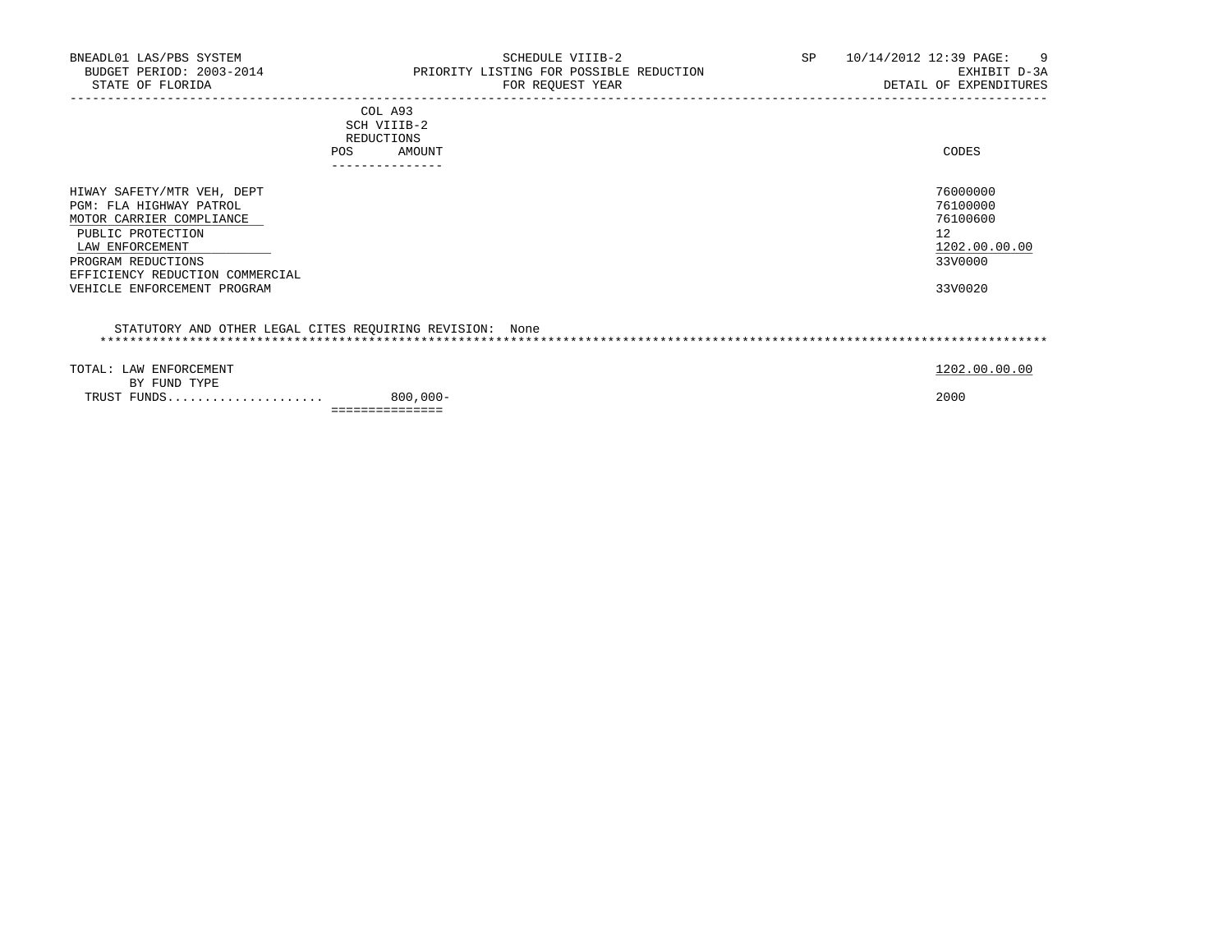| STATE OF FLORIDA                                                                                                                                   | FOR REQUEST YEAR | DETAIT OF EXPENDITURES                                             |
|----------------------------------------------------------------------------------------------------------------------------------------------------|------------------|--------------------------------------------------------------------|
| COL A93<br>SCH VIIIB-2<br>REDUCTIONS<br>POS                                                                                                        | AMOUNT           | CODES                                                              |
| --------------                                                                                                                                     |                  |                                                                    |
| HIWAY SAFETY/MTR VEH, DEPT<br>PGM: MOTORIST SERVICES<br>MOTORIST SERVICES<br>PUBLIC PROTECTION<br>CONSUMER SAFETY/PROTECTION<br>PROGRAM REDUCTIONS |                  | 76000000<br>76210000<br>76210100<br>12<br>1205.00.00.00<br>33V0000 |
| CLOSE STATE OPERATED DRIVER<br>LICENSE OFFICES<br>SALARY RATE<br>SALARY RATE 920,319-<br>===============                                           |                  | 33V0210<br>000000                                                  |
| SALARIES AND BENEFITS<br>$39.00 -$                                                                                                                 |                  | 010000                                                             |
| HIGHWAY SAFETY OPER TF<br>$-STATE$<br>===============                                                                                              | $742.206 -$      | 2009 1                                                             |
| OTHER PERSONAL SERVICES                                                                                                                            |                  | 030000                                                             |
| HIGHWAY SAFETY OPER TF<br>$-$ STATE<br>================                                                                                            | $7,005-$         | 2009 1                                                             |
| EXPENSES                                                                                                                                           |                  | 040000                                                             |
| HIGHWAY SAFETY OPER TF<br>$-$ STATE<br>===============                                                                                             | $219,344-$       | 2009 1                                                             |
| SPECIAL CATEGORIES                                                                                                                                 |                  | 100000                                                             |

CONTRACTED SERVICES 100777

| HIGHWAY SAFETY OPER TF - STATE     | $3.598 -$ | 2009 1  |
|------------------------------------|-----------|---------|
|                                    |           |         |
| TOTAL: CLOSE STATE OPERATED DRIVER |           | 33V0210 |
| LICENSE OFFICES                    |           |         |
| TOTAL POSITIONS $39.00-$           |           |         |
| TOTAL ISSUE 972,153-               |           |         |
| TOTAL SALARY RATE $920,319-$       |           |         |
|                                    |           |         |

\*\*\*\*\*\*\*\*\*\*\*\*\*\*\*\*\*\*\*\*\*\*\*\*\*\*\*\*\*\*\*\*\*\*\*\*\*\*\*\*\*\*\*\*\*\*\*\*\*\*\*\*\*\*\*\*\*\*\*\*\*\*\*\*\*\*\*\*\*\*\*\*\*\*\*\*\*\*\*\*\*\*\*\*\*\*\*\*\*\*\*\*\*\*\*\*\*\*\*\*\*\*\*\*\*\*\*\*\*\*\*\*\*\*\*\*\*\*\*\*\*\*\*\*\*\*\*

 AGENCY ISSUE NARRATIVE: SCH VIIIB-2 NARR 13-14 NARRATIVE: IT COMPONENT? NO PRIORITY #03

STATE OPERATED DRIVER LICENSE OFFICES

DESCRIPTION OF ACTIVITY TO BE REDUCED OR ELIMINATED: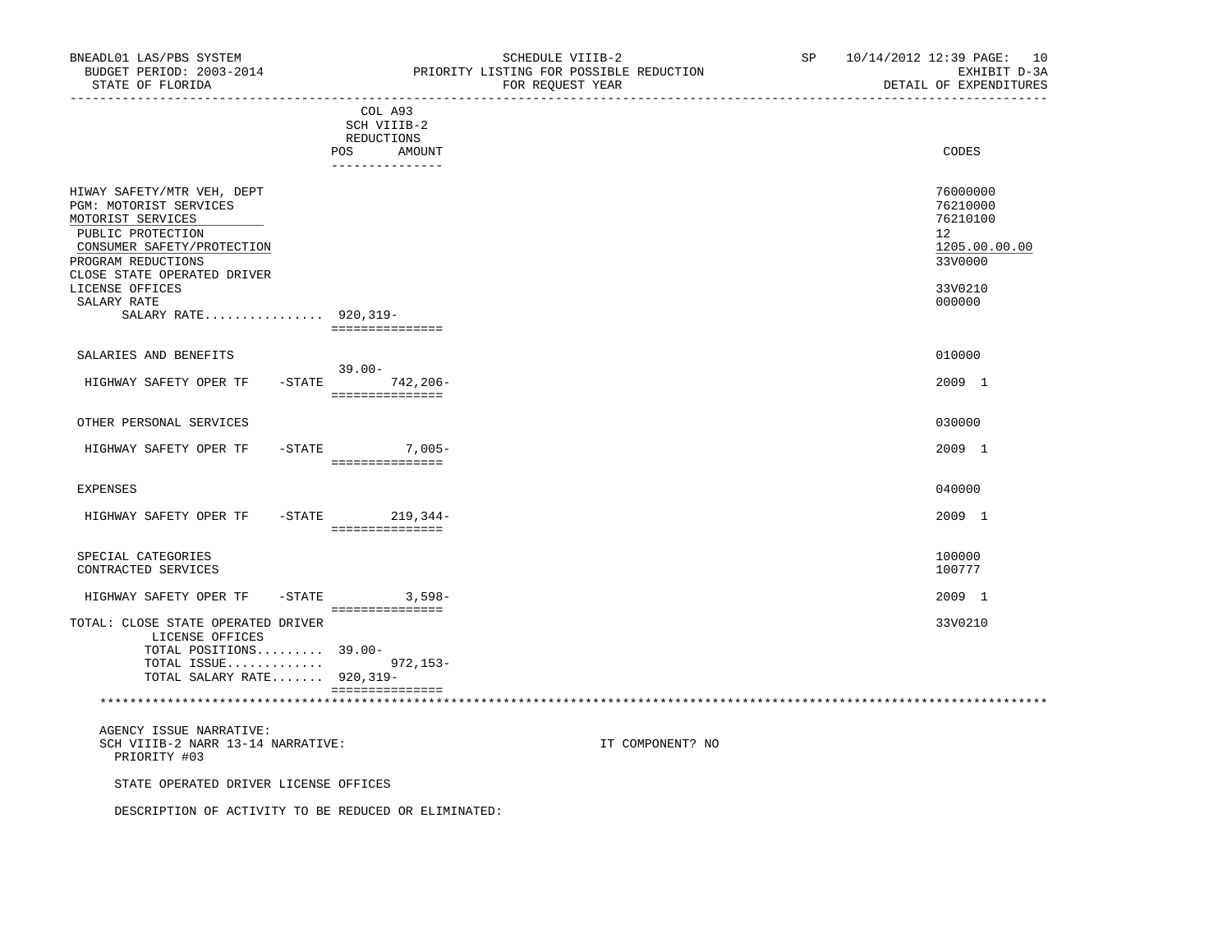## COL A93 SCH VIIIB-2 REDUCTIONS POS AMOUNT CODES AND A LOCAL AND LOCAL AND LOCAL AND LOCAL AND LOCAL AND LOCAL AND LOCAL AND LOCAL AND LOCAL AND LOCAL AND LOCAL AND LOCAL AND LOCAL AND LOCAL AND LOCAL AND LOCAL AND LOCAL AND LOCAL AND LOCAL AND LOCAL AND ---------------

| HIWAY SAFETY/MTR VEH, DEPT  | 76000000      |
|-----------------------------|---------------|
| PGM: MOTORIST SERVICES      | 76210000      |
| MOTORIST SERVICES           | 76210100      |
| PUBLIC PROTECTION           | 12            |
| CONSUMER SAFETY/PROTECTION  | 1205.00.00.00 |
| PROGRAM REDUCTIONS          | 33V0000       |
| CLOSE STATE OPERATED DRIVER |               |
| LICENSE OFFICES             | 33V0210       |
|                             |               |

-----------------------------------------------------------------------------------------------------------------------------------

Long-Range Program Plan Approved Activity: ISSUE DRIVER LICENSES AND IDENTIFICATION CARDS

 In order to reduce costs and redundancy in government services, this issue proposes the closure of three (3) state-owned and five (5) leased driver license issuance offices in Fiscal Year 2013-14. This issue is submitted in accordance with s. 322.135, F.S. which requires all driver license issuance functions to be assumed by the sixty four constitutionally elected tax collectors by June 30, 2015. This reduction eliminates thirty-nine (39) positions assigned to these offices with a savings of \$972,153 in fiscal year 2013-14 and an annualized reduction of \$958,390 to occur in fiscal year 2014-15, for a total cost savings of \$1,930,543.

 The Department is currently legally responsible for the payment of utilities, security and other costs related to the maintenance of facilities that have closed until such time as the property is either sold or ownership is transferred. This issue does not eliminate funding for the costs associated with this requirement.

The following are the proposed state-operated driver license office closures:

| COUNTY     | LOCATION       | OFFICE #         | FACILITY TYPE           | CLOSURE DATE |
|------------|----------------|------------------|-------------------------|--------------|
|            |                |                  |                         |              |
| Alachua    | Gainesville    | D10              | State-Owned             | 04/30/2013   |
| Highlands  | Sebring        | M08              | State-Owned             | 06/30/2013   |
| Polk       | Lakeland       | L01              | State-owned             | 06/30/2014   |
| Lake       | Clermont       | G <sub>04</sub>  | Leased-Expires 03/31/14 | 10/31/2013   |
| Okeechobee | Okeechobee     | H <sub>0</sub> 7 | Leased-Expires 10/13/15 | 01/11/2014   |
| Orange     | Orlando        | G02              | Leased-Expires 04/16/14 | 04/16/2014   |
| Polk       | Haines City    | L04              | Leased-Expires 07/14/13 | 12/06/2013   |
| Seminole   | Winter Springs | G06              | Leased-Expires 03/31/14 | 12/06/2013   |

 IMPACT TO THE PUBLIC: Closing these offices may result in reduced service delivery for motorists in the impacted counties. However, reduced service/delivery should be minimized due to the number of tax collector offices in each of the counties that will be providing driver license services.

COUNTIES TO WHICH THIS ISSUE APPLIES: Alachua, Highlands, Lake, Okeechobee, Orange, Polk and Seminole.

LRPP and/or STRATEGIC PLAN MEASURES REQUIRING REVISION: None.

```
 STATUTORY and OTHER LEGAL CITES REQUIRING REVISION: None.
 *******************************************************************************************************************************
```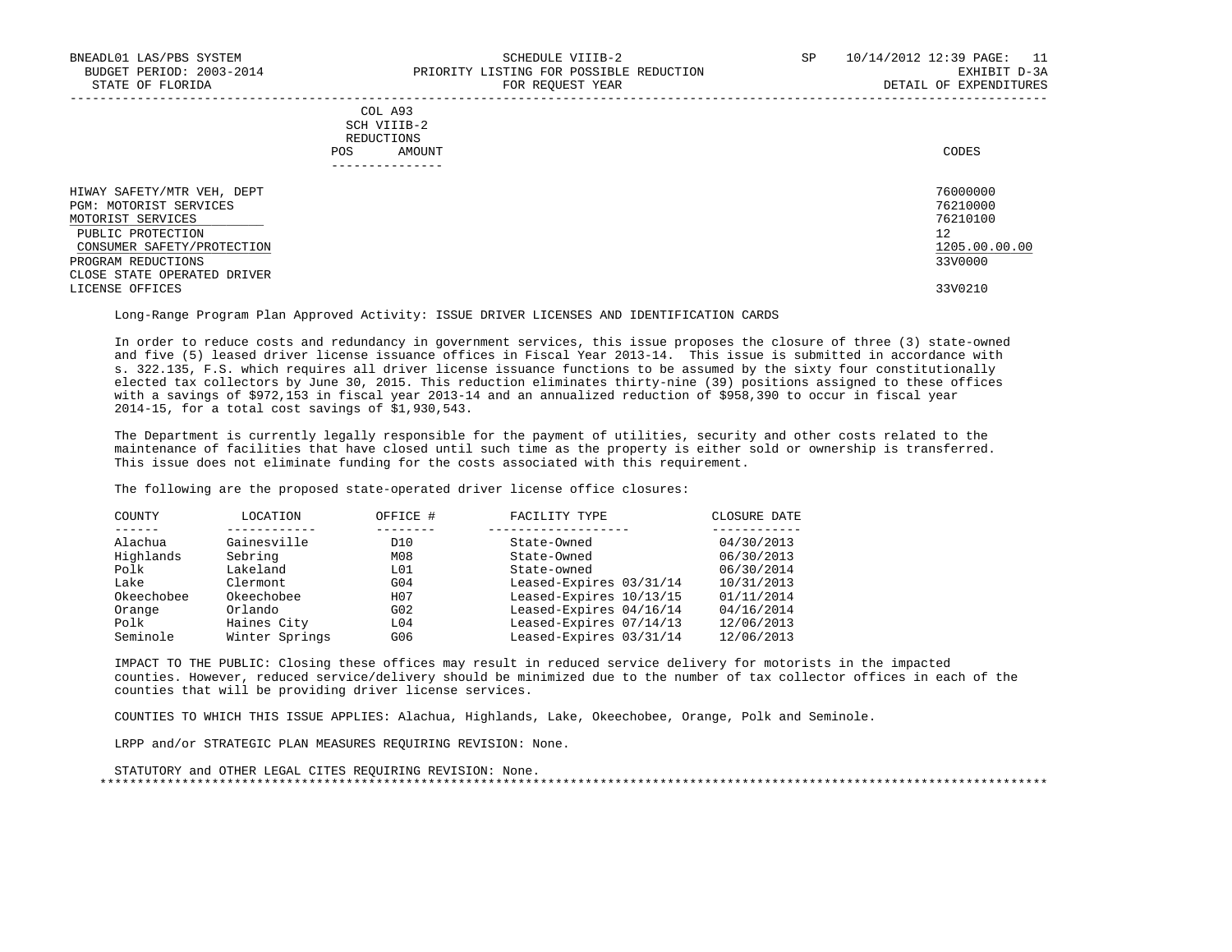| BNEADL01 LAS/PBS SYSTEM<br>BUDGET PERIOD: 2003-2014<br>STATE OF FLORIDA                        | SCHEDULE VIIIB-2<br>PRIORITY LISTING FOR POSSIBLE REDUCTION<br>FOR REQUEST YEAR | SP | 10/14/2012 12:39 PAGE: 12<br>EXHIBIT D-3A<br>DETAIL OF EXPENDITURES |
|------------------------------------------------------------------------------------------------|---------------------------------------------------------------------------------|----|---------------------------------------------------------------------|
|                                                                                                | COL A93<br>SCH VIIIB-2<br>REDUCTIONS<br>POS<br>AMOUNT                           |    | CODES                                                               |
| HIWAY SAFETY/MTR VEH, DEPT<br>PGM: MOTORIST SERVICES<br>MOTORIST SERVICES<br>PUBLIC PROTECTION |                                                                                 |    | 76000000<br>76210000<br>76210100<br>12                              |

 CONSUMER SAFETY/PROTECTION 1205.00.00.00 \_\_\_\_\_\_\_\_\_\_\_\_\_\_\_\_\_\_\_\_\_\_\_\_\_\_ \_\_\_\_\_\_\_\_\_\_\_\_\_ PROGRAM REDUCTIONS CLOSE STATE OPERATED DRIVER LICENSE OFFICES 33V0210

POSITION DETAIL OF SALARIES AND BENEFITS:

| CHANGES TO CURRENTLY AUTHORIZED POSITIONS<br>2209 OPERATIONS ANALYST I |                      |                       |          |                                                |                   |
|------------------------------------------------------------------------|----------------------|-----------------------|----------|------------------------------------------------|-------------------|
| C0009 001                                                              | $1.00 -$             | 27,927-               | 13,759-  | $41,686 - 0.00$                                | 41,686-           |
| 9000 DRIVER LICENSES EXAMINER I                                        |                      |                       |          |                                                |                   |
| C0001 001                                                              | $6.00 -$             | 140,904-              | 79,134-  | $220,038 - 0.00$                               | $220,038-$        |
| C0002 001                                                              | $2.00 -$             | 46,968-               |          | 26,378- 73,346- 0.00                           | $73,346-$         |
| C0003 001<br>C0004 001                                                 | $3.00 -$<br>$5.00 -$ | $70,452-$             | 39,567–  | 110,019- 41.67                                 | 64,174-           |
|                                                                        |                      | 117,420-              |          | 65,945 - 183,365 - 33.33                       | $122, 249-$       |
| C0005 001<br>C0006 001                                                 | $7.00 -$<br>$7.00 -$ | 164,388-              |          | $92,323 - 256,711 - 41.67$                     | 149,740-          |
| C0007 001                                                              |                      | 164,388-<br>$23,484-$ |          | 92,323-256,711-79.17<br>$13,189-$ 36,673-54.17 | 53,473-           |
| C0008 001                                                              | $1.00-$<br>7.00-     | 164,388-              |          | 92,323-256,711-99.73                           | 16,807-<br>$693-$ |
| TOTALS FOR ISSUE BY FUND                                               |                      |                       |          |                                                |                   |
| 2009 HIGHWAY SAFETY OPER TF                                            |                      |                       |          |                                                | 742,206-          |
|                                                                        | $39.00 -$            | 920,319-              | 514,941- | 1,435,260-                                     | $742, 206 -$      |

\*\*\*\*\*\*\*\*\*\*\*\*\*\*\*\*\*\*\*\*\*\*\*\*\*\*\*\*\*\*\*\*\*\*\*\*\*\*\*\*\*\*\*\*\*\*\*\*\*\*\*\*\*\*\*\*\*\*\*\*\*\*\*\*\*\*\*\*\*\*\*\*\*\*\*\*\*\*\*\*\*\*\*\*\*\*\*\*\*\*\*\*\*\*\*\*\*\*\*\*\*\*\*\*\*\*\*\*\*\*\*\*\*\*\*\*\*\*\*\*\*\*\*\*\*\*\*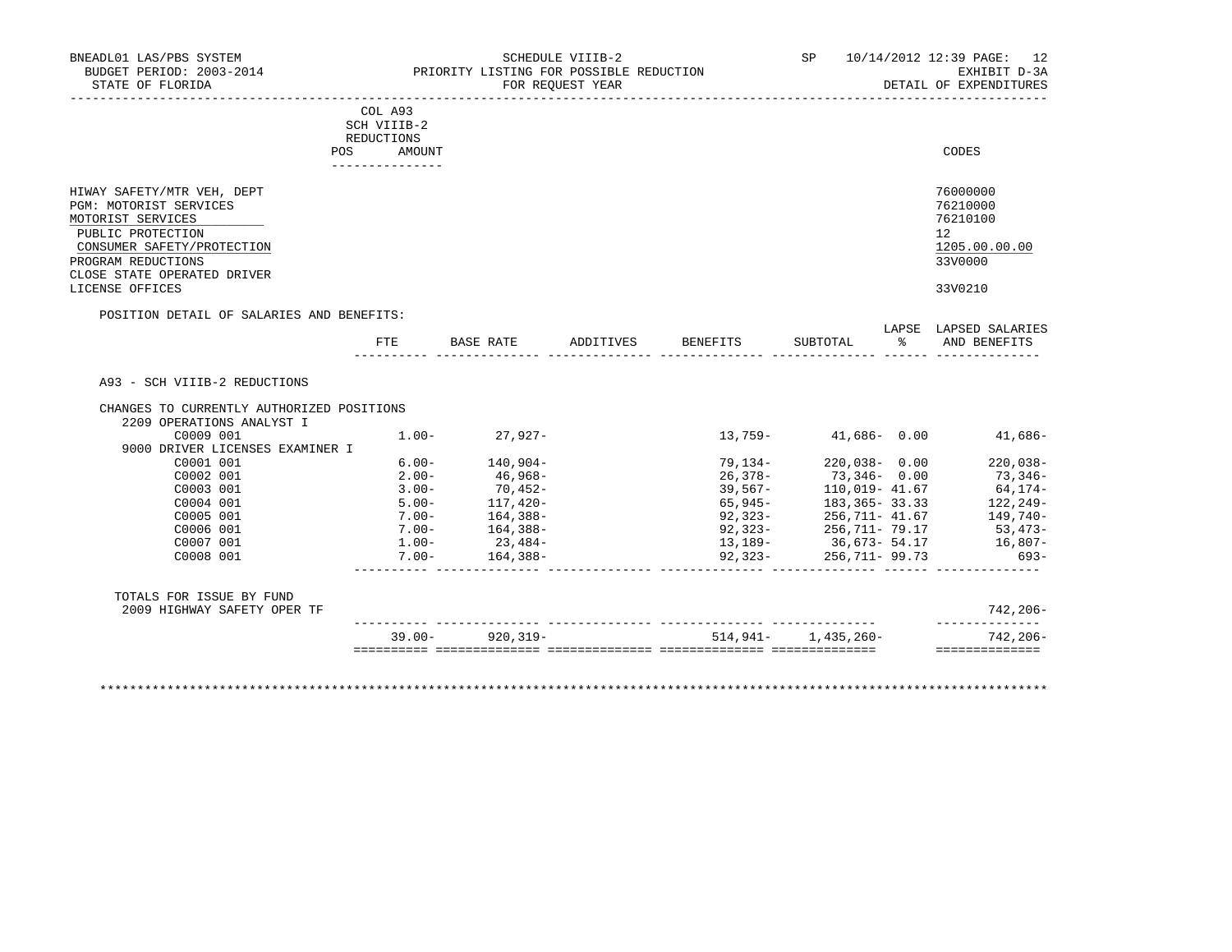|                                     | REDUCTIONS |           |               |
|-------------------------------------|------------|-----------|---------------|
|                                     | <b>POS</b> | AMOUNT    | CODES         |
|                                     |            |           |               |
| HIWAY SAFETY/MTR VEH, DEPT          |            |           | 76000000      |
| PGM: MOTORIST SERVICES              |            |           | 76210000      |
| MOTORIST SERVICES                   |            |           | 76210100      |
| PUBLIC PROTECTION                   |            |           | 12            |
|                                     |            |           |               |
| CONSUMER SAFETY/PROTECTION          |            |           | 1205.00.00.00 |
| PROGRAM REDUCTIONS                  |            |           | 33V0000       |
| ANNUALIZE FISCAL YEAR 2012-13       |            |           |               |
| REALIGNMENT OF BUREAUS OF FIELD     |            |           |               |
| OPERATIONS AND FINANICAL            |            |           |               |
| RESPONSIBILITY                      |            |           | 33V0230       |
| SALARIES AND BENEFITS               |            |           | 010000        |
| HIGHWAY SAFETY OPER TF<br>$-$ STATE |            | $11,632-$ | 2009 1        |
|                                     |            |           |               |
|                                     |            |           |               |

 AGENCY ISSUE NARRATIVE: SCH VIIIB-2 NARR 13-14 NARRATIVE: IT COMPONENT? NO

PRIORITY #02

 DESCRIPTION OF ACTIVITY TO BE REDUCED OR ELIMINATED: Annualize Savings from Realignment of the Bureaus of Field Operations and Financial Responsibility

Long Range Program Plan Approved Activity: Administer Motorist Insurance Laws, Enforce Title and Registration Laws

 This issue proposes an \$11,632 reduction within the Motorist Services Program to annualize savings associated with the realignment of the Financial Responsibility Program in the Bureau of Motorist Compliances.

 This reduction represents the annualized savings generated from the Financial Responsibility Program realignment in Fiscal Year 2012-13 for two (2) positions cut based on the effective date of the reduction.

IMPACT TO THE PUBLIC: None

COUNTIES TO WHICH THIS ISSUE APPLIES: None

LRPP and/or STRATEGIC PLAN MEASURES REQUIRING REVISION: None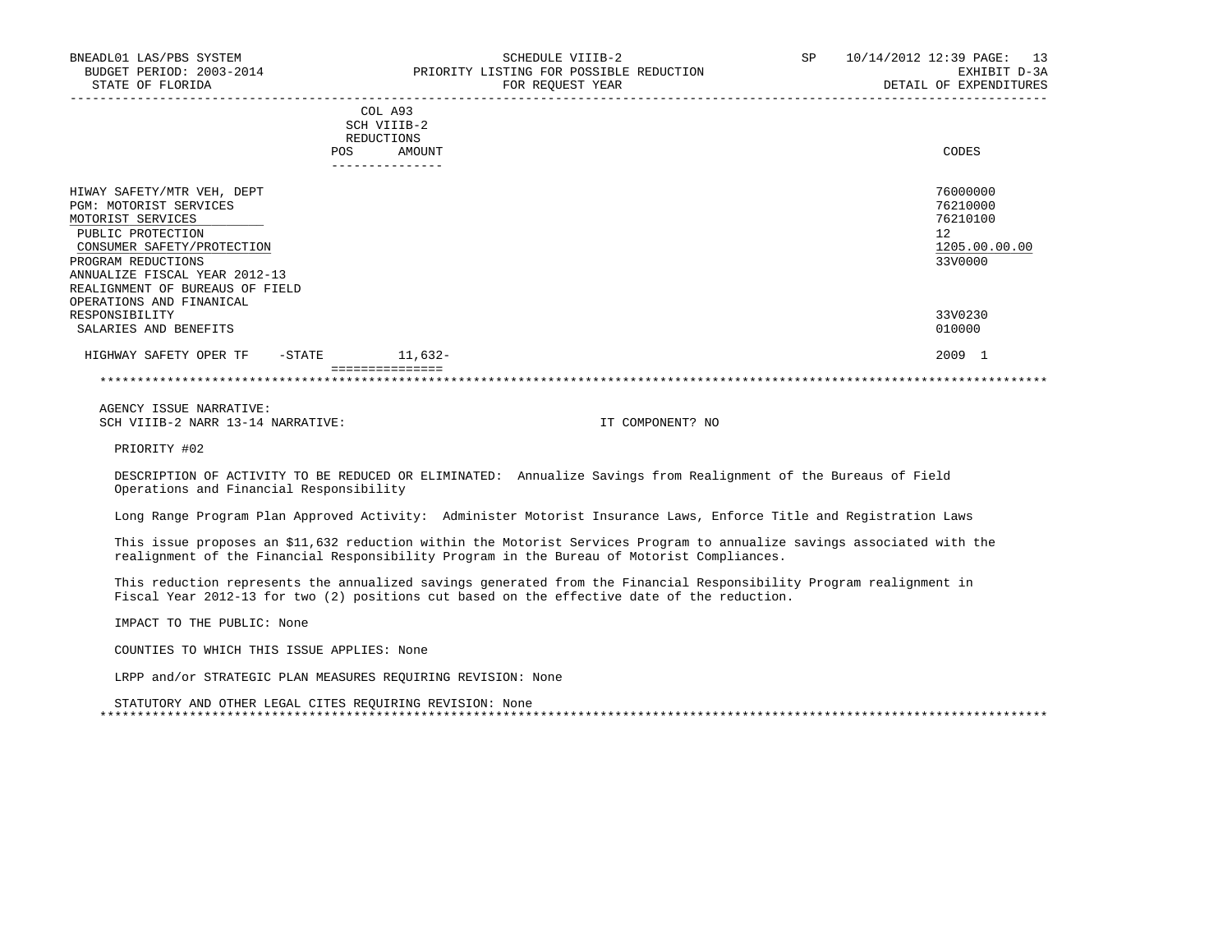| BNEADL01 LAS/PBS SYSTEM<br>BUDGET PERIOD: 2003-2014<br>STATE OF FLORIDA<br>--------------------                                                                                                                                                    | ---------------------------                                           | PRIORITY LISTING FOR POSSIBLE REDUCTION | SCHEDULE VIIIB-2<br>FOR REQUEST YEAR |                  |          | SP 10/14/2012 12:39 PAGE: 14<br>EXHIBIT D-3A<br>DETAIL OF EXPENDITURES |
|----------------------------------------------------------------------------------------------------------------------------------------------------------------------------------------------------------------------------------------------------|-----------------------------------------------------------------------|-----------------------------------------|--------------------------------------|------------------|----------|------------------------------------------------------------------------|
|                                                                                                                                                                                                                                                    | COL A93<br>SCH VIIIB-2<br>REDUCTIONS<br>POS AMOUNT<br>--------------- |                                         |                                      |                  |          | CODES                                                                  |
| HIWAY SAFETY/MTR VEH, DEPT<br>PGM: MOTORIST SERVICES<br>MOTORIST SERVICES<br>PUBLIC PROTECTION<br>CONSUMER SAFETY/PROTECTION<br>PROGRAM REDUCTIONS<br>ANNUALIZE FISCAL YEAR 2012-13<br>REALIGNMENT OF BUREAUS OF FIELD<br>OPERATIONS AND FINANICAL |                                                                       |                                         |                                      |                  |          | 76000000<br>76210000<br>76210100<br>12<br>1205.00.00.00<br>33V0000     |
| RESPONSIBILITY                                                                                                                                                                                                                                     |                                                                       |                                         |                                      |                  |          | 33V0230                                                                |
| POSITION DETAIL OF SALARIES AND BENEFITS:                                                                                                                                                                                                          | FTE                                                                   | BASE RATE                               | ADDITIVES                            | BENEFITS         | SUBTOTAL | LAPSE LAPSED SALARIES<br>% AND BENEFITS                                |
| A93 - SCH VIIIB-2 REDUCTIONS<br>CHANGES TO CURRENTLY AUTHORIZED POSITIONS<br>OTHER SALARY AMOUNT                                                                                                                                                   |                                                                       |                                         |                                      |                  |          |                                                                        |
| 2009 HIGHWAY SAFETY OPER TF                                                                                                                                                                                                                        |                                                                       |                                         |                                      |                  |          | 11,632-<br>______________                                              |
|                                                                                                                                                                                                                                                    |                                                                       |                                         |                                      |                  |          | 11,632-<br>==============                                              |
|                                                                                                                                                                                                                                                    |                                                                       |                                         |                                      |                  |          |                                                                        |
| ANNUALIZE FISCAL YEAR 2012-13<br>DRIVER LICENSE OFFICE CLOSURES<br>SALARIES AND BENEFITS                                                                                                                                                           |                                                                       |                                         |                                      |                  |          | 33V0250<br>010000                                                      |
| HIGHWAY SAFETY OPER TF - STATE                                                                                                                                                                                                                     | 142,036-                                                              |                                         |                                      |                  |          | 2009 1                                                                 |
| **********************************                                                                                                                                                                                                                 | ===============                                                       |                                         |                                      |                  |          |                                                                        |
| AGENCY ISSUE NARRATIVE:<br>SCH VIIIB-2 NARR 13-14 NARRATIVE:                                                                                                                                                                                       |                                                                       |                                         |                                      | IT COMPONENT? NO |          |                                                                        |
| PRIORITY #01                                                                                                                                                                                                                                       |                                                                       |                                         |                                      |                  |          |                                                                        |
| DESCRIPTION OF ACTIVITY TO BE REDUCED OR ELIMINATED: Annualize Fiscal Year 2012-13 Driver License Office Closure                                                                                                                                   |                                                                       |                                         |                                      |                  |          |                                                                        |
| Long Range Program Plan Approved Activity: Issue Driver Licenses and Identification Cards                                                                                                                                                          |                                                                       |                                         |                                      |                  |          |                                                                        |
| This issue proposes a \$142.036 reduction within the Motorist Services Program to annualize savings associated with the                                                                                                                            |                                                                       |                                         |                                      |                  |          |                                                                        |

 This issue proposes a \$142,036 reduction within the Motorist Services Program to annualize savings associated with the 10/31/2012 closure of the Orlando-North (G01) driver license office authorized to close during the Fiscal Year 2012-13 per the General Appropriations Act.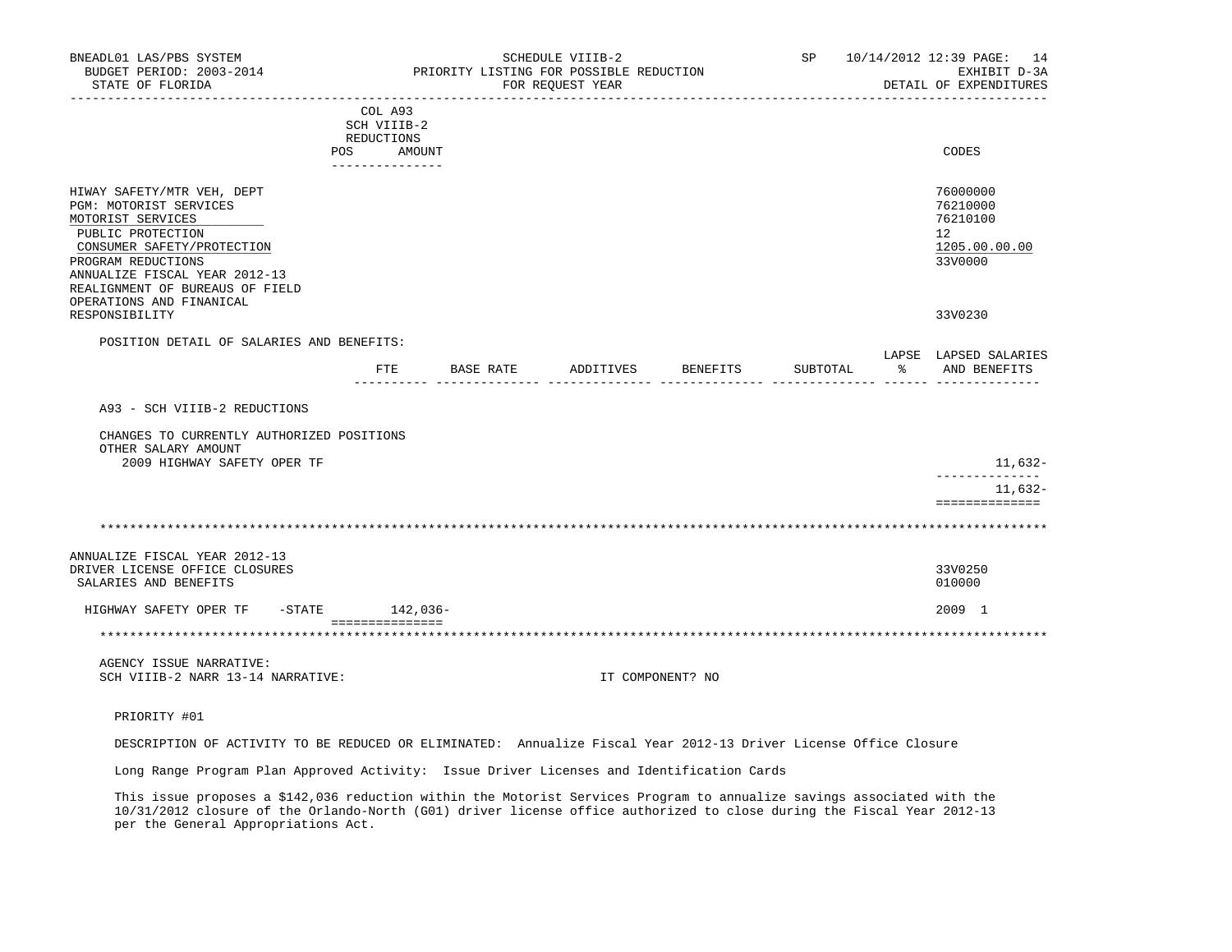|     | --------------- |       |
|-----|-----------------|-------|
| POS | AMOUNT          | CODES |
|     | REDUCTIONS      |       |
|     | SCH VIIIB-2     |       |
|     | COL A93         |       |

| HIWAY SAFETY/MTR VEH, DEPT     | 76000000      |
|--------------------------------|---------------|
| PGM: MOTORIST SERVICES         | 76210000      |
| MOTORIST SERVICES              | 76210100      |
| PUBLIC PROTECTION              | 12            |
| CONSUMER SAFETY/PROTECTION     | 1205.00.00.00 |
| PROGRAM REDUCTIONS             | 33V0000       |
| ANNUALIZE FISCAL YEAR 2012-13  |               |
| DRIVER LICENSE OFFICE CLOSURES | 33V0250       |

 Funding for this office was partially reduced in the 2012-13 General Appropriations Act based on its closure date. This issue annualizes the remaining reduction for this office in the 2013-2014 fiscal year.

 IMPACT TO THE PUBLIC: None. This reduction supports the intent of s. 322.135, F.S., requiring all driver license issuance functions to be assumed by the sixty-four constitutionally elected county tax collectors by June 30, 2015.

COUNTIES TO WHICH THIS ISSUE APPLIES: Orange

LRPP and/or STRATEGIC PLAN MEASURES REQUIRING REVISION: None

|                                                    | FTE. | BASE RATE | ADDITIVES | <b>BENEFITS</b> | SUBTOTAL | LAPSE<br>ႜ | LAPSED SALARIES<br>AND BENEFITS |
|----------------------------------------------------|------|-----------|-----------|-----------------|----------|------------|---------------------------------|
|                                                    |      |           |           |                 |          |            |                                 |
| A93 - SCH VIIIB-2 REDUCTIONS                       |      |           |           |                 |          |            |                                 |
| CHANGES TO CURRENTLY AUTHORIZED POSITIONS          |      |           |           |                 |          |            |                                 |
| OTHER SALARY AMOUNT<br>2009 HIGHWAY SAFETY OPER TF |      |           |           |                 |          |            | 142,036-                        |
|                                                    |      |           |           |                 |          |            | $142,036-$                      |
|                                                    |      |           |           |                 |          |            |                                 |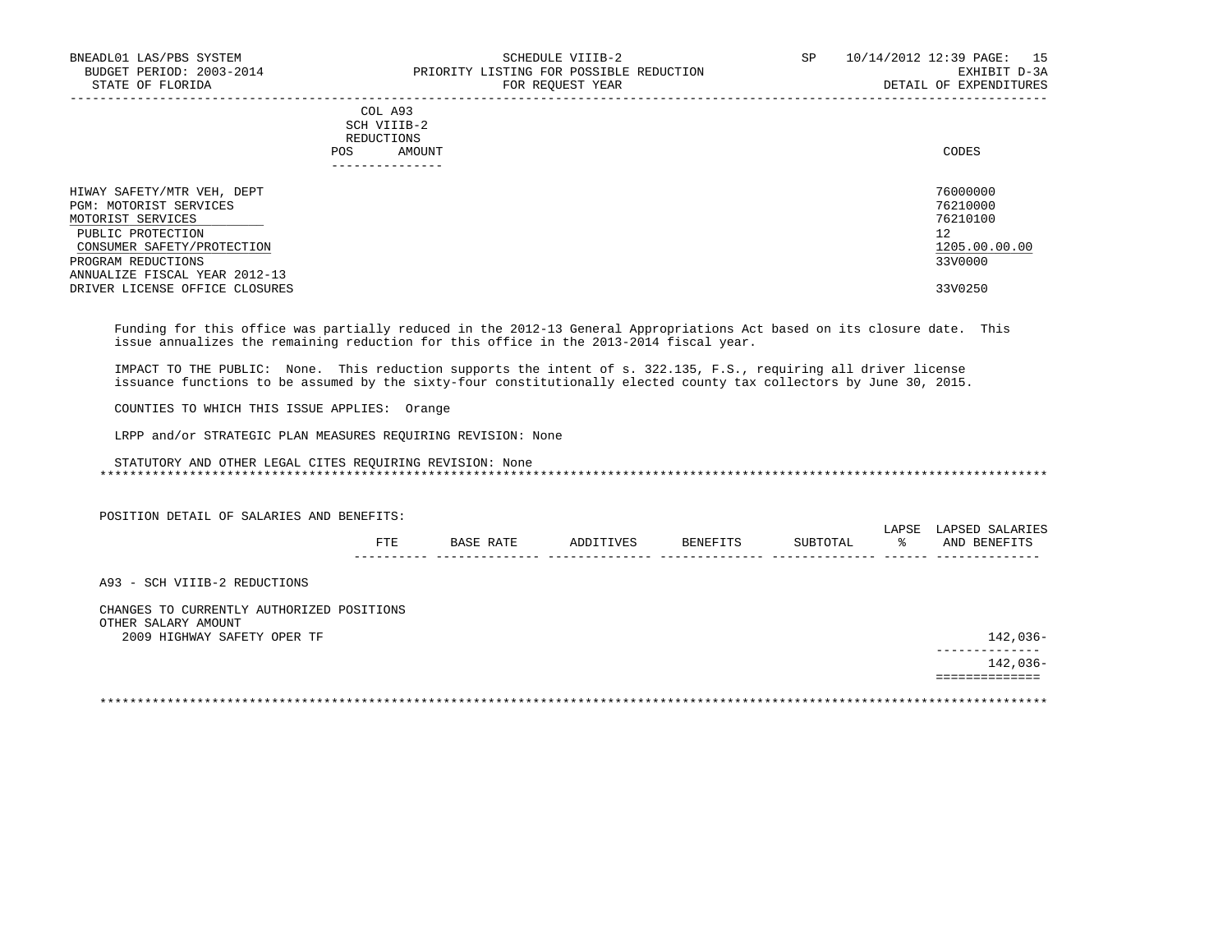|                                   | SCH VIIIB-2          |               |
|-----------------------------------|----------------------|---------------|
|                                   | REDUCTIONS           |               |
|                                   | AMOUNT<br><b>POS</b> | CODES         |
|                                   |                      |               |
| HIWAY SAFETY/MTR VEH, DEPT        |                      | 76000000      |
| PGM: MOTORIST SERVICES            |                      | 76210000      |
| MOTORIST SERVICES                 |                      | 76210100      |
| PUBLIC PROTECTION                 |                      | 12            |
| CONSUMER SAFETY/PROTECTION        |                      | 1205.00.00.00 |
| PROGRAM REDUCTIONS                |                      | 33V0000       |
| RELOCATE LEASED OFFICE FACILITIES |                      |               |
| TO A STATE-OWNED FACILITY         |                      | 33V0260       |
| EXPENSES                          |                      | 040000        |
| HIGHWAY SAFETY OPER TF<br>-STATE  | $59,800-$            | 2009          |
|                                   | ===============      |               |

\*\*\*\*\*\*\*\*\*\*\*\*\*\*\*\*\*\*\*\*\*\*\*\*\*\*\*\*\*\*\*\*\*\*\*\*\*\*\*\*\*\*\*\*\*\*\*\*\*\*\*\*\*\*\*\*\*\*\*\*\*\*\*\*\*\*\*\*\*\*\*\*\*\*\*\*\*\*\*\*\*\*\*\*\*\*\*\*\*\*\*\*\*\*\*\*\*\*\*\*\*\*\*\*\*\*\*\*\*\*\*\*\*\*\*\*\*\*\*\*\*\*\*\*\*\*\*

 AGENCY ISSUE NARRATIVE: SCH VIIIB-2 NARR 13-14 NARRATIVE: IT COMPONENT? NO

PRIORITY #04

DESCRIPTION OF ACTIVITY TO BE REDUCED OR ELIMINATED: Relocate Leased Office Facilities to a State Owned Facility

 Long Range Program Plan Approved Activity: Conduct Administrative Reviews/Issue Vehicle and Mobile Home Titles and Registrations

 This issue proposes a \$59,800 reduction in the Expenses category within the Motorist Services program, Highway Safety Operating Trust Fund due to relocating the Bureau of Administrative Reviews (BAR) and the Motor Vehicles Field Operations Regional offices located in Pensacola from a leased facility to a state owned building. The state owned facility was previously used as a driver licenses issuance office (A02) until Fiscal Year 2011-12 when it closed.

IMPACT TO THE PUBLIC: None

COUNTIES TO WHICH THIS ISSUE APPLIES: Escambia

LRPP and/or STRATEGIC PLAN MEASURES REQUIRING REVISION: None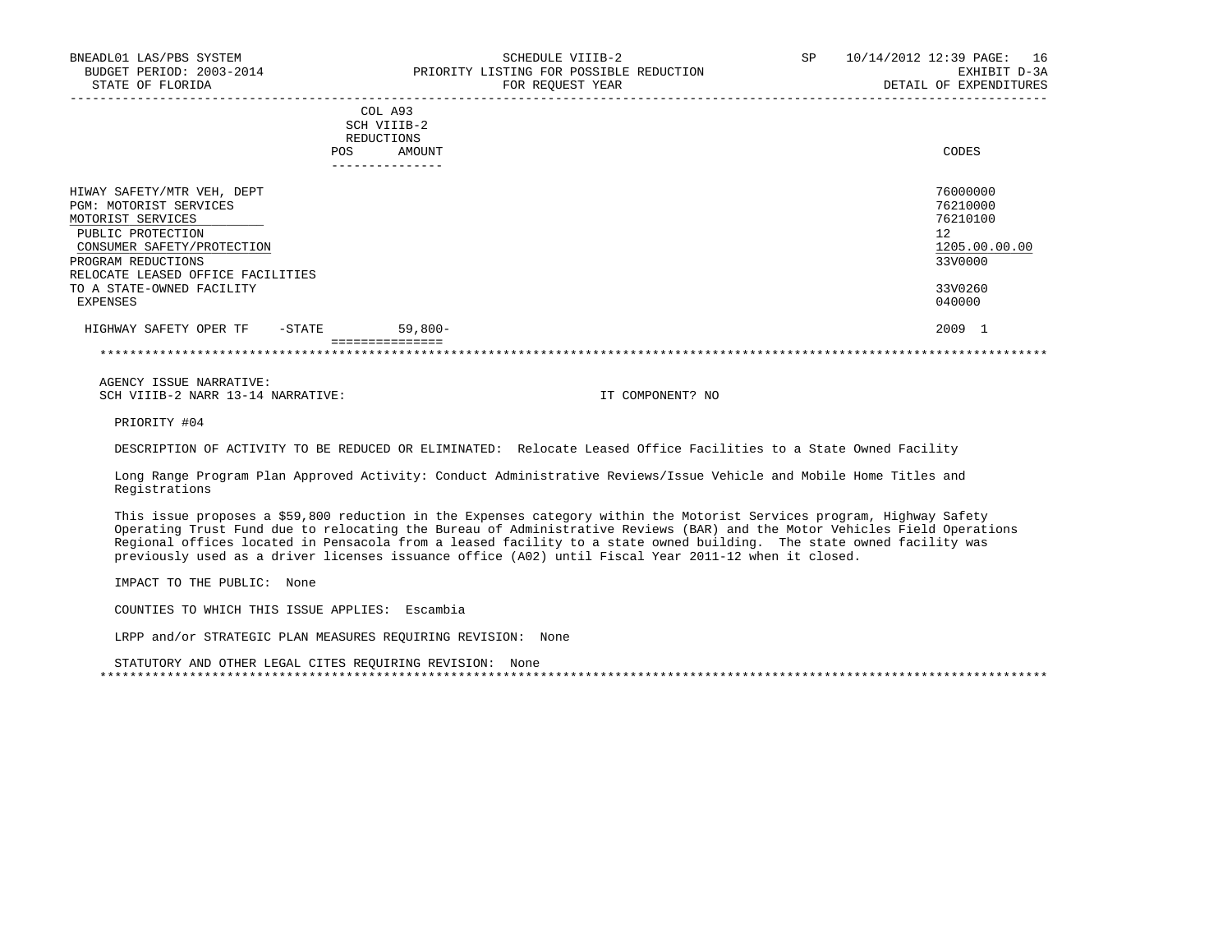|                                                                                                                                                                                                                                      | COL A93<br>SCH VIIIB-2<br>REDUCTIONS<br>AMOUNT<br>POS | CODES                                                                                   |
|--------------------------------------------------------------------------------------------------------------------------------------------------------------------------------------------------------------------------------------|-------------------------------------------------------|-----------------------------------------------------------------------------------------|
| HIWAY SAFETY/MTR VEH, DEPT<br>PGM: MOTORIST SERVICES<br>MOTORIST SERVICES<br>PUBLIC PROTECTION<br>CONSUMER SAFETY/PROTECTION<br>PROGRAM REDUCTIONS<br>CONTINUED EFFICIENCIES FROM<br>MOTORIST SERVICES REORGANIZATION<br>SALARY RATE | ---------------                                       | 76000000<br>76210000<br>76210100<br>12<br>1205.00.00.00<br>33V0000<br>33V0270<br>000000 |
| SALARY RATE 18,526-                                                                                                                                                                                                                  | ===============                                       |                                                                                         |
| SALARIES AND BENEFITS<br>HIGHWAY SAFETY OPER TF<br>$-$ STATE                                                                                                                                                                         | $1.00 -$<br>$31,079-$                                 | 010000<br>2009 1                                                                        |
| TOTAL: CONTINUED EFFICIENCIES FROM<br>MOTORIST SERVICES REORGANIZATION<br>TOTAL POSITIONS 1.00-<br>TOTAL ISSUE                                                                                                                       | ===============<br>$31,079-$                          | 33V0270                                                                                 |
| TOTAL SALARY RATE 18,526-                                                                                                                                                                                                            |                                                       |                                                                                         |

 AGENCY ISSUE NARRATIVE: SCH VIIIB-2 NARR 13-14 NARRATIVE: IT COMPONENT? NO

PRIORITY #08

DESCRIPTION OF ACTIVITY TO BE REDUCED OR ELIMINATED: Continued Efficiencies from Motorist Services Reorganization

Long Range Program Plan Approved Activity: Register and Audit Commercial Carriers

 This issue proposes to eliminate one (1) Clerk Specialist position effective 7/1/2013 from the Bureau of Commercial Vehicle and Driver Services through work unit efficiencies as a result of the continued efficiencies from reorganizing the Motorist Services program. The position is filled but will become vacant on 6/30/2013. Elimination of this position will result in an annual savings in the Salaries and Benefits category (010000) of \$31,079.

IMPACT TO THE PUBLIC: None

COUNTIES TO WHICH THIS ISSUE APPLIES: None

LRPP and/or STRATEGIC PLAN MEASURES REQUIRING REVISION: None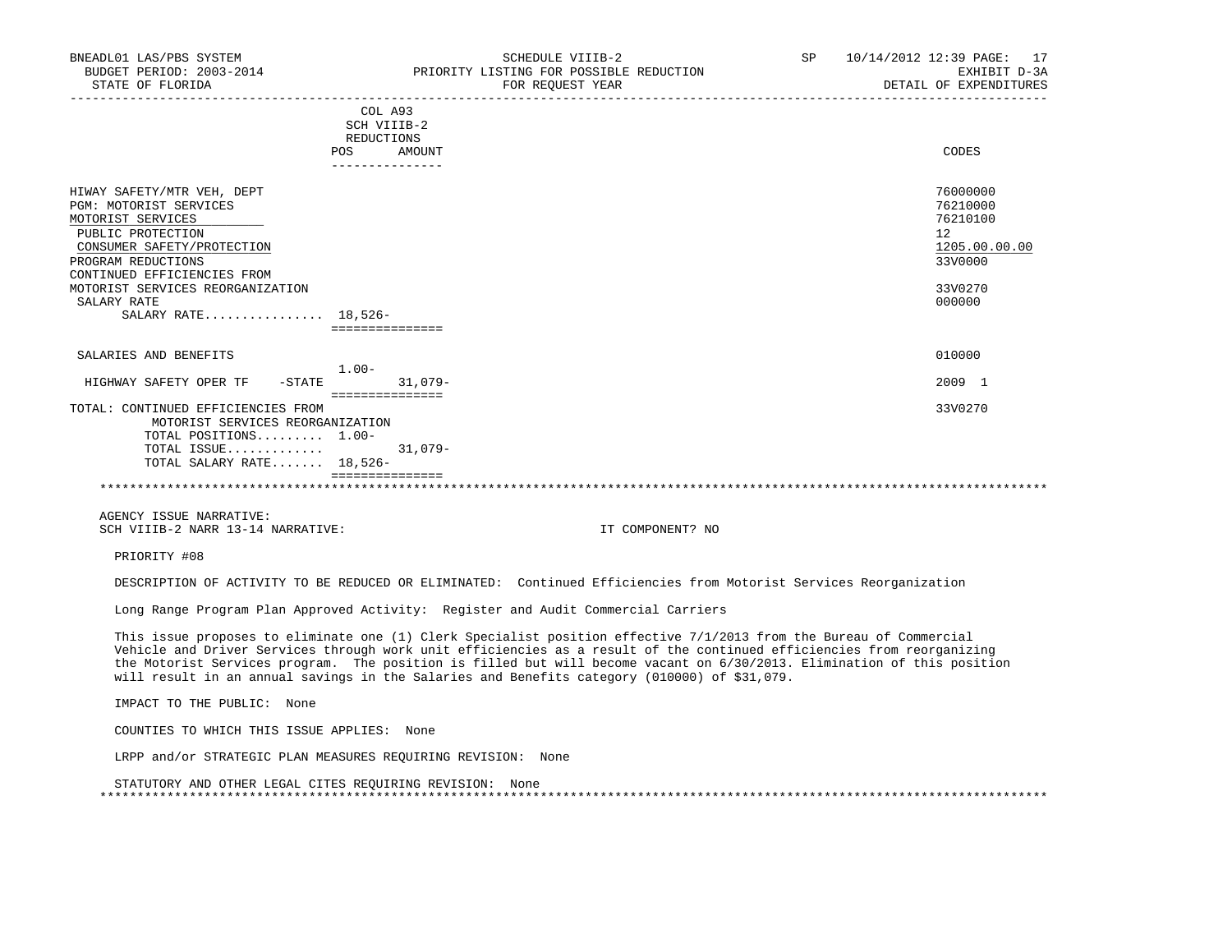| BNEADL01 LAS/PBS SYSTEM<br>BUDGET PERIOD: 2003-2014<br>STATE OF FLORIDA                                                                                                                                               |                                                    |                   | SCHEDULE VIIIB-2<br>PRIORITY LISTING FOR POSSIBLE REDUCTION<br>FOR REQUEST YEAR |                              |                  | SP 10/14/2012 12:39 PAGE: 18<br>EXHIBIT D-3A<br>DETAIL OF EXPENDITURES                     |
|-----------------------------------------------------------------------------------------------------------------------------------------------------------------------------------------------------------------------|----------------------------------------------------|-------------------|---------------------------------------------------------------------------------|------------------------------|------------------|--------------------------------------------------------------------------------------------|
|                                                                                                                                                                                                                       | COL A93<br>SCH VIIIB-2<br>REDUCTIONS<br>POS AMOUNT |                   |                                                                                 |                              |                  | CODES                                                                                      |
| HIWAY SAFETY/MTR VEH, DEPT<br>PGM: MOTORIST SERVICES<br>MOTORIST SERVICES<br>PUBLIC PROTECTION<br>CONSUMER SAFETY/PROTECTION<br>PROGRAM REDUCTIONS<br>CONTINUED EFFICIENCIES FROM<br>MOTORIST SERVICES REORGANIZATION | ---------------                                    |                   |                                                                                 |                              |                  | 76000000<br>76210000<br>76210100<br>12 <sup>°</sup><br>1205.00.00.00<br>33V0000<br>33V0270 |
| POSITION DETAIL OF SALARIES AND BENEFITS:                                                                                                                                                                             |                                                    |                   |                                                                                 |                              |                  | LAPSE LAPSED SALARIES                                                                      |
|                                                                                                                                                                                                                       | ETE                                                |                   |                                                                                 | BASE RATE ADDITIVES BENEFITS | SUBTOTAL         | % AND BENEFITS<br><u> ------ ------ ------------</u>                                       |
| A93 - SCH VIIIB-2 REDUCTIONS                                                                                                                                                                                          |                                                    |                   |                                                                                 |                              |                  |                                                                                            |
| CHANGES TO CURRENTLY AUTHORIZED POSITIONS<br>0003 CLERK SPECIALIST<br>05382 001                                                                                                                                       | $1.00 - 18,526 -$                                  |                   |                                                                                 |                              |                  | $12,553-31,079-0.00$ 31,079-                                                               |
|                                                                                                                                                                                                                       |                                                    |                   |                                                                                 |                              |                  |                                                                                            |
| TOTALS FOR ISSUE BY FUND<br>2009 HIGHWAY SAFETY OPER TF                                                                                                                                                               |                                                    |                   |                                                                                 |                              |                  | 31,079–                                                                                    |
|                                                                                                                                                                                                                       |                                                    | $1.00 - 18,526 -$ |                                                                                 |                              | $12,553 31,079-$ | --------------<br>31,079-<br>==============                                                |
| REDUCE PRINTING COSTS FOR UNIFORM                                                                                                                                                                                     |                                                    |                   |                                                                                 |                              |                  |                                                                                            |
| TRAFFIC CITATION AND DRIVER<br>EXCHANGE FORMS<br><b>EXPENSES</b>                                                                                                                                                      |                                                    |                   |                                                                                 |                              |                  | 33V0280<br>040000                                                                          |
| HIGHWAY SAFETY OPER TF                                                                                                                                                                                                | $-$ STATE $120,000-$                               |                   |                                                                                 |                              |                  | 2009 1                                                                                     |
| *********************************                                                                                                                                                                                     | ____________________                               |                   |                                                                                 |                              |                  |                                                                                            |
| AGENCY ISSUE NARRATIVE:<br>SCH VIIIB-2 NARR 13-14 NARRATIVE:                                                                                                                                                          |                                                    |                   | IT COMPONENT? NO                                                                |                              |                  |                                                                                            |
| PRIORITY #10                                                                                                                                                                                                          |                                                    |                   |                                                                                 |                              |                  |                                                                                            |
| DECOPTEDTION OF LOTIVITY TO THE THEORY OF LIMINATED: Peduce Printing Costs for Uniform Traffic Citation and Driver                                                                                                    |                                                    |                   |                                                                                 |                              |                  |                                                                                            |

 DESCRIPTION OF ACTIVITY TO BE REDUCED OR ELIMINATED: Reduce Printing Costs for Uniform Traffic Citation and Driver Exchange Forms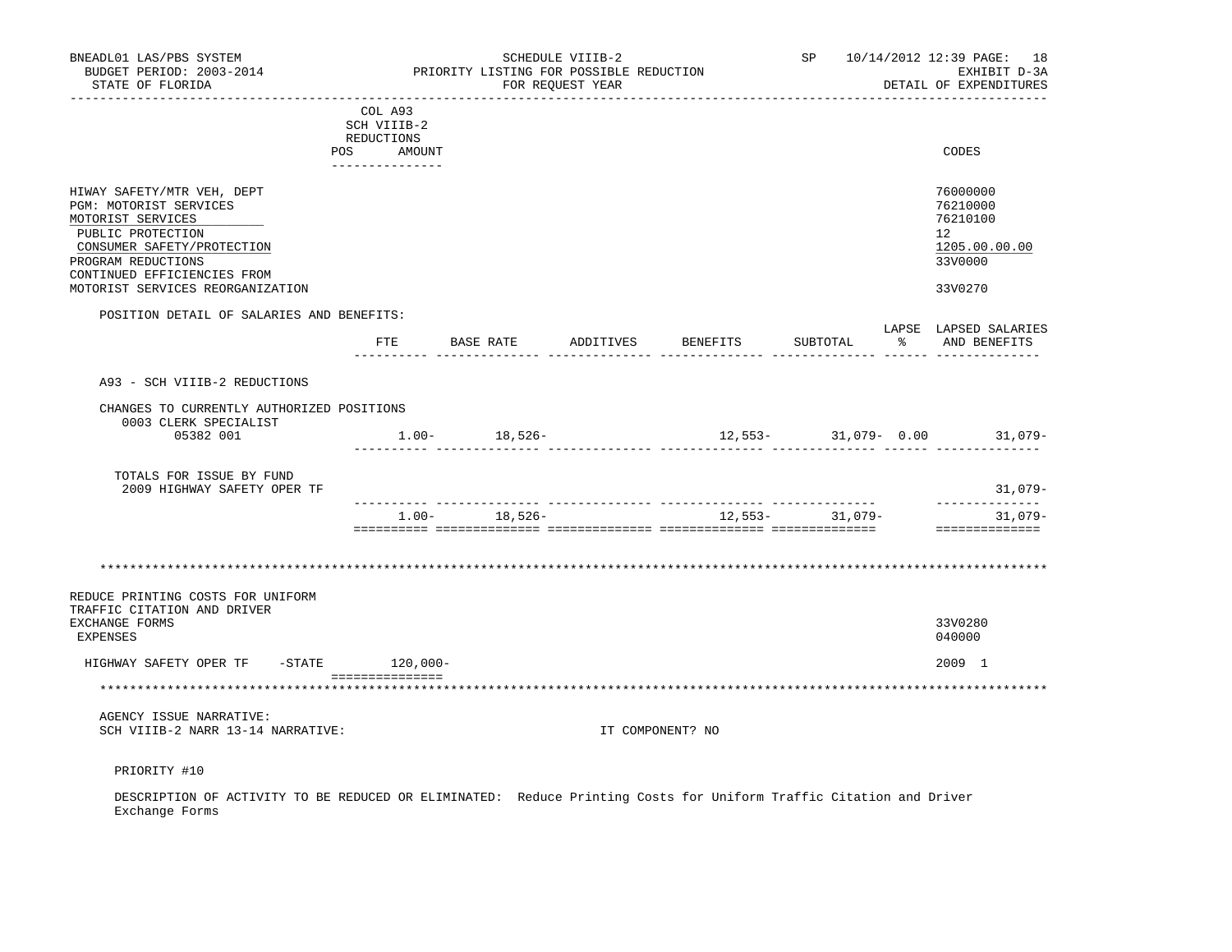## COL A93 SCH VIIIB-2 REDUCTIONS POS AMOUNT CODES ---------------

| HIWAY SAFETY/MTR VEH, DEPT        | 76000000      |
|-----------------------------------|---------------|
| PGM: MOTORIST SERVICES            | 76210000      |
| MOTORIST SERVICES                 | 76210100      |
| PUBLIC PROTECTION                 | 12            |
| CONSUMER SAFETY/PROTECTION        | 1205.00.00.00 |
| PROGRAM REDUCTIONS                | 33V0000       |
| REDUCE PRINTING COSTS FOR UNIFORM |               |
| TRAFFIC CITATION AND DRIVER       |               |
| EXCHANGE FORMS                    | 33V0280       |
|                                   |               |

Long Range Program Plan Approved Activity: Maintain Records

 This issue proposes to reduce Department printing costs by \$120,000 by eliminating the requirement that the Department supply crash report forms and reducing the number of uniform traffic citation forms provided to law enforcement agencies.

 Section 316.068, Florida Statutes, requires the Department to supply crash report forms to law enforcement agencies. The Department spends approximately \$50,000 annually to provide the Driver Report of Traffic Crash and the Driver Exchange of Information forms to law enforcement agencies. This issue proposes to amend s. 316.068, F.S., to remove this requirement. The \$50,000 savings can only be realized if the statute clarifies that the Department will no longer supply paper Driver Exchange Forms to law enforcement agencies. By law, the forms will only be available electronically.

 Additionally, there has been an increase in the issuance of electronic Uniform Traffic Citations. The decreased demand for paper Uniform Traffic Citations (UTC) forms printed and distributed by the Department to law enforcement agencies allows for a savings of \$70,000 annually. This savings is itemized as below:

| Total Estimated Annual Savings | \$120,000 |                                                     |
|--------------------------------|-----------|-----------------------------------------------------|
|                                |           |                                                     |
| Reduction in UTC Forms         | 70,000    |                                                     |
| Driver Exchange Forms          |           | $$50,000$ (contingent on amending s. 316.068, F.S.) |
| Reduced Printing Costs:        |           |                                                     |

 IMPACT TO THE PUBLIC: No impact to the general public, however, there may be impact to Florida law enforcement agencies, clerks of court, judges, attorneys, state attorneys, county and city traffic engineers, metropolitan planning organizations, and Federal partners. With the elimination of the required printing of the Driver Exchange form by the Department, all law enforcement agencies who continue to utilize the Driver Exchange forms will be impacted.

## COUNTIES TO WHICH THIS ISSUE APPLIES: Statewide

LRPP and/or STRATEGIC PLAN MEASURES REQUIRING REVISION: None

 STATUTORY AND OTHER LEGAL CITES REQUIRING REVISION: Amend s. 316.068, F.S., to provide that the Driver Report of Traffic Crash and the Driver Exchange of Information forms only be available electronically. \*\*\*\*\*\*\*\*\*\*\*\*\*\*\*\*\*\*\*\*\*\*\*\*\*\*\*\*\*\*\*\*\*\*\*\*\*\*\*\*\*\*\*\*\*\*\*\*\*\*\*\*\*\*\*\*\*\*\*\*\*\*\*\*\*\*\*\*\*\*\*\*\*\*\*\*\*\*\*\*\*\*\*\*\*\*\*\*\*\*\*\*\*\*\*\*\*\*\*\*\*\*\*\*\*\*\*\*\*\*\*\*\*\*\*\*\*\*\*\*\*\*\*\*\*\*\*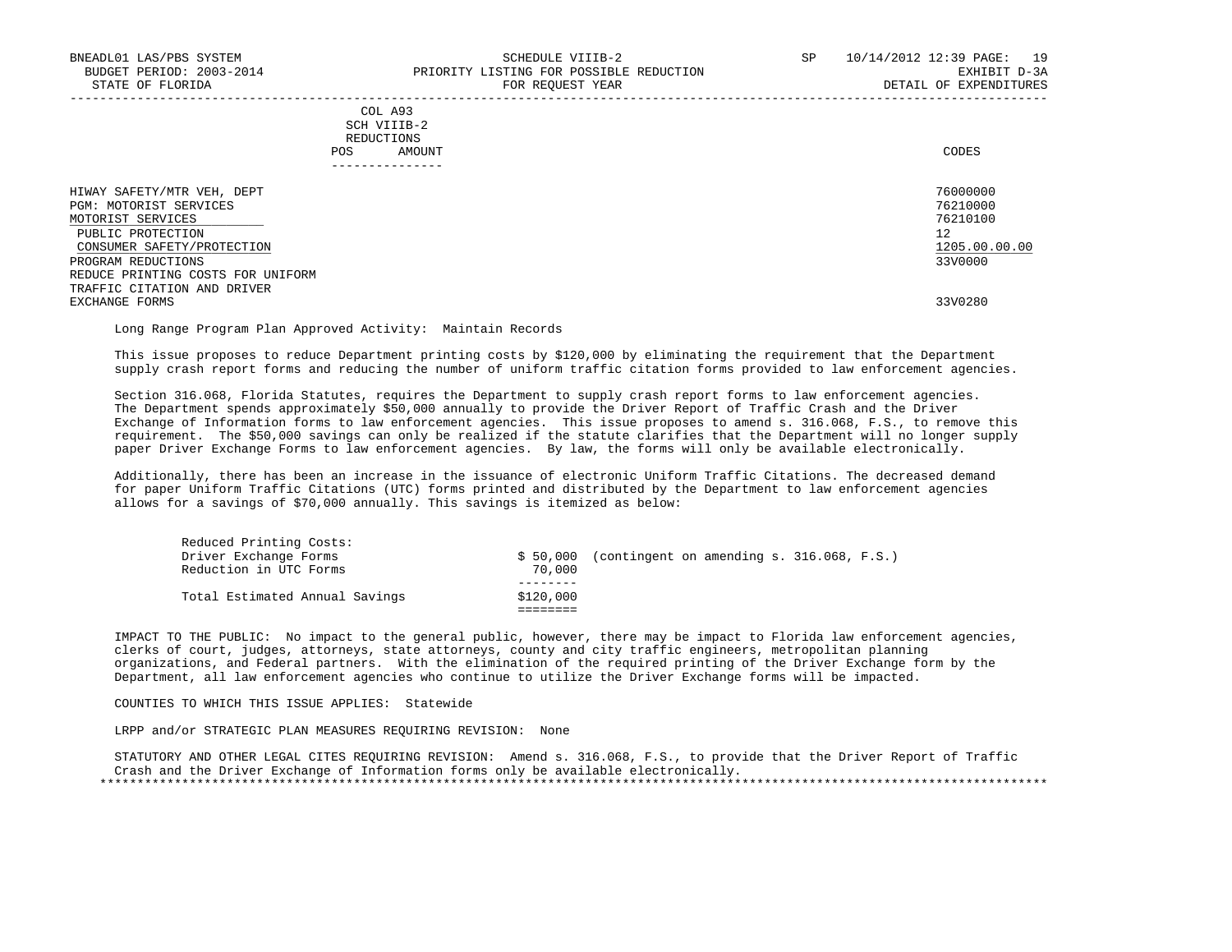| BNEADL01 LAS/PBS SYSTEM<br>BUDGET PERIOD: 2003-2014<br>STATE OF FLORIDA                                                                                                          |                                                       | SCHEDULE VIIIB-2<br>PRIORITY LISTING FOR POSSIBLE REDUCTION<br>FOR REQUEST YEAR | SP 10/14/2012 12:39 PAGE: 20<br>EXHIBIT D-3A<br>DETAIL OF EXPENDITURES          |
|----------------------------------------------------------------------------------------------------------------------------------------------------------------------------------|-------------------------------------------------------|---------------------------------------------------------------------------------|---------------------------------------------------------------------------------|
|                                                                                                                                                                                  | COL A93<br>SCH VIIIB-2<br>REDUCTIONS<br>POS<br>AMOUNT |                                                                                 | CODES                                                                           |
|                                                                                                                                                                                  | _______________                                       |                                                                                 |                                                                                 |
| HIWAY SAFETY/MTR VEH, DEPT<br>PGM: MOTORIST SERVICES<br>MOTORIST SERVICES<br>PUBLIC PROTECTION<br>CONSUMER SAFETY/PROTECTION<br>PROGRAM REDUCTIONS<br>REDUCTION DUE TO FINANCIAL |                                                       |                                                                                 | 76000000<br>76210000<br>76210100<br>12 <sup>°</sup><br>1205.00.00.00<br>33V0000 |
| RESPONSIBILITY MODERNIZATION                                                                                                                                                     |                                                       |                                                                                 | 33V0290                                                                         |
| SALARY RATE<br>SALARY RATE 21,534-                                                                                                                                               | ===============                                       |                                                                                 | 000000                                                                          |
| SALARIES AND BENEFITS                                                                                                                                                            |                                                       |                                                                                 | 010000                                                                          |
| HIGHWAY SAFETY OPER TF - STATE                                                                                                                                                   | $1.00-$<br>34,472-<br>===============                 |                                                                                 | $2009$ 1                                                                        |
| EXPENSES                                                                                                                                                                         |                                                       |                                                                                 | 040000                                                                          |
| HIGHWAY SAFETY OPER TF -STATE 61,287-                                                                                                                                            |                                                       |                                                                                 | $2009$ 1                                                                        |
| TOTAL: REDUCTION DUE TO FINANCIAL<br>RESPONSIBILITY MODERNIZATION<br>TOTAL POSITIONS 1.00-<br>TOTAL ISSUE                                                                        | ================<br>$95,759-$                         |                                                                                 | 33V0290                                                                         |
| TOTAL SALARY RATE 21,534-                                                                                                                                                        |                                                       |                                                                                 |                                                                                 |
|                                                                                                                                                                                  | ===============                                       |                                                                                 |                                                                                 |
| AGENCY ISSUE NARRATIVE:<br>SCH VIIIB-2 NARR 13-14 NARRATIVE:                                                                                                                     |                                                       | IT COMPONENT? NO                                                                |                                                                                 |
| PRIORITY #11                                                                                                                                                                     |                                                       |                                                                                 |                                                                                 |

 DESCRIPTION OF ACTIVITY TO BE REDUCED OR ELIMINATED: Reduction in Staff and Postage due to Financial Responsibility Modernization

Long Range Program Plan Approved Activity: Administer Motorist Insurance Laws

 This issue proposes to eliminate one (1) Senior Clerk position, effective 7/1/2013, from the Bureau of Motorist Compliance due to efficiencies gained by redesigning the financial responsibility system. The redesign will reduce errors that require manual review and processing and automate functions currently performed by staff members. The redesign will also result in a postage savings due to a 20% reduction in financial responsibility letters being mailed.

 This proposal will result in an annual reduction of \$95,759 which consists of \$34,472 in the Salaries and Benefits category from eliminating the Senior Clerk position and \$61,287 in the Expenses due to reduced postage costs.

IMPACT TO THE PUBLIC: None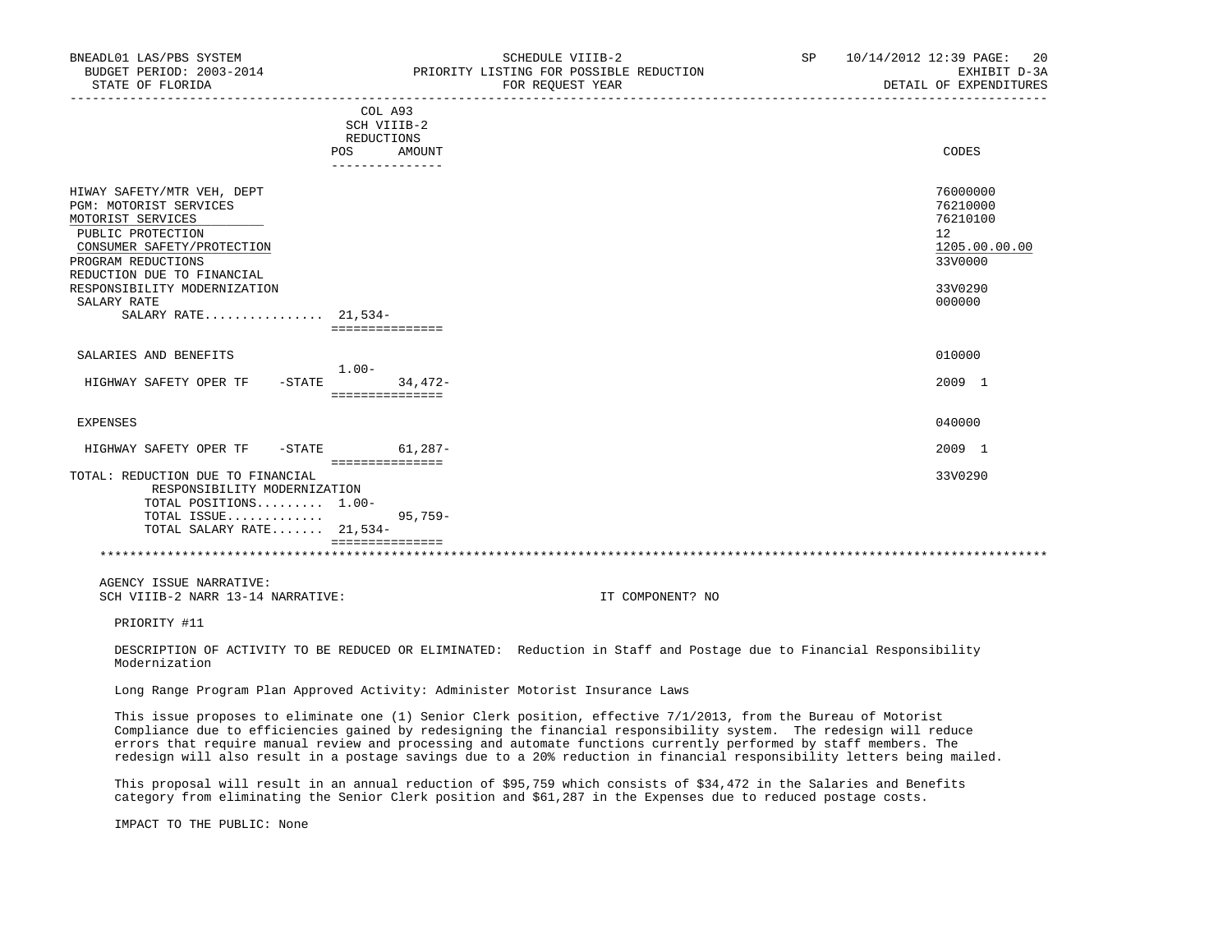|                                                                                                                                                                                                                  | COL A93<br>SCH VIIIB-2<br>REDUCTIONS<br>AMOUNT<br><b>POS</b><br>------------- | CODES                                                                         |
|------------------------------------------------------------------------------------------------------------------------------------------------------------------------------------------------------------------|-------------------------------------------------------------------------------|-------------------------------------------------------------------------------|
| HIWAY SAFETY/MTR VEH, DEPT<br>PGM: MOTORIST SERVICES<br>MOTORIST SERVICES<br>PUBLIC PROTECTION<br>CONSUMER SAFETY/PROTECTION<br>PROGRAM REDUCTIONS<br>REDUCTION DUE TO FINANCIAL<br>RESPONSIBILITY MODERNIZATION |                                                                               | 76000000<br>76210000<br>76210100<br>12<br>1205.00.00.00<br>33V0000<br>33V0290 |

COUNTIES TO WHICH THIS ISSUE APPLIES: None

LRPP and/or STRATEGIC PLAN MEASURES REQUIRING REVISION: None

| POSITION DETAIL OF SALARIES AND BENEFITS: |     |                   |                                                                      |  |                                 |
|-------------------------------------------|-----|-------------------|----------------------------------------------------------------------|--|---------------------------------|
|                                           | FTE |                   |                                                                      |  | LAPSE LAPSED SALARIES           |
| A93 - SCH VIIIB-2 REDUCTIONS              |     |                   |                                                                      |  |                                 |
|                                           |     |                   |                                                                      |  |                                 |
| CHANGES TO CURRENTLY AUTHORIZED POSITIONS |     |                   |                                                                      |  |                                 |
| 0004 SENIOR CLERK<br>03179 001            |     | $1.00 - 21.534 -$ |                                                                      |  | $12,938 34,472-$ 0.00 $34,472-$ |
| TOTALS FOR ISSUE BY FUND                  |     |                   |                                                                      |  |                                 |
| 2009 HIGHWAY SAFETY OPER TF               |     |                   | ii illililililili illililililili illililililili illilililililililili |  | $34,472-$                       |

\*\*\*\*\*\*\*\*\*\*\*\*\*\*\*\*\*\*\*\*\*\*\*\*\*\*\*\*\*\*\*\*\*\*\*\*\*\*\*\*\*\*\*\*\*\*\*\*\*\*\*\*\*\*\*\*\*\*\*\*\*\*\*\*\*\*\*\*\*\*\*\*\*\*\*\*\*\*\*\*\*\*\*\*\*\*\*\*\*\*\*\*\*\*\*\*\*\*\*\*\*\*\*\*\*\*\*\*\*\*\*\*\*\*\*\*\*\*\*\*\*\*\*\*\*\*\*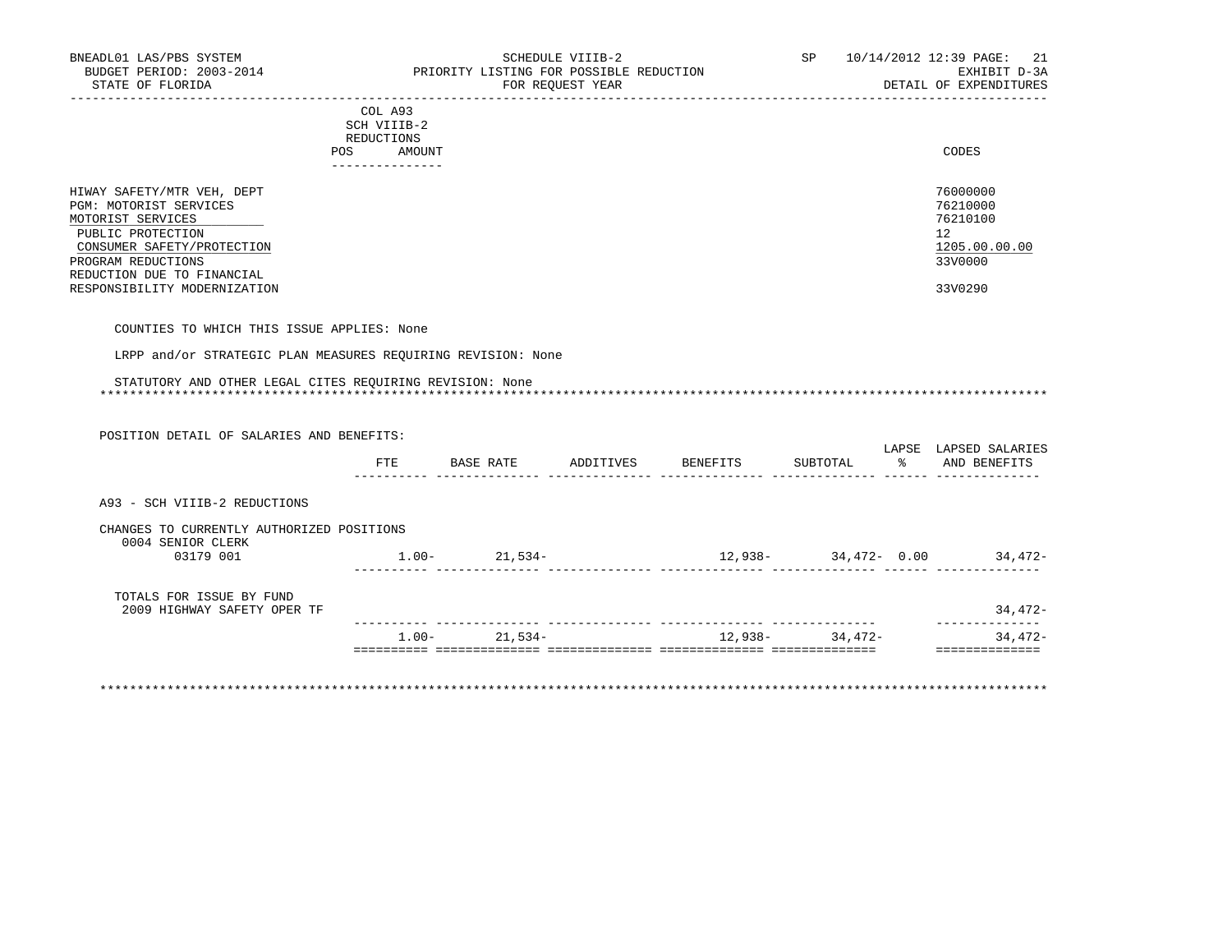|                                                                                                                                                                                   | <b>POS</b> | COL A93<br>SCH VIIIB-2<br>REDUCTIONS<br>AMOUNT | CODES                                                              |
|-----------------------------------------------------------------------------------------------------------------------------------------------------------------------------------|------------|------------------------------------------------|--------------------------------------------------------------------|
|                                                                                                                                                                                   |            | ---------------                                |                                                                    |
| HIWAY SAFETY/MTR VEH, DEPT<br>PGM: MOTORIST SERVICES<br>MOTORIST SERVICES<br>PUBLIC PROTECTION<br>CONSUMER SAFETY/PROTECTION<br>PROGRAM REDUCTIONS<br>REDUCE TELEPHONE SHELVES TO |            |                                                | 76000000<br>76210000<br>76210100<br>12<br>1205.00.00.00<br>33V0000 |
| CUSTOMER SERVICE CENTER<br>EXPENSES                                                                                                                                               |            |                                                | 33V0320<br>040000                                                  |
| HIGHWAY SAFETY OPER TF                                                                                                                                                            | $-$ STATE  | $50,000-$                                      | 2009 1                                                             |
|                                                                                                                                                                                   |            |                                                |                                                                    |

 AGENCY ISSUE NARRATIVE: SCH VIIIB-2 NARR 13-14 NARRATIVE: IT COMPONENT? NO

PRIORITY #06

DESCRIPTION OF ACTIVITY TO BE REDUCED OR ELIMINATED: Reduce Phone Circuits (Shelves) to Customer Service Center (CSC)

Long Range Program Plan Approved Activity: Provide Program Customer Service

 This issue proposes to eliminate seven (7) of the ten (10) phone circuits (shelves) around the state that route local calls made to the phone number for the local driver license office to the long-distance customer service line. The Department spends approximately \$50,000 annually in Expenses for the circuits (shelves). All but three (3) of these circuits (shelves) are in areas where the Department will no longer provide state driver license services after 2015.

 The original intent of the circuits (shelves) was to eliminate phone calls to local driver licenses offices so staff could focus on issuing driver licenses. In 2010, there were thirteen (13) circuits (shelves) routing 50,000-55,000 phone calls weekly to the Customer Service Center (CSC). The circuits (shelves) in Titusville and Bradenton were removed when the Department closed the offices in those regions. The Lauderdale Lakes circuits (shelves) were removed due to a change in telephone equipment that did not accommodate the routing of calls to CSC.

 Today, the circuits (shelves) are routing approximately 25,000 phone calls a week. The three (3) remaining circuits (shelves) for Miami-Dade, Broward, and Volusia Counties account for 60% of the total calls routed through this process. The customers in the areas where circuits (shelves) are proposed for removal can go on-line for assistance, call the local tax collector, or call long distance to the Customer Service Center. Many customers use cell phones with plans that include long-distance use at no additional cost. By eliminating seven (7) more circuits (shelves) and retaining only the circuits (shelves) for Miami-Dade, Broward, and Volusia Counties, the Department expects to save \$50,000, annually.

IMPACT TO THE PUBLIC: Possible long distance charges

COUNTIES TO WHICH THIS ISSUE APPLIES: Statewide

LRPP and/or STRATEGIC PLAN MEASURES REQUIRING REVISION: None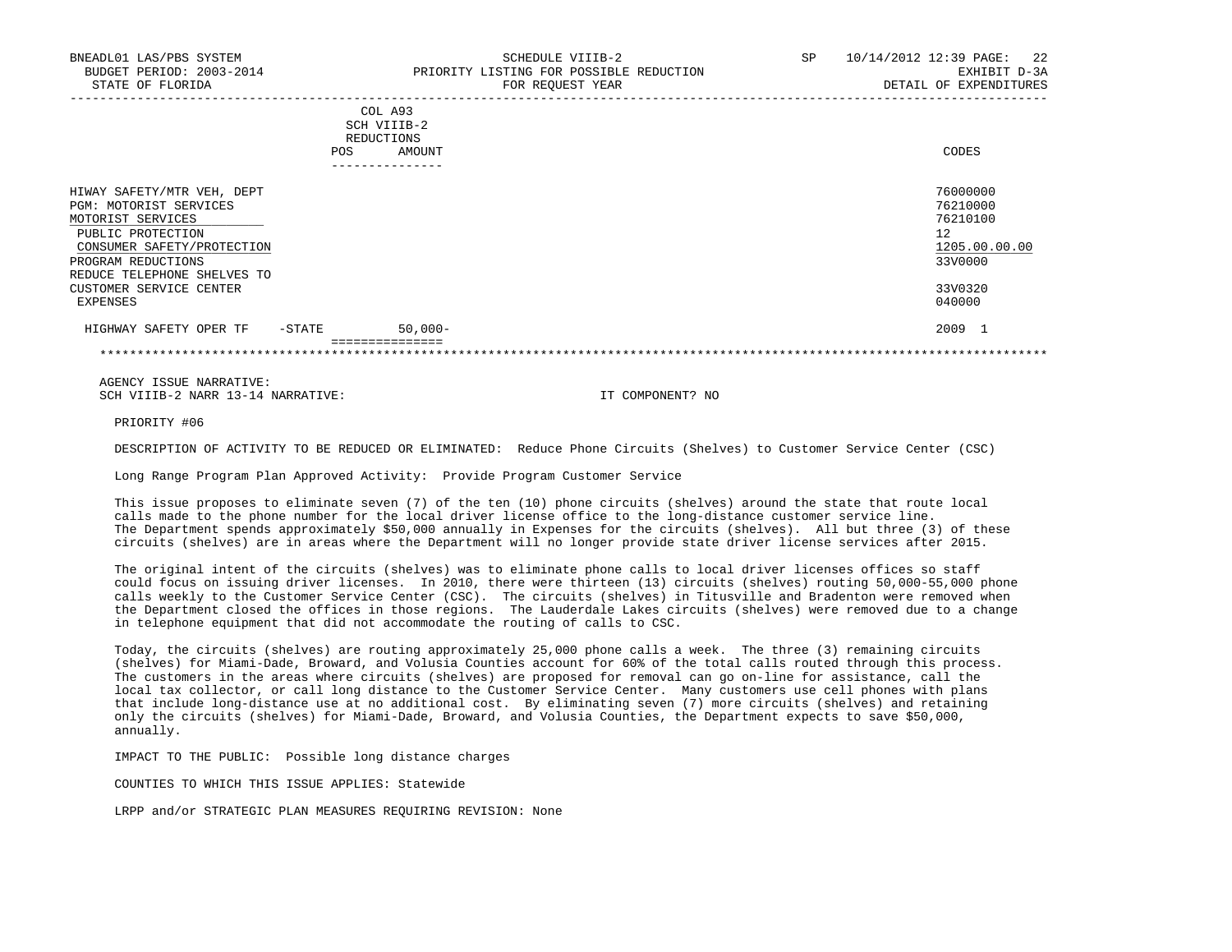| BNEADL01 LAS/PBS SYSTEM                                                            |                                         | SCHEDULE VIIIB-2                                            | SP <sub>2</sub> | 10/14/2012 12:39 PAGE:<br>-23          |
|------------------------------------------------------------------------------------|-----------------------------------------|-------------------------------------------------------------|-----------------|----------------------------------------|
| BUDGET PERIOD: 2003-2014<br>STATE OF FLORIDA                                       |                                         | PRIORITY LISTING FOR POSSIBLE REDUCTION<br>FOR REQUEST YEAR |                 | EXHIBIT D-3A<br>DETAIL OF EXPENDITURES |
|                                                                                    | COL A93                                 |                                                             |                 |                                        |
|                                                                                    | SCH VIIIB-2                             |                                                             |                 |                                        |
|                                                                                    | REDUCTIONS                              |                                                             |                 |                                        |
|                                                                                    | <b>POS</b><br>AMOUNT<br>--------------- |                                                             |                 | CODES                                  |
| HIWAY SAFETY/MTR VEH, DEPT                                                         |                                         |                                                             |                 | 76000000                               |
| PGM: MOTORIST SERVICES                                                             |                                         |                                                             |                 | 76210000                               |
| MOTORIST SERVICES                                                                  |                                         |                                                             |                 | 76210100                               |
| PUBLIC PROTECTION                                                                  |                                         |                                                             |                 | 12                                     |
| CONSUMER SAFETY/PROTECTION                                                         |                                         |                                                             |                 | 1205.00.00.00                          |
| PROGRAM REDUCTIONS                                                                 |                                         |                                                             |                 | 33V0000                                |
| REDUCE TELEPHONE SHELVES TO                                                        |                                         |                                                             |                 |                                        |
| CUSTOMER SERVICE CENTER                                                            |                                         |                                                             |                 | 33V0320                                |
| OUTSOURCE REBUILT INSPECTIONS<br>SALARY RATE                                       |                                         |                                                             |                 | 33V0330<br>000000                      |
| SALARY RATE 314,513-                                                               | ===============                         |                                                             |                 |                                        |
| SALARIES AND BENEFITS                                                              |                                         |                                                             |                 | 010000                                 |
|                                                                                    | 11.00-                                  |                                                             |                 |                                        |
| HIGHWAY SAFETY OPER TF<br>$-$ STATE                                                | $466.805 -$<br>===============          |                                                             |                 | 2009 1                                 |
| TOTAL: OUTSOURCE REBUILT INSPECTIONS                                               |                                         |                                                             |                 | 33V0330                                |
| TOTAL POSITIONS 11.00-                                                             |                                         |                                                             |                 |                                        |
| TOTAL ISSUE                                                                        | $466,805-$                              |                                                             |                 |                                        |
| TOTAL SALARY RATE 314,513-                                                         |                                         |                                                             |                 |                                        |
|                                                                                    | seesseesseesses                         |                                                             |                 |                                        |
| AGENCY ISSUE NARRATIVE:                                                            |                                         |                                                             |                 |                                        |
| SCH VIIIB-2 NARR 13-14 NARRATIVE:                                                  |                                         | IT COMPONENT? NO                                            |                 |                                        |
| PRIORITY #15                                                                       |                                         |                                                             |                 |                                        |
| DESCRIPTION OF ACTIVITY TO BE REDUCED OR ELIMINATED: Outsource Rebuilt Inspections |                                         |                                                             |                 |                                        |

Long-Range Program Plan Approved Activity: Enforce Title and Registration Laws

 This issue proposes to outsource rebuilt vehicle inspections prior to the titling and branding of a rebuilt vehicle which will eliminate eleven (11) positions and \$466,805 in funding.

 The Bureau of Motorist Services Support conducts inspections prior to the titling and branding of a rebuilt vehicle. These inspections serve to prevent stolen vehicle parts from being used to rebuild vehicles and are a deterrent to "chop shop" type operations which increase the number of stolen vehicles. It is not unusual to confiscate a vehicle on which stolen parts have been used. The number of rebuilt inspections has risen dramatically in the past fiscal year. In Fiscal Year 2010-11, there were 47,311 rebuilt inspections conducted. In Fiscal Year 2011-12, 51,319 inspections were conducted which equals an 8% increase in a single year.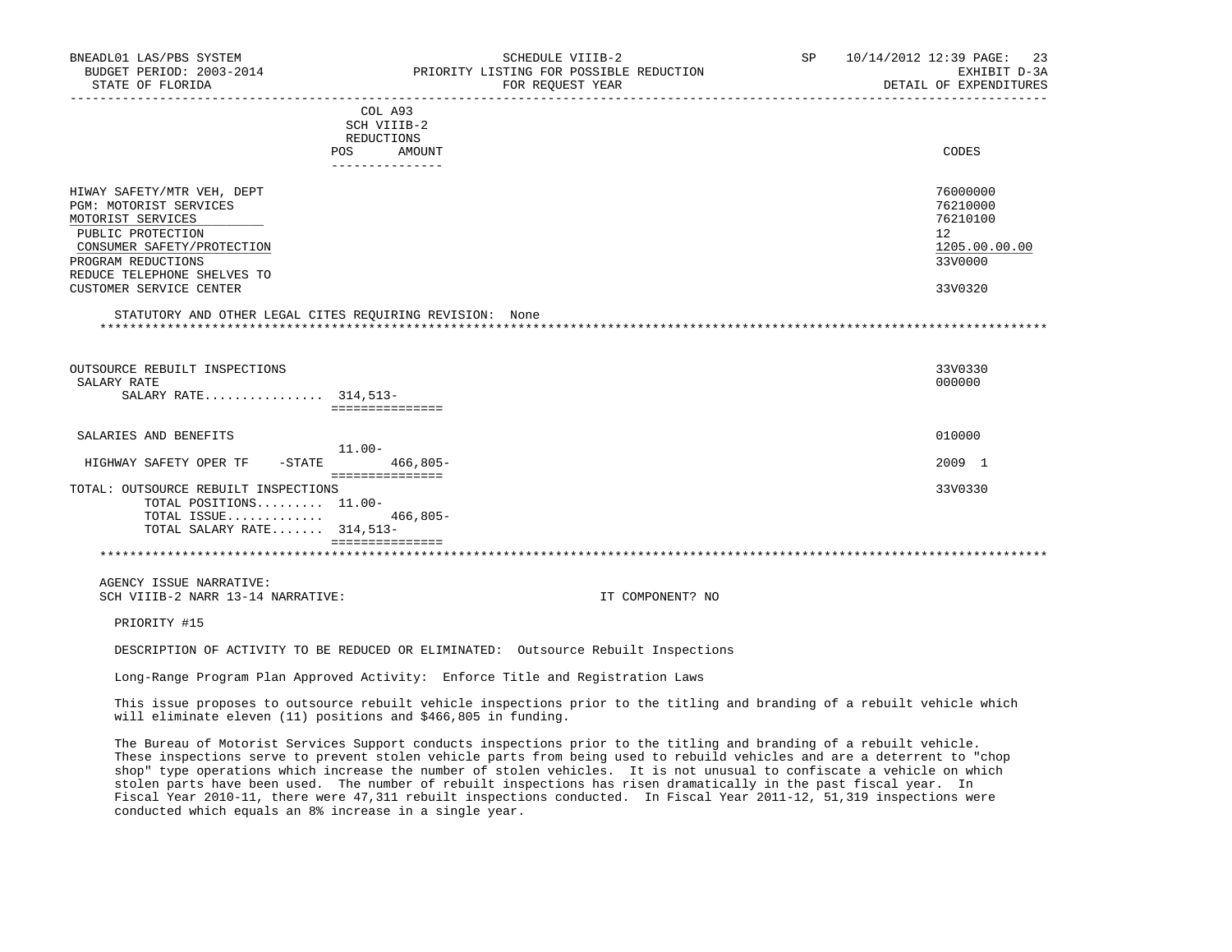## COL A93 SCH VIIIB-2 REDUCTIONS POS AMOUNT CODES ---------------

| HIWAY SAFETY/MTR VEH, DEPT    | 76000000      |
|-------------------------------|---------------|
| PGM: MOTORIST SERVICES        | 76210000      |
| MOTORIST SERVICES             | 76210100      |
| PUBLIC PROTECTION             | 12            |
| CONSUMER SAFETY/PROTECTION    | 1205.00.00.00 |
| PROGRAM REDUCTIONS            | 33V0000       |
| OUTSOURCE REBUILT INSPECTIONS | 33V0330       |

-----------------------------------------------------------------------------------------------------------------------------------

 Eleven positions are assigned to this activity statewide which includes seven (7) Compliance Examiners, three (3) Senior Clerks and one (1) Senior Highway Safety Specialist. Outsourcing this activity will eliminate these eleven positions and result in a reduction in Salaries and Benefits of \$466,805 annually from the Highway Safety Operating Trust Fund.

### IMPACT TO THE PUBLIC: The following are potential consequences:

 (1) Outsourcing this activity is dependent on interest in the private sector to perform this activity. The Department will need to provide oversight, rule and policy development for the third parties and audit authority.

 (2) Currently a \$40 fee is charged for the initial inspection which is deposited into the General Revenue Fund and a \$20 fee for each subsequent inspection which is deposited into the Highway Safety Operating Trust Fund of the Department. In order for private third party inspections to be profitable, the cost of inspections will have to be increased. The Department does not have market research to indicate what the increased fee should be in order to make third party inspections profitable.

 (3) If the inspection activity is outsourced, some areas of the state may not have third parties willing to conduct the inspections. This would mean the Department would have to continue to provide this activity.

(4) Law enforcement has expressed concerns due to an increased risk of motor vehicle fraud if the activity is outsourced.

COUNTIES TO WHICH THIS ISSUE APPLIES: Statewide.

LRPP and/or STRATEGIC PLAN MEASURES REQUIRING REVISION: None.

| POSITION DETAIL OF SALARIES AND BENEFITS: |            |           |           |           |                 | LAPSE | LAPSED SALARIES |
|-------------------------------------------|------------|-----------|-----------|-----------|-----------------|-------|-----------------|
|                                           | <b>FTE</b> | BASE RATE | ADDITIVES | BENEFITS  | SUBTOTAL        | °≈    | AND BENEFITS    |
| A93 - SCH VIIIB-2 REDUCTIONS              |            |           |           |           |                 |       |                 |
| CHANGES TO CURRENTLY AUTHORIZED POSITIONS |            |           |           |           |                 |       |                 |
| 0004 SENIOR CLERK                         |            |           |           |           |                 |       |                 |
| 00160 001                                 | $1.00 -$   | 25,017-   |           | $13,386-$ | $38,403 - 0.00$ |       | $38,403-$       |
| 02286 001                                 | $1.00 -$   | 21,171-   |           | 12,893-   | $34,064 - 0.00$ |       | $34,064-$       |
| 03467 001                                 | $1.00 -$   | $20,413-$ |           | 12,795-   | $33,208-$       | 0.00  | $33,208-$       |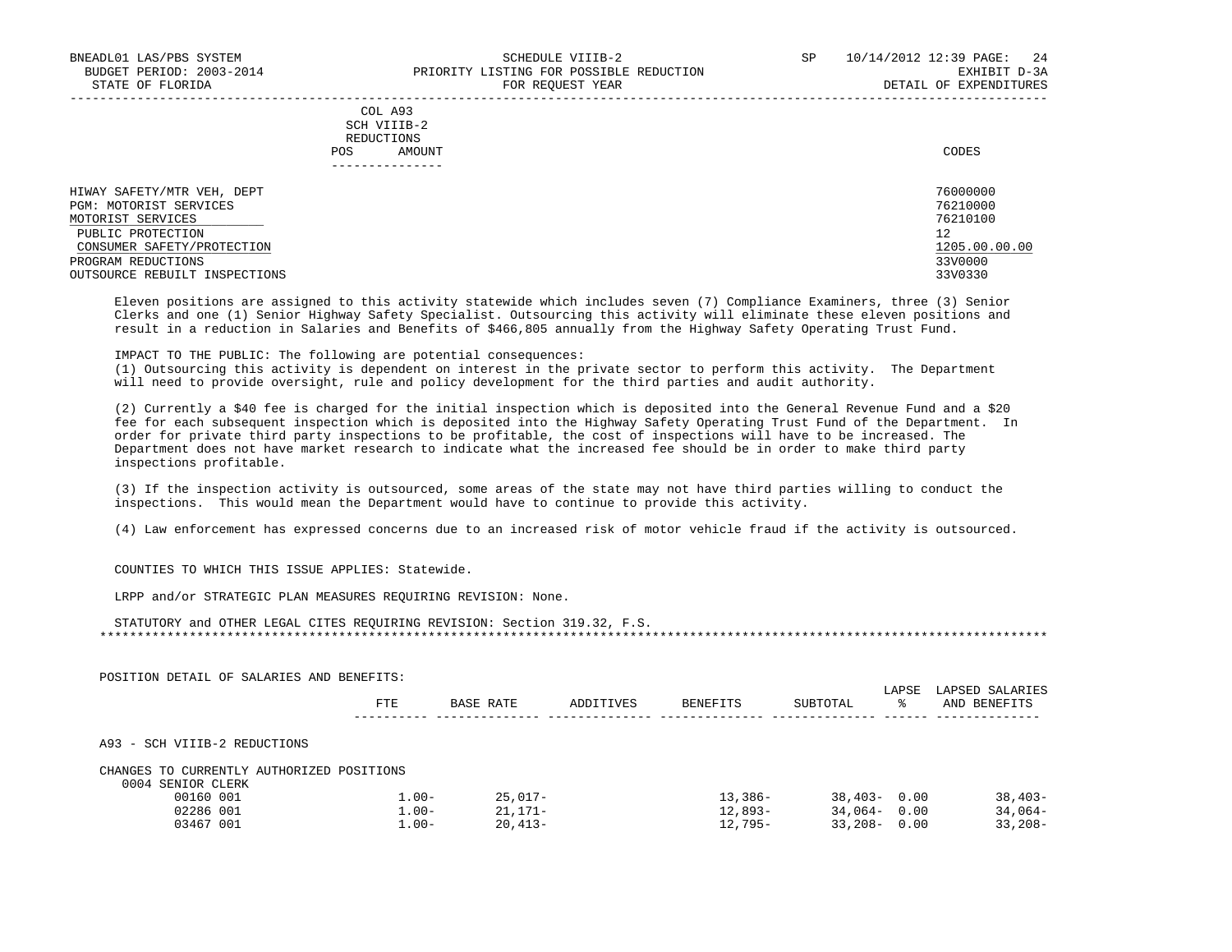|                                                                                                                                                                                     | COL A93<br>SCH VIIIB-2<br>REDUCTIONS |           |           |                 |          |            |                                                                               |
|-------------------------------------------------------------------------------------------------------------------------------------------------------------------------------------|--------------------------------------|-----------|-----------|-----------------|----------|------------|-------------------------------------------------------------------------------|
| <b>POS</b>                                                                                                                                                                          | AMOUNT                               |           |           |                 |          |            | CODES                                                                         |
| HIWAY SAFETY/MTR VEH, DEPT<br>PGM: MOTORIST SERVICES<br>MOTORIST SERVICES<br>PUBLIC PROTECTION<br>CONSUMER SAFETY/PROTECTION<br>PROGRAM REDUCTIONS<br>OUTSOURCE REBUILT INSPECTIONS |                                      |           |           |                 |          |            | 76000000<br>76210000<br>76210100<br>12<br>1205.00.00.00<br>33V0000<br>33V0330 |
| POSITION DETAIL OF SALARIES AND BENEFITS:                                                                                                                                           |                                      |           |           |                 |          |            |                                                                               |
|                                                                                                                                                                                     | FTE                                  | BASE RATE | ADDITIVES | <b>BENEFITS</b> | SUBTOTAL | LAPSE<br>ႜ | LAPSED SALARIES<br>AND BENEFITS                                               |

A93 - SCH VIIIB-2 REDUCTIONS

| 02083 001                             | $1.00 -$ | $30.463-$  | $14.084-$  | 44,547-    | 0.00 | $44.547-$  |
|---------------------------------------|----------|------------|------------|------------|------|------------|
| 02329 001                             | $1.00 -$ | 26,540-    | 13,581-    | $40.121 -$ | 0.00 | $40,121-$  |
| 02373 001                             | $1.00 -$ | $29.067 -$ | $13,906-$  | $42.973-$  | 0.00 | $42.973-$  |
| 02378 001                             | $1.00 -$ | $29.354-$  | $13,943-$  | $43.297 -$ | 0.00 | $43.297-$  |
| 03374 001                             | $1.00 -$ | $31,403-$  | $14.205 -$ | $45.608 -$ | 0.00 | $45.608 -$ |
| 03756 001                             | $1.00 -$ | $28.335-$  | $13,812-$  | $42.147-$  | 0.00 | $42.147-$  |
| 05351 001                             | $1.00 -$ | $30.571 -$ | $14.099 -$ | 44,670-    | 0.00 | $44.670-$  |
| 9021 SENIOR HIGHWAY SAFETY SPECIALIST |          |            |            |            |      |            |
| 04232 001                             | $1.00 -$ | $42.179-$  | 15,588-    | 57,767-    | 0.00 | $57,767-$  |

| 2009<br>GHWAY<br>SAFETY<br>ጥም<br>OPER |        |                   |             | 00T      |
|---------------------------------------|--------|-------------------|-------------|----------|
|                                       | $00 -$ | $, 292 -$<br>ר בי | $466.805 -$ | $.805 -$ |
|                                       |        |                   |             |          |

\*\*\*\*\*\*\*\*\*\*\*\*\*\*\*\*\*\*\*\*\*\*\*\*\*\*\*\*\*\*\*\*\*\*\*\*\*\*\*\*\*\*\*\*\*\*\*\*\*\*\*\*\*\*\*\*\*\*\*\*\*\*\*\*\*\*\*\*\*\*\*\*\*\*\*\*\*\*\*\*\*\*\*\*\*\*\*\*\*\*\*\*\*\*\*\*\*\*\*\*\*\*\*\*\*\*\*\*\*\*\*\*\*\*\*\*\*\*\*\*\*\*\*\*\*\*\*

| HIGHWAY SAFETY OPER TF<br>-STATE | 1,156,890- | 2009 1  |
|----------------------------------|------------|---------|
| G/A-PURCHASE OF LIC PLATES       |            | 102899  |
| SPECIAL CATEGORIES               |            | 100000  |
| PLATE DECALS                     |            | 33V0340 |
| ELIMINATE REVALIDATION LICENSE   |            |         |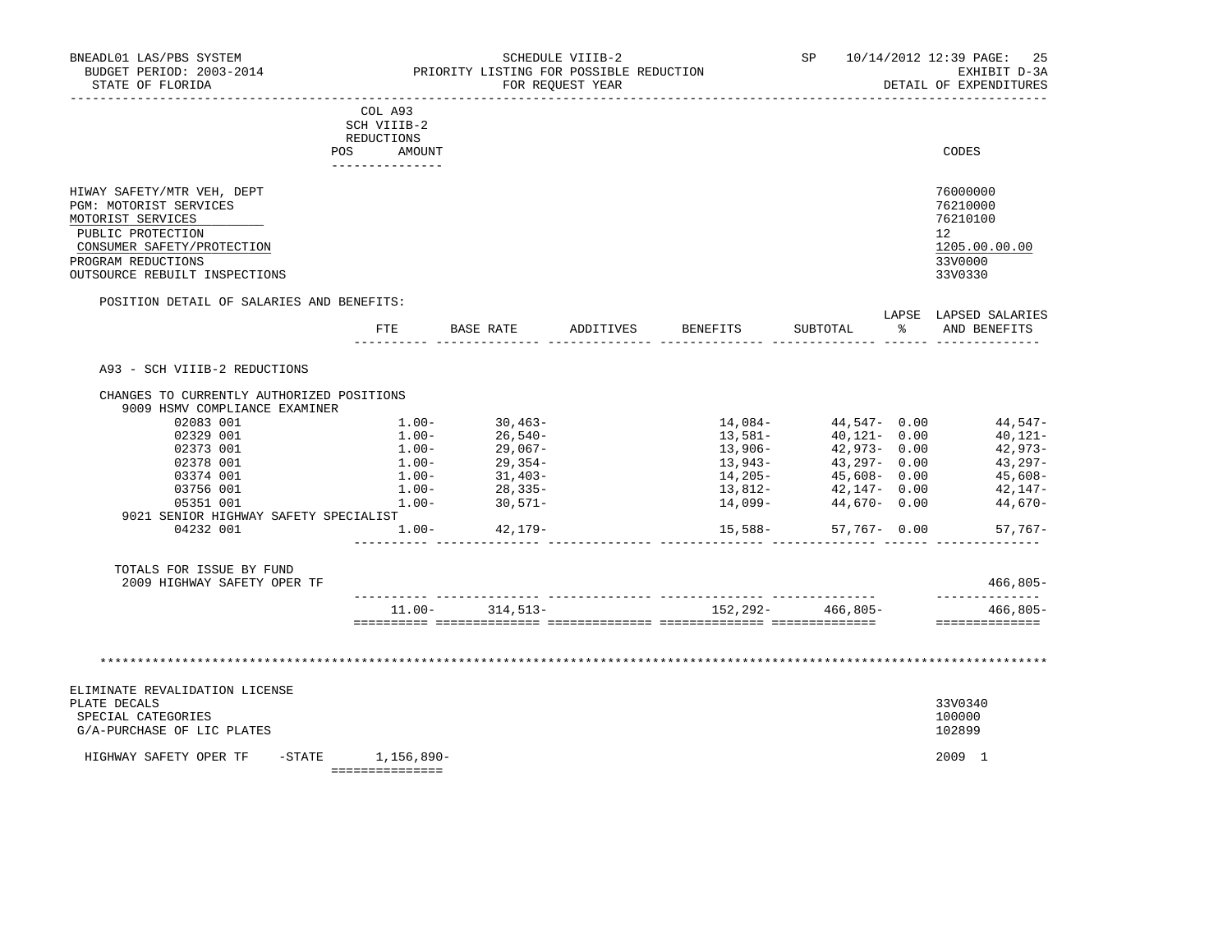| COL A93     |       |
|-------------|-------|
| SCH VIIIB-2 |       |
| REDUCTIONS  |       |
| AMOUNT      | CODES |
|             |       |

| -------------                  |               |
|--------------------------------|---------------|
| HIWAY SAFETY/MTR VEH, DEPT     | 76000000      |
| PGM: MOTORIST SERVICES         | 76210000      |
| MOTORIST SERVICES              | 76210100      |
| PUBLIC PROTECTION              | 12            |
| CONSUMER SAFETY/PROTECTION     | 1205.00.00.00 |
| PROGRAM REDUCTIONS             | 33V0000       |
| ELIMINATE REVALIDATION LICENSE |               |
| PLATE DECALS                   | 33V0340       |
|                                |               |

 AGENCY ISSUE NARRATIVE: SCH VIIIB-2 NARR 13-14 NARRATIVE: IT COMPONENT? NO

PRIORITY #07

DESCRIPTION OF ACTIVITY TO BE REDUCED OR ELIMINATED: Eliminate License Plate Revalidation Decals

Long Range Program Plan Approved Activity: Issuance of Vehicle and Mobile Home Titles and Registrations

 This issue proposes to eliminate the requirement for a validation sticker on a license plate which will save \$1,656,890 annually. Of this reduction, \$1,156,890 will occur in the Motorist Services budget entity, Purchase of License Plates category (102899) and \$500,000 will occur in the Information Technology budget entity, Tax Collector Network category (103752).

 The Division of Motorist Services purchases 21 million blank print on-demand decals annually as required by 320.06, F.S., and issues them in tax collector offices statewide. Of this total, 19,675,000 (does not include vessels and mobile homes) are issued and affixed to license plates in the upper right corner at the time of registration. Eliminating license plate decals would save \$1,156,890 (decals cost \$.0588 per decal) annually. In addition, the Department provides Tax Collectors with printer toner to print the decals. An additional \$500,000 would be saved on printer toner. This issue is contingent upon changes to current legislation regarding Florida Statute 320.06, requiring license plate decals.

 Decals could be eliminated since law enforcement, at the time of stopping a vehicle, perform a license plate inquiry from their patrol car into the Florida Real-Time Vehicle Information System (FRVIS) to verify the validity of the registration, the vehicle owner and other important information. Registrants would continue to have their registration certificate printed and maintained within the vehicle.

 IMPACT TO THE PUBLIC: The impact to the public is minimal since they would continue to have a certificate of registration. Eliminating decals would prevent law enforcement from "visually" stopping a vehicle for a possible invalid registration or for probable cause.

COUNTIES TO WHICH THIS ISSUE APPLIES: Statewide

LRPP and/or STRATEGIC PLAN MEASURES REQUIRING REVISION: None

STATUTORY AND OTHER LEGAL CITES REQUIRING REVISION: Section 320.06, F.S.

 See Issue 33V0340 in the Information Technology budget entity (76400100). \*\*\*\*\*\*\*\*\*\*\*\*\*\*\*\*\*\*\*\*\*\*\*\*\*\*\*\*\*\*\*\*\*\*\*\*\*\*\*\*\*\*\*\*\*\*\*\*\*\*\*\*\*\*\*\*\*\*\*\*\*\*\*\*\*\*\*\*\*\*\*\*\*\*\*\*\*\*\*\*\*\*\*\*\*\*\*\*\*\*\*\*\*\*\*\*\*\*\*\*\*\*\*\*\*\*\*\*\*\*\*\*\*\*\*\*\*\*\*\*\*\*\*\*\*\*\*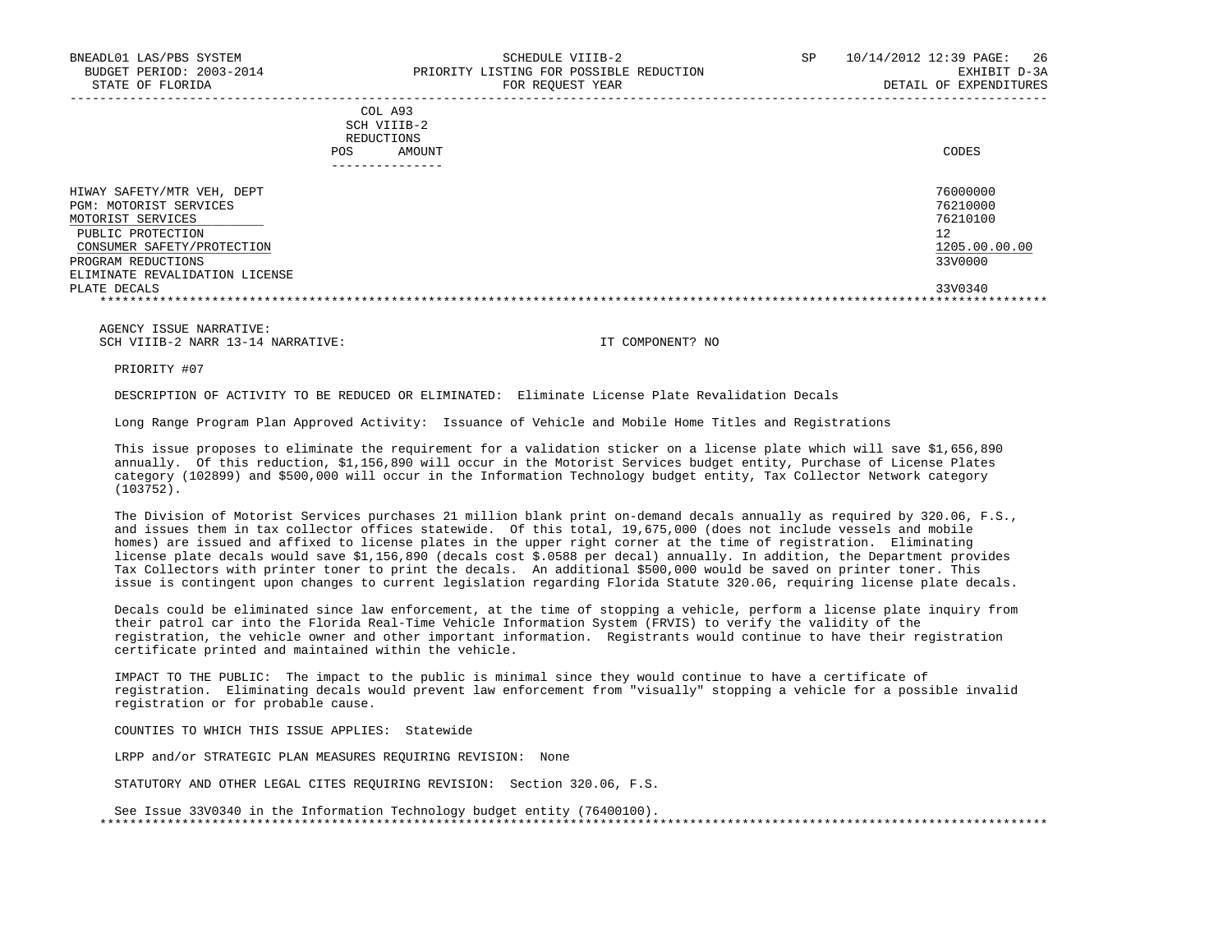|                                                 | COL A93<br>SCH VIIIB-2<br>REDUCTIONS |            |                     |
|-------------------------------------------------|--------------------------------------|------------|---------------------|
|                                                 | POS                                  | AMOUNT     | CODES               |
| HIWAY SAFETY/MTR VEH, DEPT                      |                                      |            | 76000000            |
| <b>PGM: MOTORIST SERVICES</b>                   |                                      |            | 76210000            |
| MOTORIST SERVICES                               |                                      |            | 76210100            |
| PUBLIC PROTECTION<br>CONSUMER SAFETY/PROTECTION |                                      |            | 12<br>1205.00.00.00 |
| PROGRAM REDUCTIONS                              |                                      |            | 33V0000             |
| ELIMINATE MOBILE HOME INSTALLATION              |                                      |            |                     |
| PROGRAM                                         |                                      |            | 33V0350             |
| SALARY RATE                                     |                                      |            | 000000              |
| SALARY RATE 263, 232-                           |                                      |            |                     |
|                                                 | ===============                      |            |                     |
| SALARIES AND BENEFITS                           | $7.00 -$                             |            | 010000              |
| HIGHWAY SAFETY OPER TF<br>$-STATE$              |                                      | $370,574-$ | 2009 1              |
|                                                 | ===============                      |            |                     |
| TOTAL: ELIMINATE MOBILE HOME INSTALLATION       |                                      |            | 33V0350             |
| PROGRAM                                         |                                      |            |                     |
| TOTAL POSITIONS 7.00-                           |                                      |            |                     |
| TOTAL ISSUE                                     |                                      | $370.574-$ |                     |
| TOTAL SALARY RATE 263,232-                      |                                      |            |                     |
|                                                 |                                      |            |                     |

 AGENCY ISSUE NARRATIVE: SCH VIIIB-2 NARR 13-14 NARRATIVE: IT COMPONENT? NO

PRIORITY #16

DESCRIPTION OF ACTIVITY TO BE REDUCED OR ELIMINATED: Eliminate Mobile Home Installation Program

Long Range Program Plan Approved Activity: Monitor Mobile Home Inspections

 This issue proposes to eliminate seven (7) positions and \$370,574 in Salaries and Benefits in fiscal year 2013-14 from the Bureau of Issuance Oversight. This unit is responsible for establishing and maintaining uniform installation standards to ensure the safe and proper installation (set up) of mobile homes in Florida. The program offers approximately 67 training classes annually for installers, dealers and building officials. The program also certifies installation components (anchors, straps and devices) to ensure they meet established standards.

 Elimination of this program will result in a \$114,395 revenue loss to the Highway Safety Operating Trust Fund based on fiscal year 2011-2012 collections. Revenues for this program are reflected as follows:

Fiscal Year 2011-12 Revenues - Mobile Home Installation Program:

|                    |                                   | Mobile Home Installer's Application Fees               |  | \$ 3,700  |
|--------------------|-----------------------------------|--------------------------------------------------------|--|-----------|
|                    | Mobile Home Installer's Fees      |                                                        |  | \$ 51,750 |
|                    | Mobile Home Installer's Exam Fees |                                                        |  | \$ 3,300  |
| Mobile Home Decals |                                   |                                                        |  | \$45,150  |
|                    |                                   | Mobile Home Installer's Administrative Fines \$ 10,395 |  |           |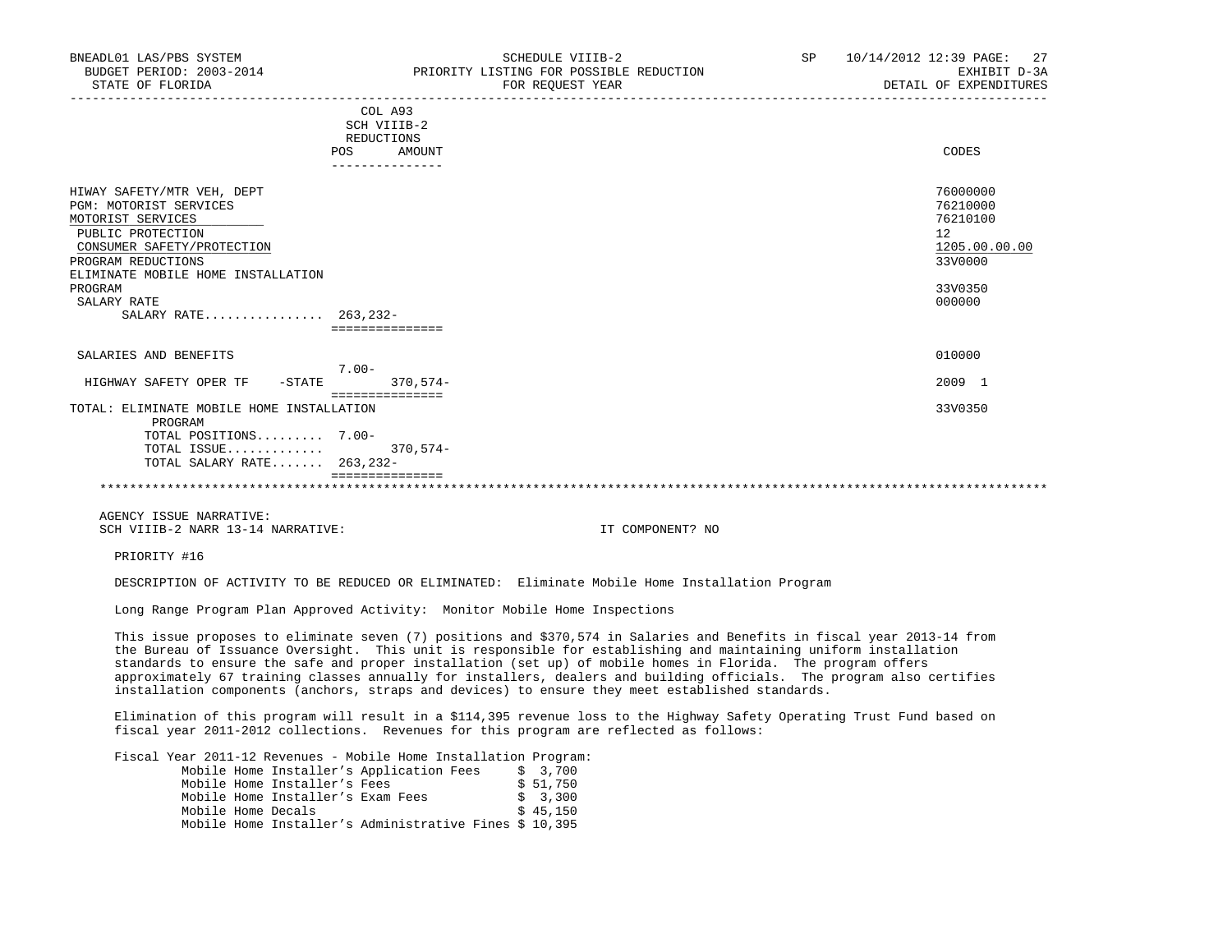|     | --------------- |       |
|-----|-----------------|-------|
| POS | AMOUNT          | CODES |
|     | REDUCTIONS      |       |
|     | SCH VIIIB-2     |       |
|     | COL A93         |       |

| HIWAY SAFETY/MTR VEH, DEPT         | 76000000      |
|------------------------------------|---------------|
| PGM: MOTORIST SERVICES             | 76210000      |
| MOTORIST SERVICES                  | 76210100      |
| PUBLIC PROTECTION                  | 12            |
| CONSUMER SAFETY/PROTECTION         | 1205.00.00.00 |
| PROGRAM REDUCTIONS                 | 33V0000       |
| ELIMINATE MOBILE HOME INSTALLATION |               |
| PROGRAM                            | 33V0350       |

 -------- Total: \$114,395

# ========

 IMPACT TO THE PUBLIC: There is a consumer safety issue to the mobile home residents in the state if this program is eliminated.

COUNTIES TO WHICH THIS ISSUE APPLIES: Statewide.

LRPP and/or STRATEGIC PLAN MEASURES REQUIRING REVISION: None.

 STATUTORY and OTHER LEGAL CITES REQUIRING REVISION: Sections 320.8249, 320.8251 and 320.8325, F.S. will need to be repealed.

\*\*\*\*\*\*\*\*\*\*\*\*\*\*\*\*\*\*\*\*\*\*\*\*\*\*\*\*\*\*\*\*\*\*\*\*\*\*\*\*\*\*\*\*\*\*\*\*\*\*\*\*\*\*\*\*\*\*\*\*\*\*\*\*\*\*\*\*\*\*\*\*\*\*\*\*\*\*\*\*\*\*\*\*\*\*\*\*\*\*\*\*\*\*\*\*\*\*\*\*\*\*\*\*\*\*\*\*\*\*\*\*\*\*\*\*\*\*\*\*\*\*\*\*\*\*\*

|                                           |          |            |           |           |                 | LAPSE | LAPSED SALARIES |
|-------------------------------------------|----------|------------|-----------|-----------|-----------------|-------|-----------------|
|                                           | FTE      | BASE RATE  | ADDITIVES | BENEFITS  | SUBTOTAL        | ៖     | AND BENEFITS    |
|                                           |          |            |           |           |                 |       |                 |
| A93 - SCH VIIIB-2 REDUCTIONS              |          |            |           |           |                 |       |                 |
| CHANGES TO CURRENTLY AUTHORIZED POSITIONS |          |            |           |           |                 |       |                 |
| 0004 SENIOR CLERK                         |          |            |           |           |                 |       |                 |
| 03357 001                                 | $1.00 -$ | $27.244-$  |           | $13.671-$ | $40,915 - 0.00$ |       | $40,915-$       |
| 2515 COMMUNITY ASSISTANCE CONSULTANT      |          |            |           |           |                 |       |                 |
| 02386 001                                 | $1.00-$  | $33,684-$  |           | 14,498-   | 48,182-         | 0.00  | 48,182-         |
| 02387 001                                 | $1.00-$  | $30,622-$  |           | 14,105-   | 44,727-         | 0.00  | 44,727-         |
| 02434 001                                 | $1.00 -$ | $45.398 -$ |           | $16.001-$ | 61,399-         | 0.00  | $61,399-$       |
| 9018 HIGHWAY SAFETY SPECIALIST            |          |            |           |           |                 |       |                 |
| 04934 001                                 | $1.00 -$ | $32,945-$  |           | 14,403-   | 47,348-         | 0.00  | $47,348-$       |
| 02467 001                                 | $1.00 -$ | $41.689-$  |           | 16,691–   | $58,380-$       | 0.00  | $58,380-$       |
|                                           |          |            |           |           |                 |       |                 |
| 9067 HSMV SECTION SUPERVISOR - SES        |          |            |           |           |                 |       |                 |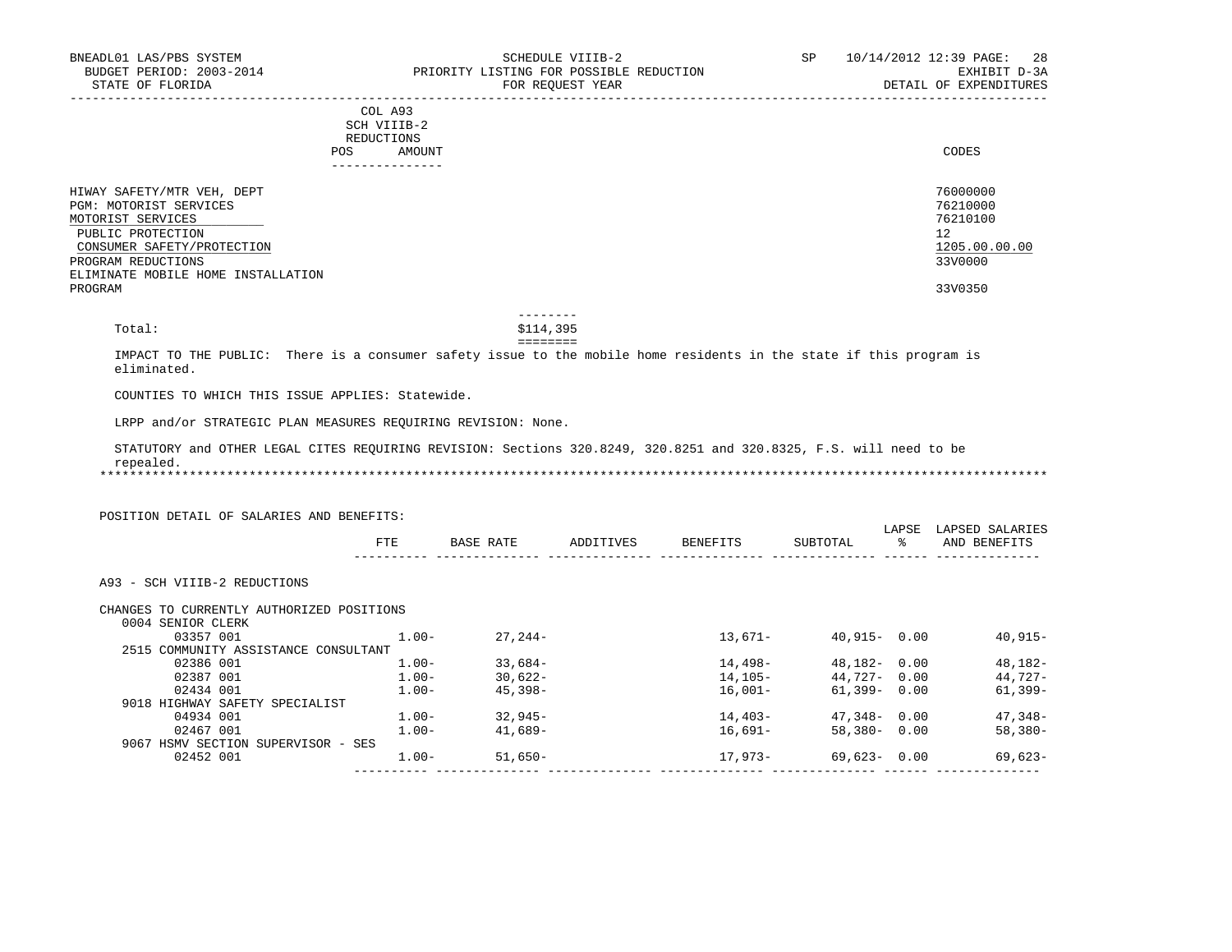| BNEADL01 LAS/PBS SYSTEM<br>BUDGET PERIOD: 2003-2014<br>STATE OF FLORIDA<br>-----------------                                                                                                        |                                                                          |                    | SCHEDULE VIIIB-2<br>PRIORITY LISTING FOR POSSIBLE REDUCTION<br>FOR REOUEST YEAR | ____________________ | SP <sub>2</sub>                                 | 10/14/2012 12:39 PAGE:<br>29<br>EXHIBIT D-3A<br>DETAIL OF EXPENDITURES                     |
|-----------------------------------------------------------------------------------------------------------------------------------------------------------------------------------------------------|--------------------------------------------------------------------------|--------------------|---------------------------------------------------------------------------------|----------------------|-------------------------------------------------|--------------------------------------------------------------------------------------------|
|                                                                                                                                                                                                     | COL A93<br>SCH VIIIB-2<br>REDUCTIONS<br>POS<br>AMOUNT<br>--------------- |                    |                                                                                 |                      |                                                 | CODES                                                                                      |
| HIWAY SAFETY/MTR VEH, DEPT<br>PGM: MOTORIST SERVICES<br>MOTORIST SERVICES<br>PUBLIC PROTECTION<br>CONSUMER SAFETY/PROTECTION<br>PROGRAM REDUCTIONS<br>ELIMINATE MOBILE HOME INSTALLATION<br>PROGRAM |                                                                          |                    |                                                                                 |                      |                                                 | 76000000<br>76210000<br>76210100<br>12 <sup>°</sup><br>1205.00.00.00<br>33V0000<br>33V0350 |
| POSITION DETAIL OF SALARIES AND BENEFITS:                                                                                                                                                           |                                                                          |                    |                                                                                 |                      |                                                 | LAPSE LAPSED SALARIES                                                                      |
|                                                                                                                                                                                                     | $_{\rm FTE}$                                                             | BASE RATE          |                                                                                 | ADDITIVES BENEFITS   | SUBTOTAL<br>------ -------------- ------ ------ | % AND BENEFITS                                                                             |
| A93 - SCH VIIIB-2 REDUCTIONS                                                                                                                                                                        |                                                                          |                    |                                                                                 |                      |                                                 |                                                                                            |
| CHANGES TO CURRENTLY AUTHORIZED POSITIONS                                                                                                                                                           |                                                                          |                    |                                                                                 |                      |                                                 |                                                                                            |
| TOTALS FOR ISSUE BY FUND<br>2009 HIGHWAY SAFETY OPER TF                                                                                                                                             |                                                                          |                    |                                                                                 |                      |                                                 | $370,574-$<br>______________                                                               |
|                                                                                                                                                                                                     |                                                                          | $7.00 - 263,232 -$ |                                                                                 |                      | 107, 342- 370, 574-                             | $370,574-$<br>==============                                                               |
|                                                                                                                                                                                                     |                                                                          |                    |                                                                                 |                      |                                                 |                                                                                            |
| ELIMINATE THE CUSTOMER SERVICE<br>CENTER APPOINTMENT CENTER<br>SALARY RATE<br>SALARY RATE 462,498-                                                                                                  | ===============                                                          |                    |                                                                                 |                      |                                                 | 33V0360<br>000000                                                                          |
| SALARIES AND BENEFITS                                                                                                                                                                               |                                                                          |                    |                                                                                 |                      |                                                 | 010000                                                                                     |
| HIGHWAY SAFETY OPER TF                                                                                                                                                                              | 22.00-<br>-STATE 745,715-<br><b>BERREERSSEREE</b>                        |                    |                                                                                 |                      |                                                 | 2009 1                                                                                     |
| TOTAL: ELIMINATE THE CUSTOMER SERVICE<br>CENTER APPOINTMENT CENTER<br>TOTAL POSITIONS $22.00-$<br>TOTAL ISSUE 745,715-<br>TOTAL SALARY RATE 462,498-                                                |                                                                          |                    |                                                                                 |                      |                                                 | 33V0360                                                                                    |
| *******************************<br>AGENCY ISSUE NARRATIVE:                                                                                                                                          | ===============                                                          |                    |                                                                                 |                      |                                                 |                                                                                            |

SCH VIIIB-2 NARR 13-14 NARRATIVE: IT COMPONENT? NO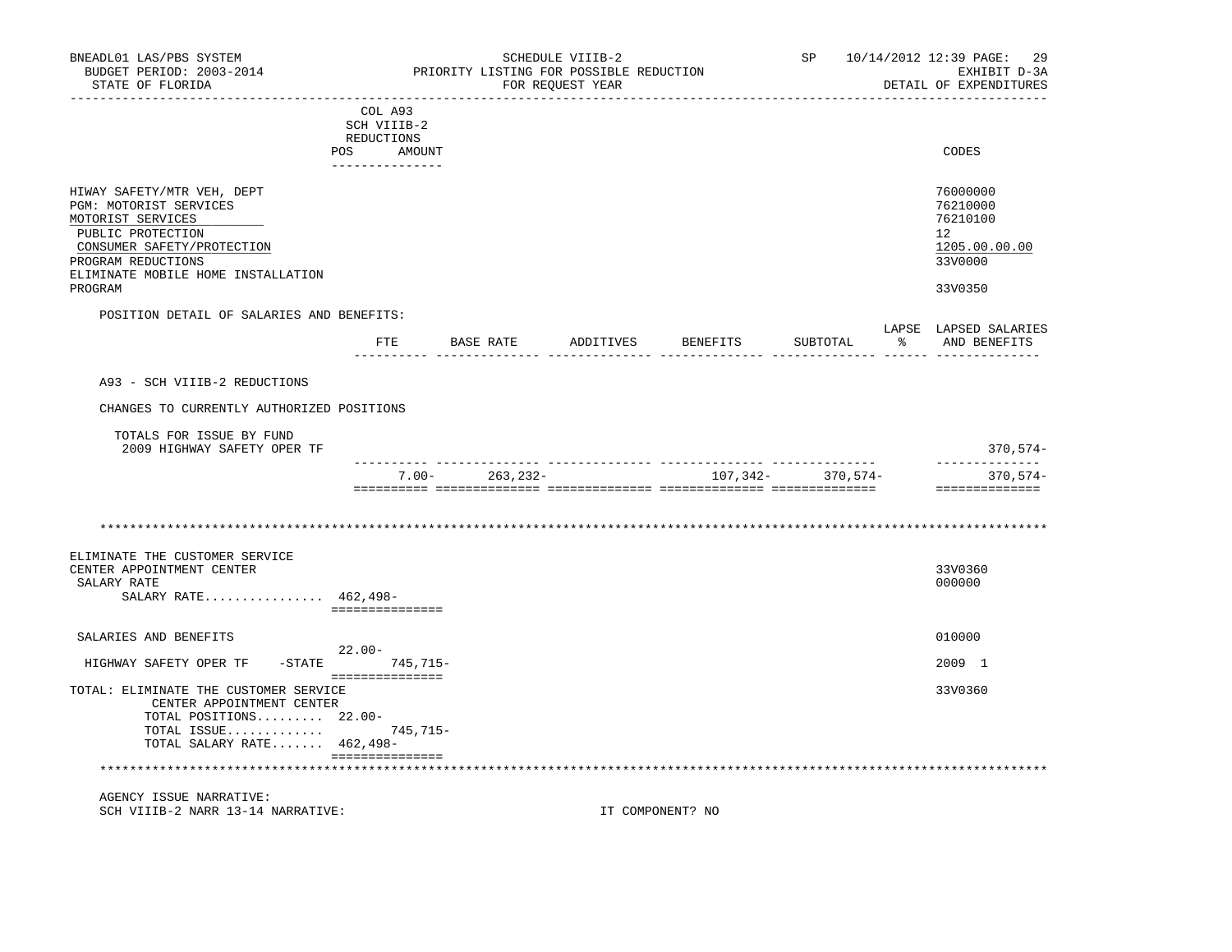## COL A93 SCH VIIIB-2 REDUCTIONS POS AMOUNT CODES ---------------

| HIWAY SAFETY/MTR VEH, DEPT     | 76000000      |
|--------------------------------|---------------|
| PGM: MOTORIST SERVICES         | 76210000      |
| MOTORIST SERVICES              | 76210100      |
| PUBLIC PROTECTION              | 12            |
| CONSUMER SAFETY/PROTECTION     | 1205.00.00.00 |
| PROGRAM REDUCTIONS             | 33V0000       |
| ELIMINATE THE CUSTOMER SERVICE |               |
| CENTER APPOINTMENT CENTER      | 33V0360       |

-----------------------------------------------------------------------------------------------------------------------------------

PRIORITY #14

DESCRIPTION OF ACTIVITY TO BE REDUCED OR ELIMINATED: Eliminate the Customer Service Center Appointment Unit

Long Range Program Plan Approved Activity: Provide Program Customer Service

 This issue proposes to eliminate the option for customers to make driver license appointments by phone. If approved, this issue would result in the elimination of twenty-two (22) positions and \$745,715 in salary and benefits funding.

 In fiscal year 2011-12, the customer service center appointment unit answered approximately 359,400 phone calls regarding appointments, which accounts for approximately 20% of the total appointments scheduled and approximately 6% of the total customers served. The no-show rate for appointments is estimated to be approximately 50%.

 Currently, the Department schedules appointments in 35 counties statewide. However, by June 30, 2015, state operated driver license issuance offices will only be available in Volusia, Broward and Miami-Dade counties. Tax collector offices in the remaining 64 counties will offer driver license issuance services.

By eliminating these positions customers can continue to schedule appointments on-line.

 IMPACT TO THE PUBLIC: Customers who currently schedule appointments via phone with the appointment center will be able to schedule appointments on-line.

COUNTIES TO WHICH THIS ISSUE APPLIES: 35 counties.

LRPP and/or STRATEGIC PLAN MEASURES REQUIRING REVISION: None.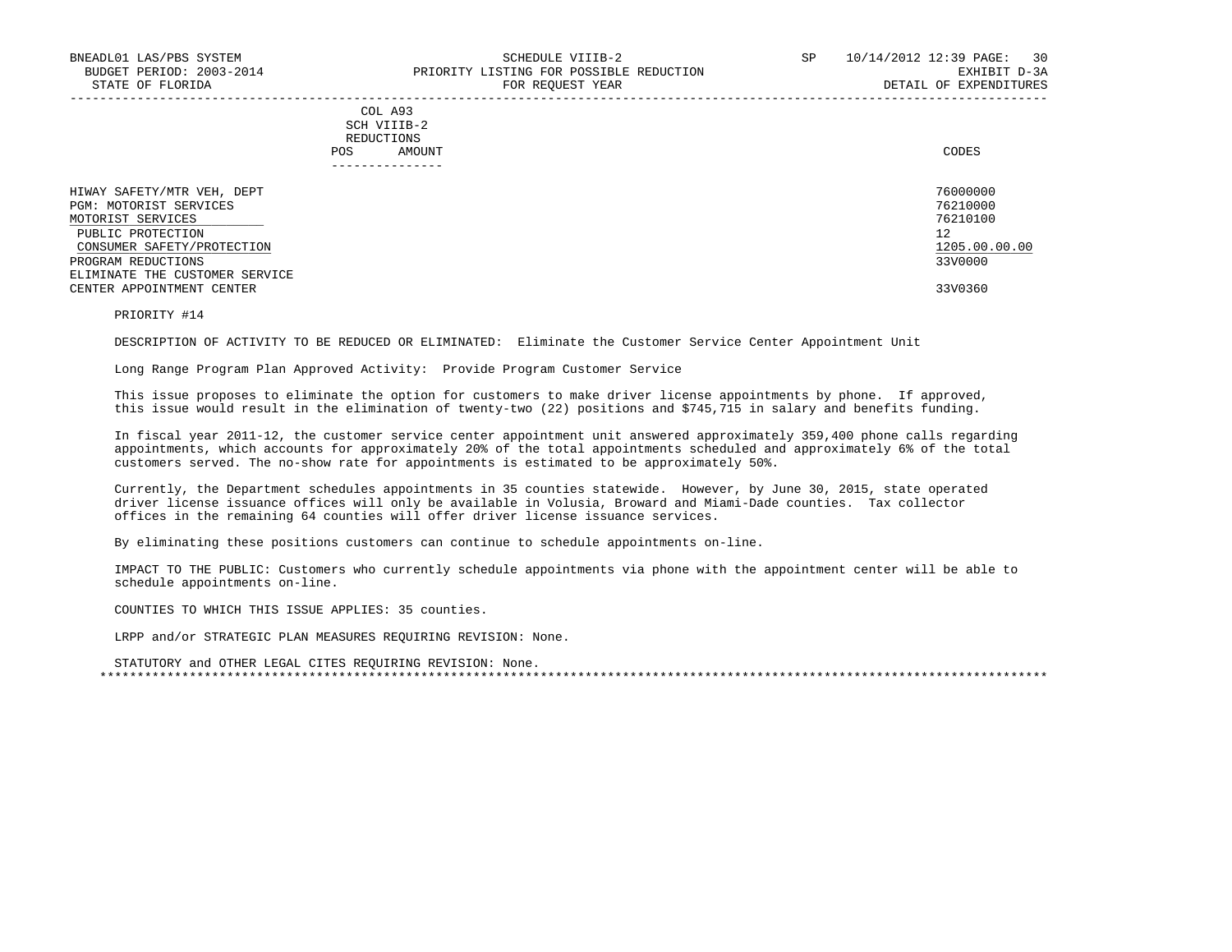| SCH VIIIB-2<br>REDUCTIONS<br>AMOUNT<br>---------------<br>POSITION DETAIL OF SALARIES AND BENEFITS:<br>CHANGES TO CURRENTLY AUTHORIZED POSITIONS<br>$1.00 -$<br>$1.00-$ | FTE BASE RATE<br>19,902-<br>19,902-<br>$\begin{array}{cc} 1.00-& 19\, ,902- \ 1.00-& 19\, ,902- \ 1.00-& 27\, ,293- \ 1.00-& 19\, ,902- \ 1.00-& 19\, ,902- \ 1.00-& 19\, ,902- \ 1.00-& 19\, ,902- \ 1.00-& 19\, ,902- \ 1.00-& 21\, .533- \end{array}$ | ADDITIVES                                                                   | BENEFITS<br>12,730-<br>12,730-<br>$13,678-$<br>$12,730-$<br>$12,730-$                                                                                                                                                                                 | SUBTOTAL<br>$12,730 32,632-$ 0.00<br>32,632- 0.00<br>$32,632 - 0.00$<br>40,971- 0.00<br>$32,632 - 0.00$ |         | CODES<br>76000000<br>76210000<br>76210100<br>12 <sup>°</sup><br>1205.00.00.00<br>33V0000<br>33V0360<br>LAPSE LAPSED SALARIES<br>% AND BENEFITS<br>32,632-<br>32,632-<br>32,632-<br>40,971-<br>32,632-                                                                                                                                                                                                                                                  |
|-------------------------------------------------------------------------------------------------------------------------------------------------------------------------|----------------------------------------------------------------------------------------------------------------------------------------------------------------------------------------------------------------------------------------------------------|-----------------------------------------------------------------------------|-------------------------------------------------------------------------------------------------------------------------------------------------------------------------------------------------------------------------------------------------------|---------------------------------------------------------------------------------------------------------|---------|--------------------------------------------------------------------------------------------------------------------------------------------------------------------------------------------------------------------------------------------------------------------------------------------------------------------------------------------------------------------------------------------------------------------------------------------------------|
|                                                                                                                                                                         |                                                                                                                                                                                                                                                          |                                                                             |                                                                                                                                                                                                                                                       |                                                                                                         |         |                                                                                                                                                                                                                                                                                                                                                                                                                                                        |
|                                                                                                                                                                         |                                                                                                                                                                                                                                                          |                                                                             |                                                                                                                                                                                                                                                       |                                                                                                         |         |                                                                                                                                                                                                                                                                                                                                                                                                                                                        |
|                                                                                                                                                                         |                                                                                                                                                                                                                                                          |                                                                             |                                                                                                                                                                                                                                                       |                                                                                                         |         |                                                                                                                                                                                                                                                                                                                                                                                                                                                        |
|                                                                                                                                                                         |                                                                                                                                                                                                                                                          |                                                                             |                                                                                                                                                                                                                                                       |                                                                                                         |         |                                                                                                                                                                                                                                                                                                                                                                                                                                                        |
|                                                                                                                                                                         |                                                                                                                                                                                                                                                          |                                                                             |                                                                                                                                                                                                                                                       |                                                                                                         |         |                                                                                                                                                                                                                                                                                                                                                                                                                                                        |
|                                                                                                                                                                         |                                                                                                                                                                                                                                                          |                                                                             |                                                                                                                                                                                                                                                       |                                                                                                         |         |                                                                                                                                                                                                                                                                                                                                                                                                                                                        |
|                                                                                                                                                                         |                                                                                                                                                                                                                                                          |                                                                             |                                                                                                                                                                                                                                                       |                                                                                                         |         |                                                                                                                                                                                                                                                                                                                                                                                                                                                        |
|                                                                                                                                                                         |                                                                                                                                                                                                                                                          |                                                                             |                                                                                                                                                                                                                                                       |                                                                                                         |         |                                                                                                                                                                                                                                                                                                                                                                                                                                                        |
|                                                                                                                                                                         |                                                                                                                                                                                                                                                          |                                                                             |                                                                                                                                                                                                                                                       |                                                                                                         |         |                                                                                                                                                                                                                                                                                                                                                                                                                                                        |
|                                                                                                                                                                         |                                                                                                                                                                                                                                                          |                                                                             |                                                                                                                                                                                                                                                       |                                                                                                         |         |                                                                                                                                                                                                                                                                                                                                                                                                                                                        |
|                                                                                                                                                                         |                                                                                                                                                                                                                                                          |                                                                             |                                                                                                                                                                                                                                                       |                                                                                                         |         |                                                                                                                                                                                                                                                                                                                                                                                                                                                        |
|                                                                                                                                                                         |                                                                                                                                                                                                                                                          |                                                                             |                                                                                                                                                                                                                                                       |                                                                                                         |         |                                                                                                                                                                                                                                                                                                                                                                                                                                                        |
|                                                                                                                                                                         |                                                                                                                                                                                                                                                          |                                                                             |                                                                                                                                                                                                                                                       |                                                                                                         |         |                                                                                                                                                                                                                                                                                                                                                                                                                                                        |
|                                                                                                                                                                         |                                                                                                                                                                                                                                                          |                                                                             |                                                                                                                                                                                                                                                       |                                                                                                         |         |                                                                                                                                                                                                                                                                                                                                                                                                                                                        |
|                                                                                                                                                                         |                                                                                                                                                                                                                                                          |                                                                             |                                                                                                                                                                                                                                                       |                                                                                                         |         |                                                                                                                                                                                                                                                                                                                                                                                                                                                        |
|                                                                                                                                                                         |                                                                                                                                                                                                                                                          |                                                                             |                                                                                                                                                                                                                                                       |                                                                                                         |         |                                                                                                                                                                                                                                                                                                                                                                                                                                                        |
|                                                                                                                                                                         |                                                                                                                                                                                                                                                          |                                                                             |                                                                                                                                                                                                                                                       |                                                                                                         |         |                                                                                                                                                                                                                                                                                                                                                                                                                                                        |
|                                                                                                                                                                         |                                                                                                                                                                                                                                                          |                                                                             |                                                                                                                                                                                                                                                       |                                                                                                         |         |                                                                                                                                                                                                                                                                                                                                                                                                                                                        |
|                                                                                                                                                                         |                                                                                                                                                                                                                                                          |                                                                             |                                                                                                                                                                                                                                                       |                                                                                                         |         |                                                                                                                                                                                                                                                                                                                                                                                                                                                        |
|                                                                                                                                                                         |                                                                                                                                                                                                                                                          |                                                                             |                                                                                                                                                                                                                                                       |                                                                                                         |         |                                                                                                                                                                                                                                                                                                                                                                                                                                                        |
|                                                                                                                                                                         |                                                                                                                                                                                                                                                          |                                                                             |                                                                                                                                                                                                                                                       |                                                                                                         |         |                                                                                                                                                                                                                                                                                                                                                                                                                                                        |
|                                                                                                                                                                         |                                                                                                                                                                                                                                                          |                                                                             |                                                                                                                                                                                                                                                       |                                                                                                         |         |                                                                                                                                                                                                                                                                                                                                                                                                                                                        |
|                                                                                                                                                                         |                                                                                                                                                                                                                                                          |                                                                             |                                                                                                                                                                                                                                                       |                                                                                                         |         |                                                                                                                                                                                                                                                                                                                                                                                                                                                        |
|                                                                                                                                                                         |                                                                                                                                                                                                                                                          |                                                                             |                                                                                                                                                                                                                                                       | 32,632- 0.00                                                                                            |         | 32,632-                                                                                                                                                                                                                                                                                                                                                                                                                                                |
|                                                                                                                                                                         |                                                                                                                                                                                                                                                          |                                                                             | 12,730-                                                                                                                                                                                                                                               | 32,632- 0.00                                                                                            |         | 32,632-                                                                                                                                                                                                                                                                                                                                                                                                                                                |
|                                                                                                                                                                         |                                                                                                                                                                                                                                                          |                                                                             | 12,730-                                                                                                                                                                                                                                               | 32,632-0.00                                                                                             |         | 32,632-                                                                                                                                                                                                                                                                                                                                                                                                                                                |
|                                                                                                                                                                         |                                                                                                                                                                                                                                                          |                                                                             | 12,730-                                                                                                                                                                                                                                               | 32,632- 0.00                                                                                            |         | 32,632-                                                                                                                                                                                                                                                                                                                                                                                                                                                |
| $1.00 -$                                                                                                                                                                | 21,533-                                                                                                                                                                                                                                                  |                                                                             | 12,938-                                                                                                                                                                                                                                               | 34,471- 0.00                                                                                            |         | 34,471-                                                                                                                                                                                                                                                                                                                                                                                                                                                |
| $1.00-$                                                                                                                                                                 |                                                                                                                                                                                                                                                          |                                                                             | 12,950<br>12,754-<br>10,730-                                                                                                                                                                                                                          | 32,852-0.00                                                                                             |         | 32,852-                                                                                                                                                                                                                                                                                                                                                                                                                                                |
| $1.00 -$                                                                                                                                                                |                                                                                                                                                                                                                                                          |                                                                             |                                                                                                                                                                                                                                                       | 32,632- 0.00                                                                                            |         | 32,632-                                                                                                                                                                                                                                                                                                                                                                                                                                                |
|                                                                                                                                                                         |                                                                                                                                                                                                                                                          |                                                                             |                                                                                                                                                                                                                                                       |                                                                                                         |         | 32,632-                                                                                                                                                                                                                                                                                                                                                                                                                                                |
|                                                                                                                                                                         |                                                                                                                                                                                                                                                          |                                                                             |                                                                                                                                                                                                                                                       |                                                                                                         |         | 32,852-                                                                                                                                                                                                                                                                                                                                                                                                                                                |
|                                                                                                                                                                         |                                                                                                                                                                                                                                                          |                                                                             |                                                                                                                                                                                                                                                       |                                                                                                         |         | 32,632-                                                                                                                                                                                                                                                                                                                                                                                                                                                |
|                                                                                                                                                                         |                                                                                                                                                                                                                                                          |                                                                             |                                                                                                                                                                                                                                                       |                                                                                                         |         | 32,632-                                                                                                                                                                                                                                                                                                                                                                                                                                                |
|                                                                                                                                                                         |                                                                                                                                                                                                                                                          |                                                                             |                                                                                                                                                                                                                                                       |                                                                                                         |         | 34,634-                                                                                                                                                                                                                                                                                                                                                                                                                                                |
|                                                                                                                                                                         |                                                                                                                                                                                                                                                          |                                                                             |                                                                                                                                                                                                                                                       |                                                                                                         |         | 32,852-                                                                                                                                                                                                                                                                                                                                                                                                                                                |
|                                                                                                                                                                         |                                                                                                                                                                                                                                                          |                                                                             |                                                                                                                                                                                                                                                       |                                                                                                         |         | 32,632-                                                                                                                                                                                                                                                                                                                                                                                                                                                |
|                                                                                                                                                                         |                                                                                                                                                                                                                                                          |                                                                             |                                                                                                                                                                                                                                                       |                                                                                                         |         | 32,632-                                                                                                                                                                                                                                                                                                                                                                                                                                                |
|                                                                                                                                                                         |                                                                                                                                                                                                                                                          |                                                                             |                                                                                                                                                                                                                                                       |                                                                                                         |         | 32,632-                                                                                                                                                                                                                                                                                                                                                                                                                                                |
|                                                                                                                                                                         |                                                                                                                                                                                                                                                          |                                                                             |                                                                                                                                                                                                                                                       |                                                                                                         |         | 47,603-                                                                                                                                                                                                                                                                                                                                                                                                                                                |
|                                                                                                                                                                         |                                                                                                                                                                                                                                                          |                                                                             |                                                                                                                                                                                                                                                       |                                                                                                         |         |                                                                                                                                                                                                                                                                                                                                                                                                                                                        |
|                                                                                                                                                                         |                                                                                                                                                                                                                                                          |                                                                             |                                                                                                                                                                                                                                                       |                                                                                                         |         | 745,715-                                                                                                                                                                                                                                                                                                                                                                                                                                               |
|                                                                                                                                                                         |                                                                                                                                                                                                                                                          |                                                                             |                                                                                                                                                                                                                                                       |                                                                                                         |         | --------------<br>745,715-                                                                                                                                                                                                                                                                                                                                                                                                                             |
|                                                                                                                                                                         |                                                                                                                                                                                                                                                          | $1.00 -$<br>20,098-<br>$1.00-$<br>33,171–<br>$1.00-$<br>$22.00 - 462.498 -$ | 20,098-<br>19,902-<br>19,902-<br>20,000<br>$\begin{array}{ll} 1.00-&20\, ,098-\\ 1.00-&19\, ,902-\\ 1.00-&19\, ,902-\\ 1.00-&21\, ,677-\\ 1.00-&20\, ,098-\\ 1.00-&19\, ,902-\\ 1.00-&19\, ,902-\\ 1.00-&19\, ,902-\\ 1.00-&33\, .171-\\ \end{array}$ |                                                                                                         | 12,730- | $32,632 - 0.00$<br>12, $754-$<br>12, $754-$<br>12. $730-$<br>22, $632-$<br>32, $632-$<br>32, $632-$<br>32, $632-$<br>32, $632-$<br>32, $632-$<br>$12,730-$<br>$12,957-$<br>$12,754-$<br>$34,634-$<br>$32,852-$<br>$32,632-$<br>$32,632-$<br>$32,632-$<br>$32,632-$<br>$32,632-$<br>$32,632-$<br>$32,632-$<br>$32,632-$<br>$12,730-$<br>$12,730-$<br>$32,632-$<br>$0.00$<br>$12,730-$<br>$47,603-$<br>$0.00$<br>283, 217 - 745, 715 -<br>============== |

BNEADL01 LAS/PBS SYSTEM SCHEDULE VIIIB-2 SEHEDULE VIIIB-2 SP 10/14/2012 12:39 PAGE: 31 BUDGET PERIOD: 2003-2014 PRIORITY LISTING FOR POSSIBLE REDUCTION EXHIBIT D-3A STATE OF FLORIDA FOR REQUEST YEAR DETAIL OF EXPENDITURES -----------------------------------------------------------------------------------------------------------------------------------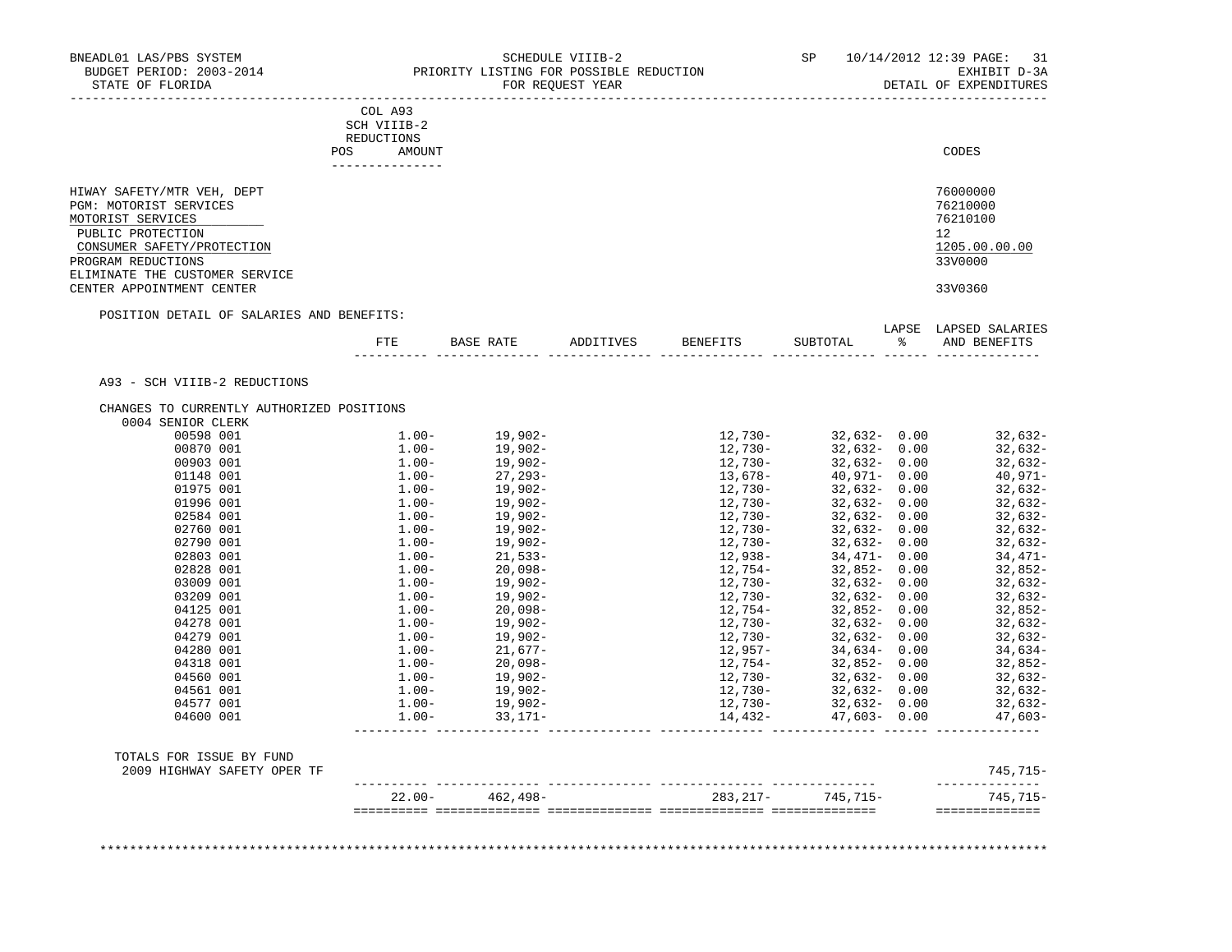|                                                                                                                                                                                                                                                               | COL A93<br>SCH VIIIB-2<br>REDUCTIONS |           |                                                                                         |
|---------------------------------------------------------------------------------------------------------------------------------------------------------------------------------------------------------------------------------------------------------------|--------------------------------------|-----------|-----------------------------------------------------------------------------------------|
|                                                                                                                                                                                                                                                               | POS                                  | AMOUNT    | CODES                                                                                   |
| HIWAY SAFETY/MTR VEH, DEPT<br><b>PGM: MOTORIST SERVICES</b><br>MOTORIST SERVICES<br>PUBLIC PROTECTION<br>CONSUMER SAFETY/PROTECTION<br>PROGRAM REDUCTIONS<br>ELIMINATE REPOSSESSION STOPS AND<br>OUTSOURCE DEALER STOPS<br>SALARY RATE<br>SALARY RATE 48,076- | ===============                      |           | 76000000<br>76210000<br>76210100<br>12<br>1205.00.00.00<br>33V0000<br>33V0370<br>000000 |
| SALARIES AND BENEFITS                                                                                                                                                                                                                                         | $2.00-$                              |           | 010000                                                                                  |
| HIGHWAY SAFETY OPER TF<br>$-$ STATE                                                                                                                                                                                                                           | ===============                      | 74,595-   | 2009 1                                                                                  |
| TOTAL: ELIMINATE REPOSSESSION STOPS AND<br>OUTSOURCE DEALER STOPS<br>TOTAL POSITIONS 2.00-                                                                                                                                                                    |                                      |           | 33V0370                                                                                 |
| TOTAL ISSUE<br>TOTAL SALARY RATE 48,076-                                                                                                                                                                                                                      |                                      | $74,595-$ |                                                                                         |
|                                                                                                                                                                                                                                                               |                                      |           |                                                                                         |

 AGENCY ISSUE NARRATIVE: SCH VIIIB-2 NARR 13-14 NARRATIVE: IT COMPONENT? NO PRIORITY #09

ELIMINATE REPOSSESSION STOPS AND OUTSOURCE DEALER STOPS

DESCRIPTION OF ACTIVITY TO BE REDUCED OR ELIMINATED:

Long-Range Program Plan Approved Activity: Enforce Title and Registration Laws

 This issue proposes elimination of two (2) positions and \$74,595 in funding from the Highway Safety Operating Trust Fund as a result of eliminating repossession stops and outsourcing dealer stops to the tax collectors. This issue is contingent on approval of legislation amending s. 320.02(16) and s. 320.1316, F.S.

 A dealer stop occurs when a vehicle owner or co-owner appears on a list submitted to the Department by a licensed dealer for non-payment of registration fees as provided in s. 320.02 F.S. There are approximately 1,200 stops placed on the list monthly.

 A repossession stop previously occurred when the lienholder notified the Department of a claim on the vehicle or vessel and the registered owner or co-owner fails to comply with written notices from the lienholder to surrender the vehicle or vessel to the lienholder. The Department previously placed the name of the owner or co-owner on a list that prevented issuing a license plate, revalidation sticker or replacement license plate for any vehicle or vessel owned at the time the notice was given by the lienholder. There were approximately 3,200 repossession stops placed on the list monthly. In September 2012, the General Counsel's Office of the Department provided a legal opinion that recommended the agency cease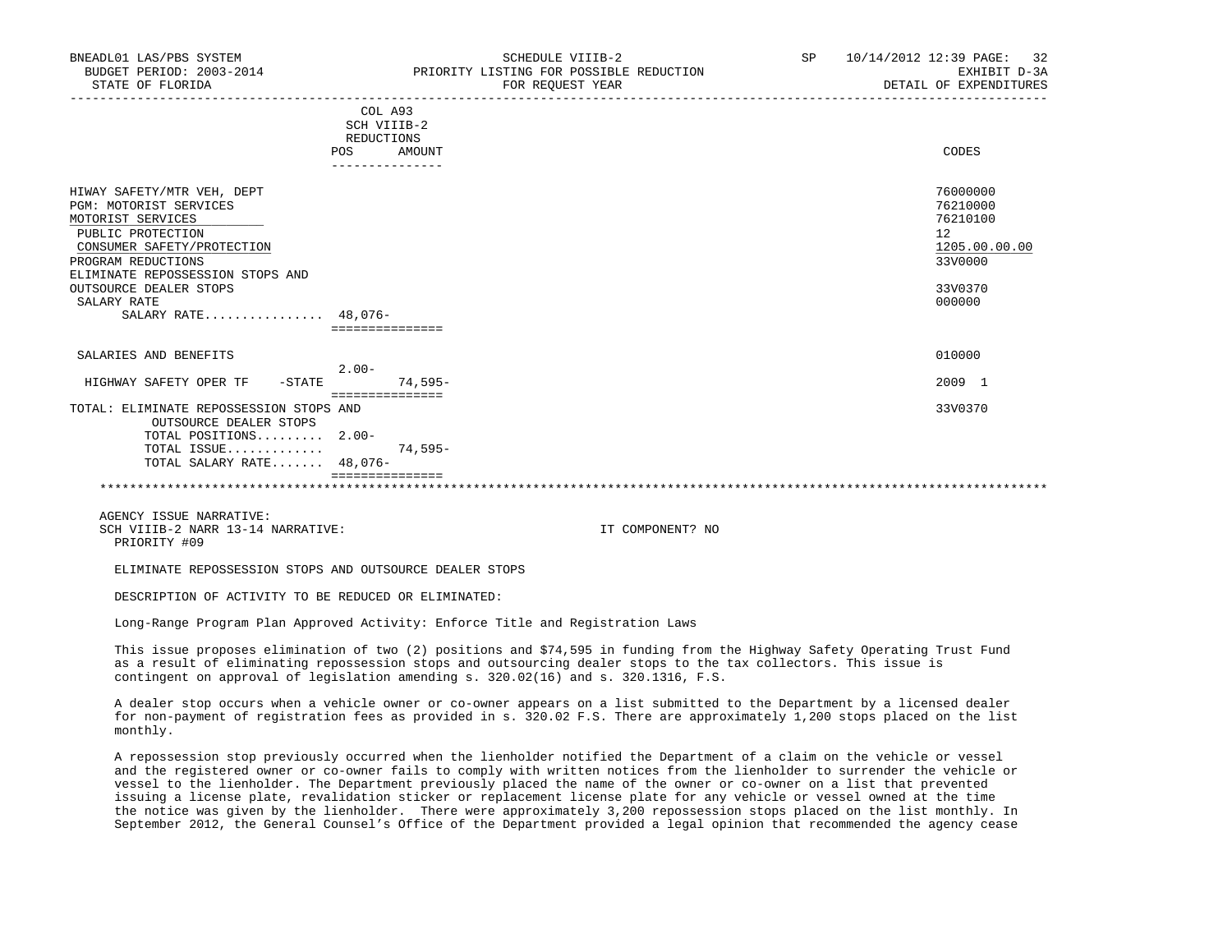## COL A93 SCH VIIIB-2 REDUCTIONS POS AMOUNT CODES AND A LOCAL CODES AND A LOCAL CODES AND A LOCAL CODES CODES AND A LOCAL CODES AND A LOCAL CODES ---------------

-----------------------------------------------------------------------------------------------------------------------------------

| HIWAY SAFETY/MTR VEH, DEPT       | 76000000      |
|----------------------------------|---------------|
| PGM: MOTORIST SERVICES           | 76210000      |
| MOTORIST SERVICES                | 76210100      |
| PUBLIC PROTECTION                | 12            |
| CONSUMER SAFETY/PROTECTION       | 1205.00.00.00 |
| PROGRAM REDUCTIONS               | 33V0000       |
| ELIMINATE REPOSSESSION STOPS AND |               |
| OUTSOURCE DEALER STOPS           | 33V0370       |

enforcement of the repossession stops.

 IMPACT TO THE PUBLIC: Outsourcing dealer stops to the tax collector offices would be more convenient for motor vehicle dealers as they would be able to go to their local office and provide proper documentation to add or remove these stops. This proposed change would make the process more efficient by keeping it local, spread the workload across the state instead of one centralized location and expedite the process.

COUNTIES TO WHICH THIS ISSUE APPLIES: Statewide.

LRPP and/or STRATEGIC PLAN MEASURES REQUIRING REVISION: None.

 STATUTORY and OTHER LEGAL CITES REQUIRING REVISION: Section 320.02 (16) F.S., will need amended for outsourcing the dealer stops and s.320.1316, F.S., will need amended to eliminate the repossession stops. \*\*\*\*\*\*\*\*\*\*\*\*\*\*\*\*\*\*\*\*\*\*\*\*\*\*\*\*\*\*\*\*\*\*\*\*\*\*\*\*\*\*\*\*\*\*\*\*\*\*\*\*\*\*\*\*\*\*\*\*\*\*\*\*\*\*\*\*\*\*\*\*\*\*\*\*\*\*\*\*\*\*\*\*\*\*\*\*\*\*\*\*\*\*\*\*\*\*\*\*\*\*\*\*\*\*\*\*\*\*\*\*\*\*\*\*\*\*\*\*\*\*\*\*\*\*\*

 POSITION DETAIL OF SALARIES AND BENEFITS: LAPSE LAPSED SALARIES FTE BASE RATE ADDITIVES BENEFITS SUBTOTAL % AND BENEFITS ---------- -------------- -------------- -------------- -------------- ------ -------------- A93 - SCH VIIIB-2 REDUCTIONS CHANGES TO CURRENTLY AUTHORIZED POSITIONS 0004 SENIOR CLERK  $0.2262$   $0.01$   $1.00 - 21,534 - 1.00 - 21,534 - 12,938 - 34,472 - 0.00$   $34,472 - 1.00 - 3.00$  9018 HIGHWAY SAFETY SPECIALIST  $0.2131$   $0.01$   $1.00 26,542 13,581 40,123 0.00$   $40,123-$  ---------- -------------- -------------- -------------- -------------- ------ -------------- TOTALS FOR ISSUE BY FUND 2009 HIGHWAY SAFETY OPER TF 74,595- ---------- -------------- -------------- -------------- -------------- -------------- 2.00- 48,076- 26,519- 74,595- 74,595- ========== ============== ============== ============== ============== ==============

\*\*\*\*\*\*\*\*\*\*\*\*\*\*\*\*\*\*\*\*\*\*\*\*\*\*\*\*\*\*\*\*\*\*\*\*\*\*\*\*\*\*\*\*\*\*\*\*\*\*\*\*\*\*\*\*\*\*\*\*\*\*\*\*\*\*\*\*\*\*\*\*\*\*\*\*\*\*\*\*\*\*\*\*\*\*\*\*\*\*\*\*\*\*\*\*\*\*\*\*\*\*\*\*\*\*\*\*\*\*\*\*\*\*\*\*\*\*\*\*\*\*\*\*\*\*\*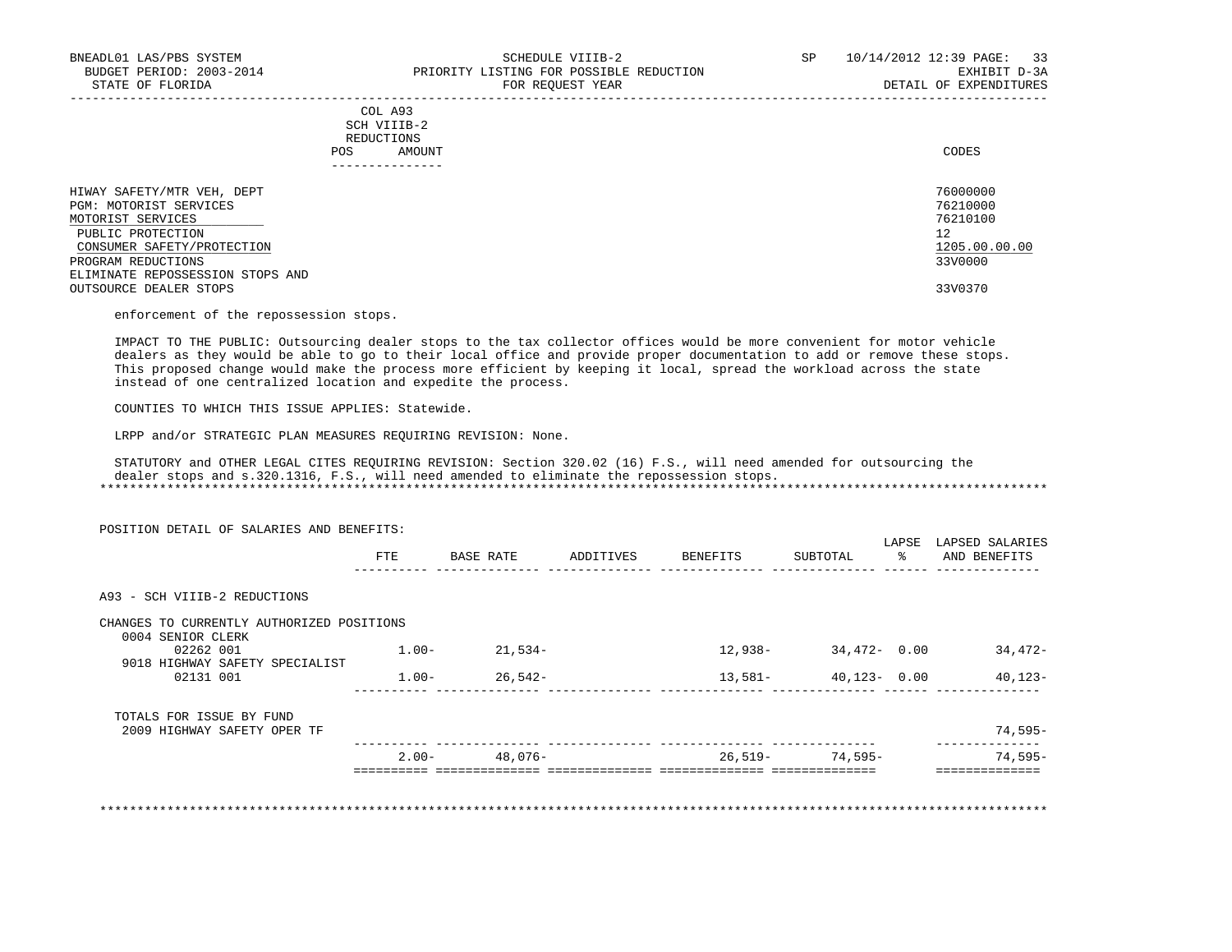|     | _______________ |       |
|-----|-----------------|-------|
| POS | AMOUNT          | CODES |
|     | REDUCTIONS      |       |
|     | SCH VIIIB-2     |       |
|     | COL A93         |       |

| HIWAY SAFETY/MTR VEH, DEPT        |                 | 76000000      |
|-----------------------------------|-----------------|---------------|
| PGM: MOTORIST SERVICES            |                 | 76210000      |
| MOTORIST SERVICES                 |                 | 76210100      |
| PUBLIC PROTECTION                 |                 | 12            |
| CONSUMER SAFETY/PROTECTION        |                 | 1205.00.00.00 |
| TOTAL: CONSUMER SAFETY/PROTECTION |                 | 1205.00.00.00 |
| BY FUND TYPE                      |                 |               |
|                                   | $83.00 -$       |               |
| TRUST FUNDS                       | 4,297,038-      | 2000          |
| SALARY RATE 2,048,698-            |                 |               |
|                                   | =============== |               |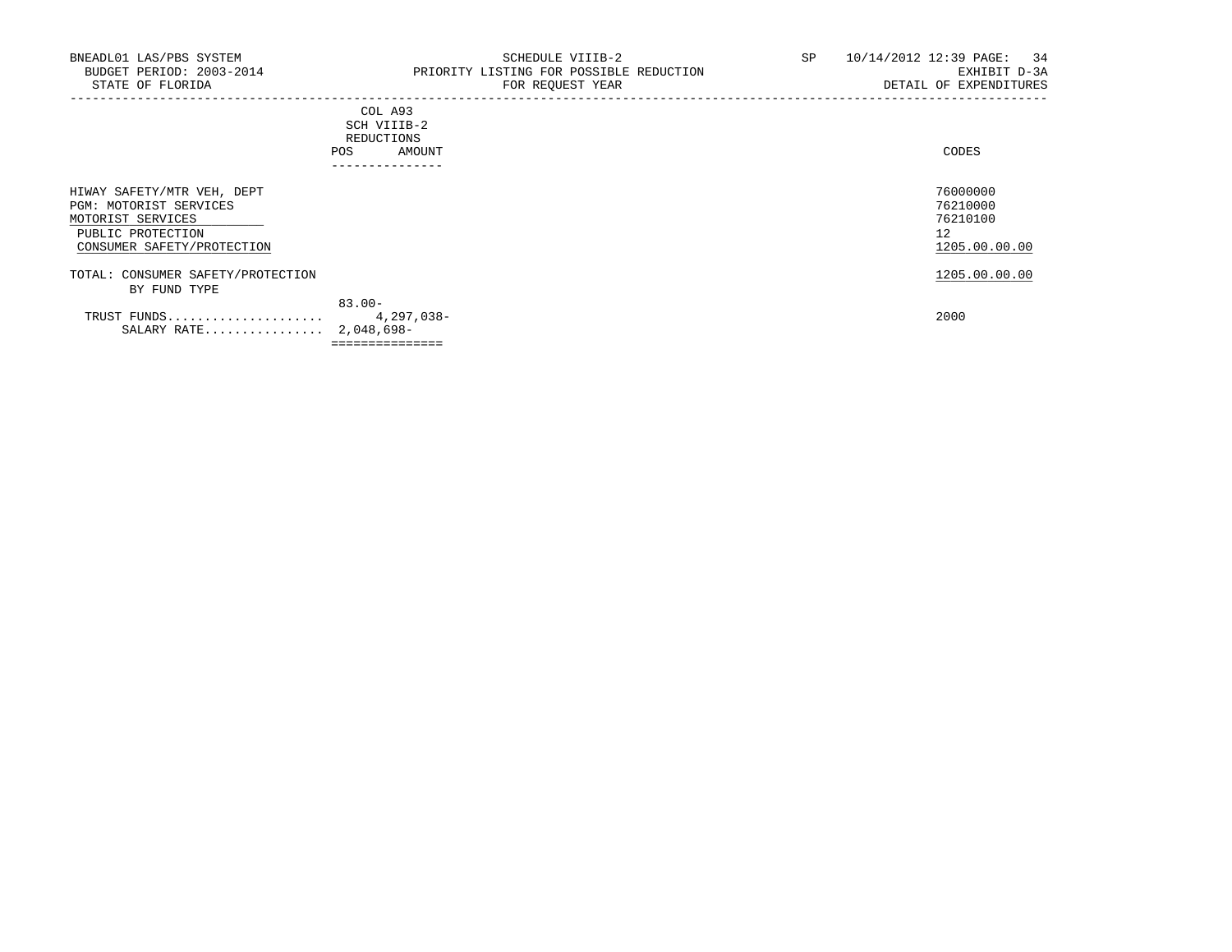| POS                                 | SCH VIIIB-2<br>REDUCTIONS<br>AMOUNT<br>---------------- | CODES         |
|-------------------------------------|---------------------------------------------------------|---------------|
| HIWAY SAFETY/MTR VEH, DEPT          |                                                         | 76000000      |
| PGM: KIRKMAN DATA CENTER            |                                                         | 76400000      |
| INFORMATION TECHNOLOGY              |                                                         | 76400100      |
| GOV OPERATIONS/SUPPORT              |                                                         | 16            |
| INFORMATION TECHNOLOGY              |                                                         | 1603.00.00.00 |
| PROGRAM REDUCTIONS                  |                                                         | 33V0000       |
| ELIMINATE REVALIDATION LICENSE      |                                                         |               |
| PLATE DECALS                        |                                                         | 33V0340       |
| SPECIAL CATEGORIES                  |                                                         | 100000        |
| TAX COLL NETWRK-CO SYS              |                                                         | 103752        |
| HIGHWAY SAFETY OPER TF<br>$-$ STATE | $500,000 -$                                             | 2009 1        |
|                                     |                                                         |               |

 AGENCY ISSUE NARRATIVE: SCH VIIIB-2 NARR 13-14 NARRATIVE: IT COMPONENT? NO PRIORITY #07

DESCRIPTION OF ACTIVITY TO BE REDUCED OR ELIMINATED: Eliminate License Plate Revalidation Decals

Long Range Program Plan Approved Activity: Application Development

 This issue proposes to eliminate the requirement for a validation sticker on a license plate which will save \$1,656,890 annually. Of this reduction, \$1,156,890 will occur in the Motorist Services budget entity, Purchase of License Plates category (102899) and \$500,000 will occur in the Information Technology budget entity, Tax Collector Network category (103752).

 The Division of Motorist Services purchases 21 million blank print on-demand decals annually as required by 320.06, F.S., and issues them in tax collector offices statewide. Of this total, 19,675,000 (does not include vessels and mobile homes) are issued and affixed to license plates in the upper right corner at the time of registration. Eliminating license plate decals would save \$1,156,890 (decals cost \$.0588 per decal) annually. In addition, the Department provides Tax Collectors with printer toner to print the decals. An additional \$500,000 would be saved on printer toner. This issue is contingent upon changes to current legislation regarding Florida Statute 320.06, requiring license plate decals.

 Decals could be eliminated since law enforcement, at the time of stopping a vehicle, perform a license plate inquiry from their patrol car into the Florida Real-Time Vehicle Information System (FRVIS) to verify the validity of the registration, the vehicle owner and other important information. Registrants would continue to have their registration certificate printed and maintained within the vehicle.

 IMPACT TO THE PUBLIC: The impact to the public is minimal since they would continue to have a certificate of registration. Eliminating decals would prevent law enforcement from "visually" stopping a vehicle for a possible invalid registration or for probable cause.

COUNTIES TO WHICH THIS ISSUE APPLIES: Statewide

LRPP and/or STRATEGIC PLAN MEASURES REQUIRING REVISION: None